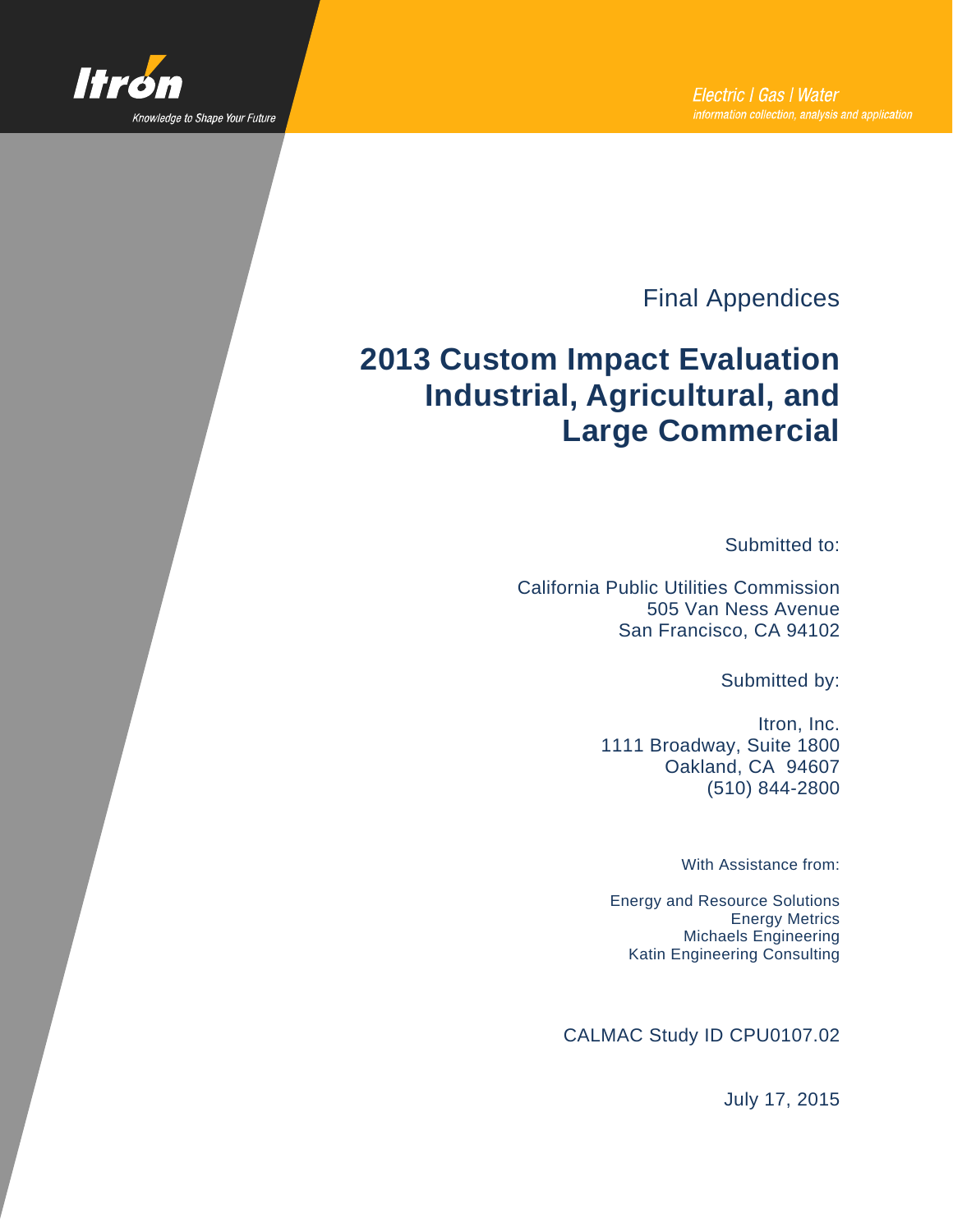## <span id="page-1-0"></span>**Table of Contents**

| Appendix A: Detailed Program Administrator Results and Site Specific GRR |  |
|--------------------------------------------------------------------------|--|
| Appendix B: PPA Scoring Guidelines for Site Reporting Forms B-1          |  |
| Appendix C: Custom Impact EM&V Procedures & Protocols C-1                |  |
|                                                                          |  |
| Appendix E: Additional Project Practices Assessment Findings E-1         |  |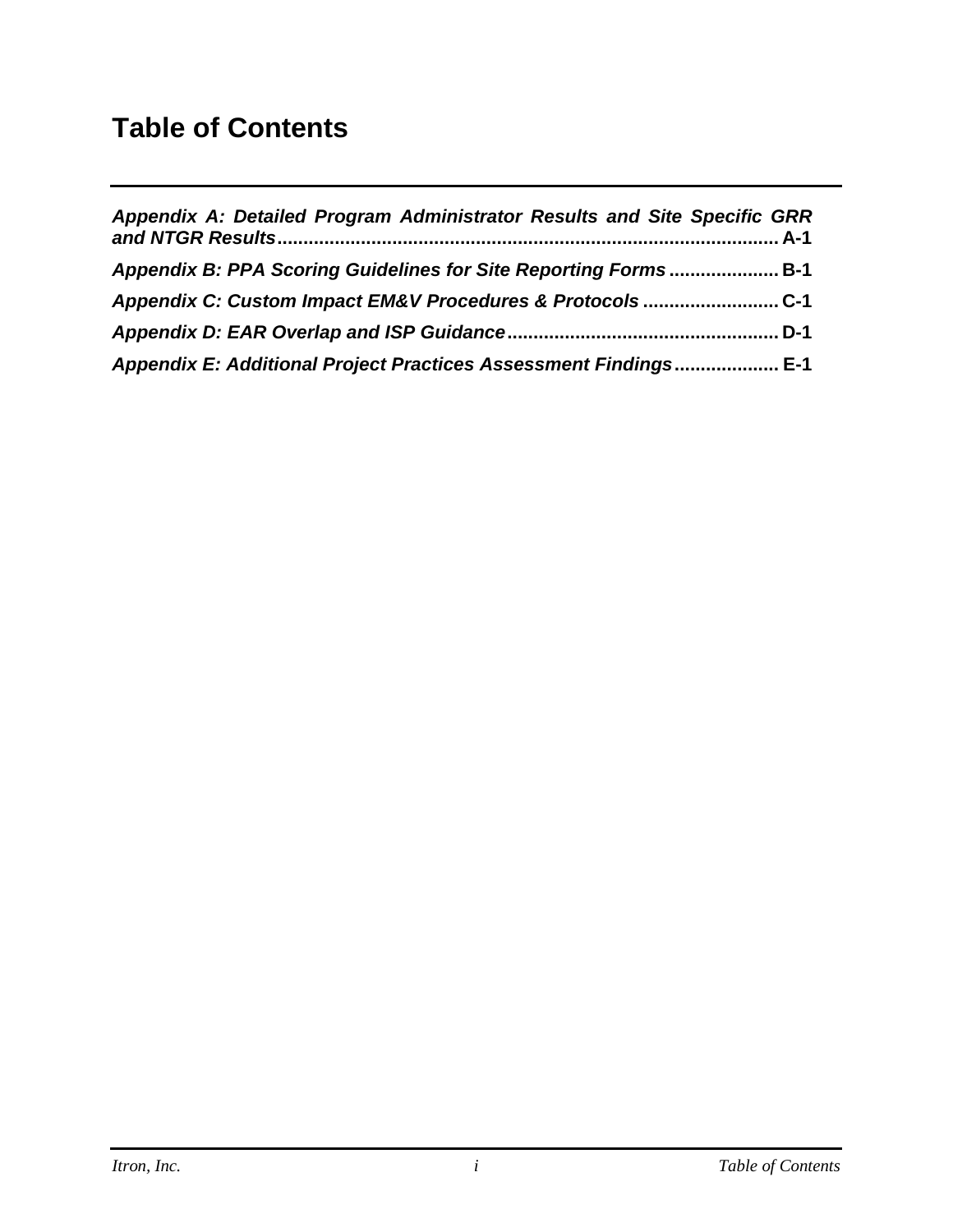# *Appendix A*

## **Detailed Program Administrator Results and Site Specific GRR and NTGR Results**

#### **A.1 Detailed Program Administrator Results**

The following sections provide program administrator-specific results as a compliment to the statewide exhibits presented in Chapter 3.

#### *A.1.1 Ex-Ante vs. Ex-Post Savings Estimates by Fuel Type and PA*

[Figure A-1](#page-3-0) through [Figure A-6](#page-8-0) graphically display MMBtu-based ex-post versus ex-ante *lifecycle* savings estimates for each PAs' M&V sample points. The figures compare the ex-ante (tracking system) MMBtu savings<sup>[1](#page-2-0)</sup> with the ex-post evaluated MMBtu savings for M&V sample points. Each point represents an individual project and the fuel type of each project is specified (electric, gas, or mixed fuel – electric and gas). The chart also includes a unity line, which divides the results into those in which the project-specific realization rates are above 1.0 (sites above the line) and below one (sites below the line). All 189 projects are included in the figures ( $P6\&E = 55$ ,  $SCE = 53$ ,  $SDGE = 43$ , and  $SCG = 38$ ). Some of the plots isolate points with ex-ante savings estimates below 500,000 in order to ensure better readability, given the clustering of points in this size range.

 $\overline{a}$ 

<span id="page-2-0"></span><sup>1</sup> This figure compares "engineering estimates" for both ex-ante MMBtu and ex-post MMBtu. That is, if the PAclaimed ex-ante savings for a record include the PA RR=0.9 adjustment, that adjustment was removed for the purpose of this comparison.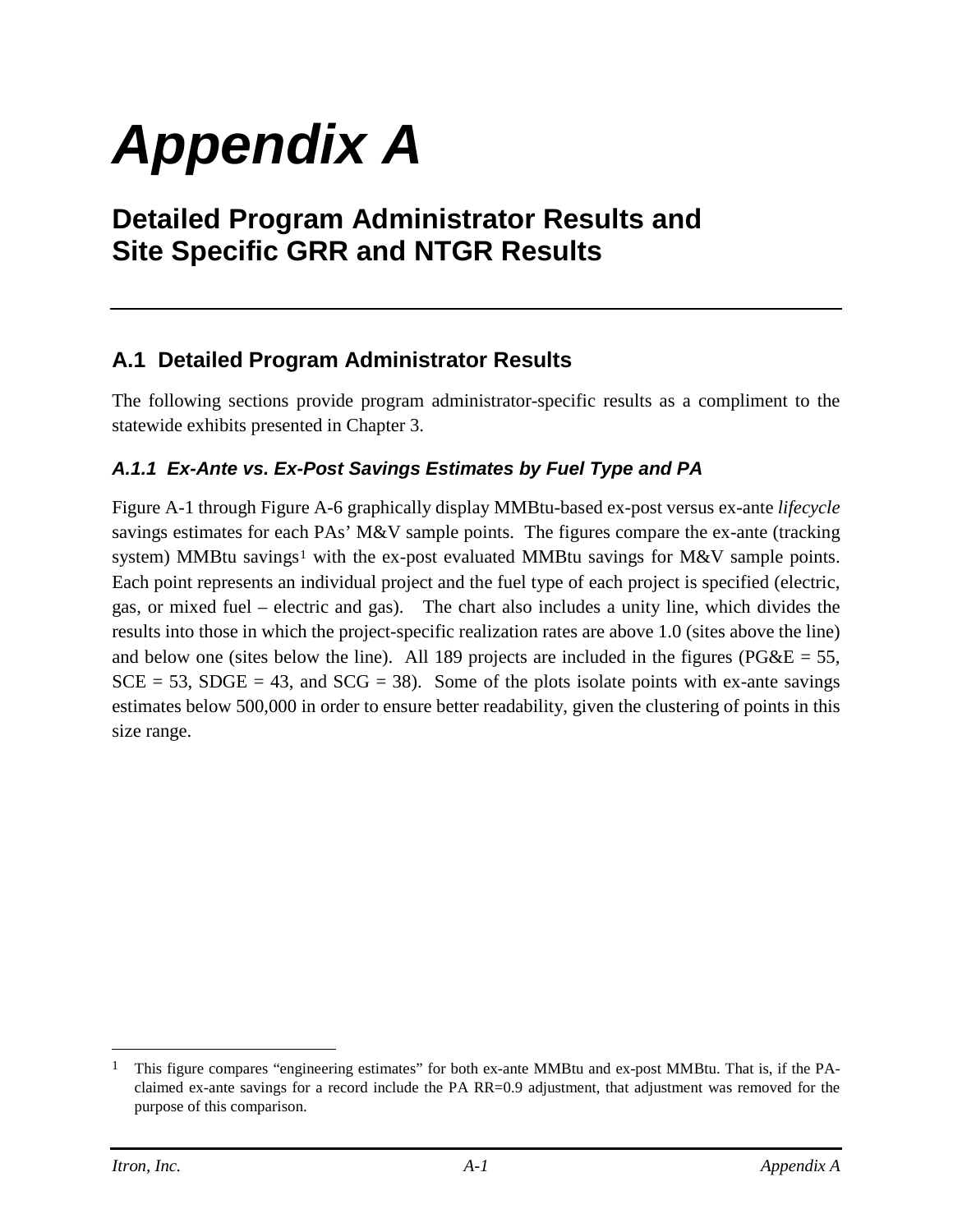

<span id="page-3-0"></span>**Figure A-1: PG&E Ex-Ante vs. Ex-Post MMBtu-based Savings Estimates by Fuel Type**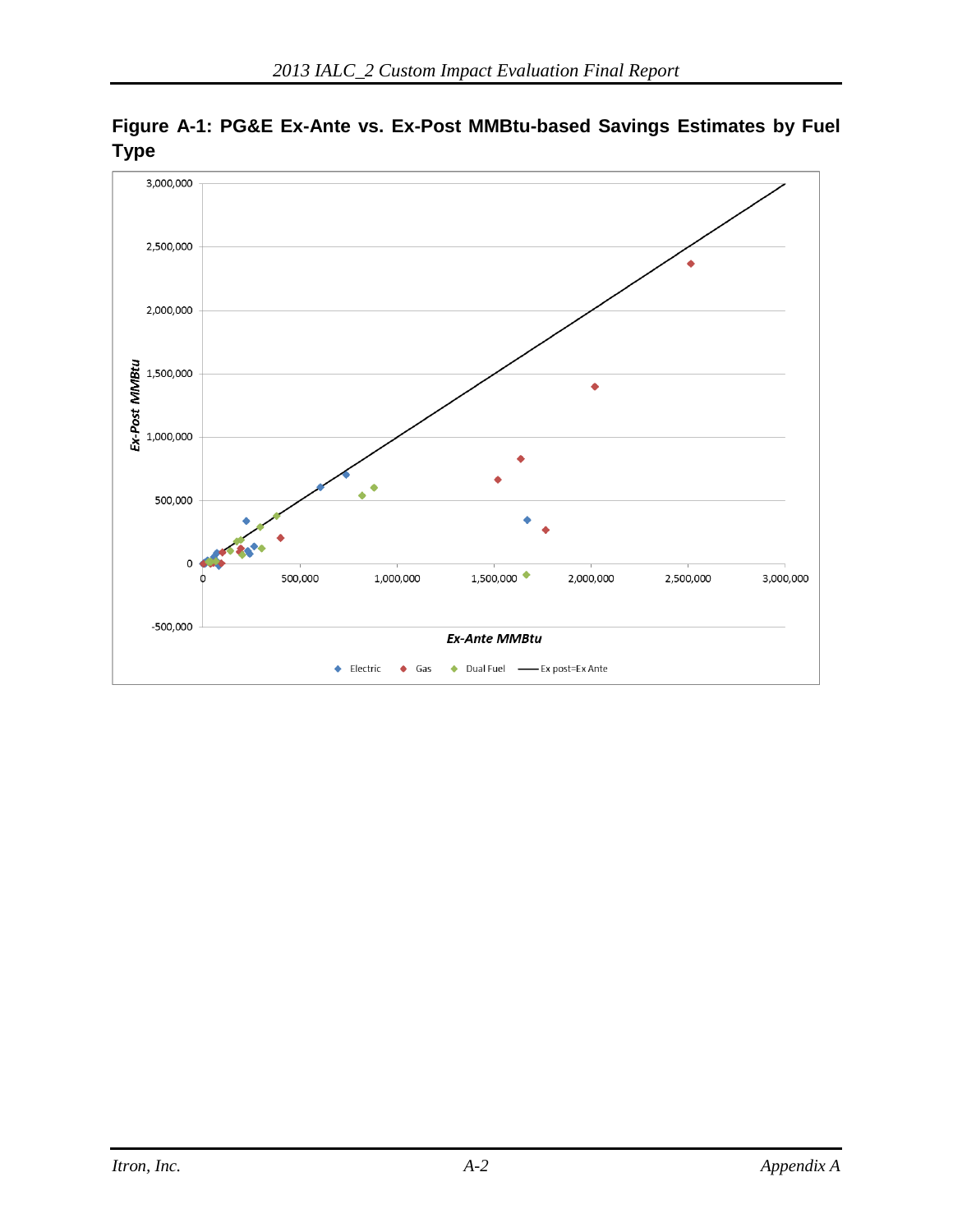

**Figure A-2: PG&E Ex-Ante vs. Ex-Post MMBtu-based Savings Estimates by Fuel Type (<500,000 MMBtu Detail)**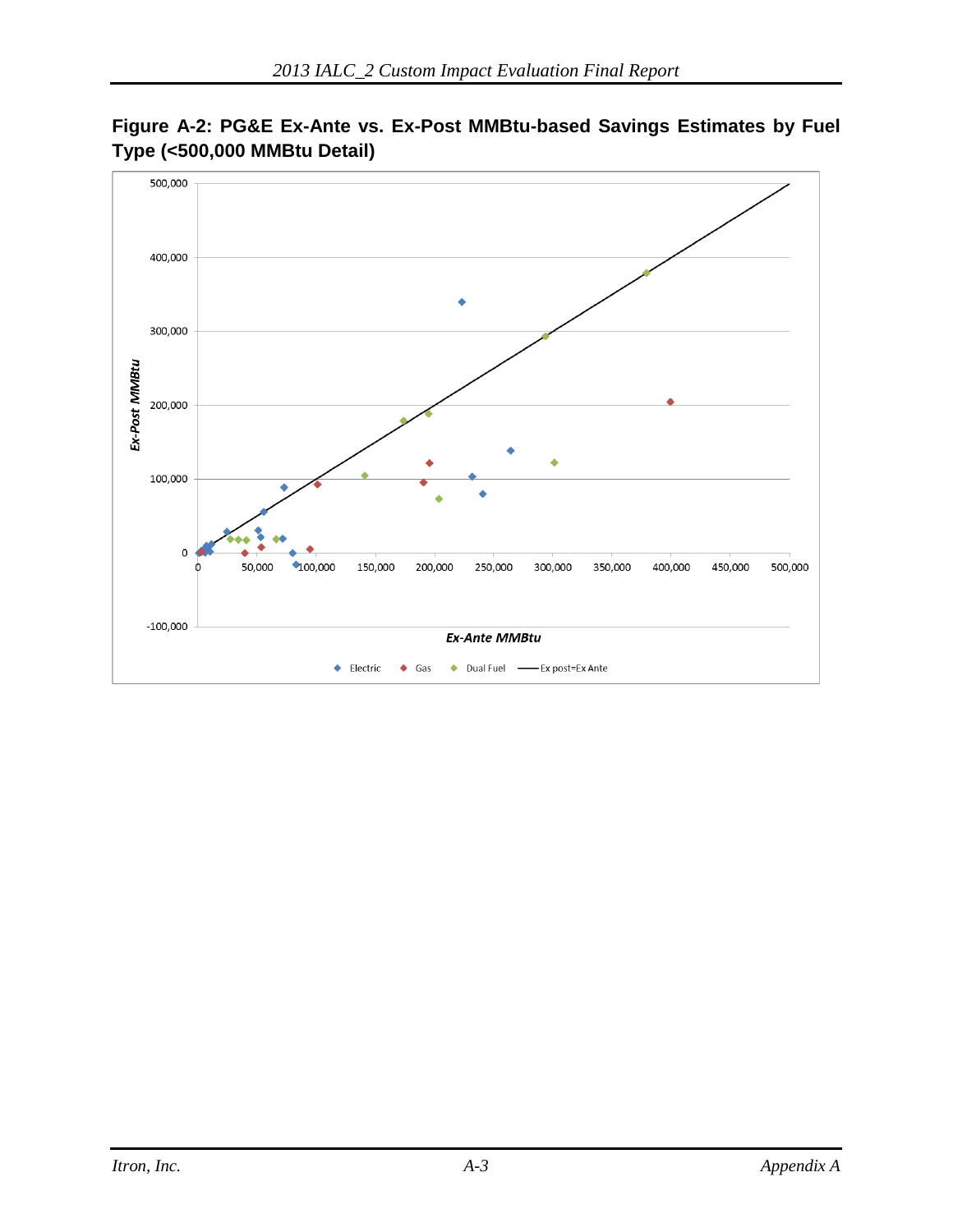

**Figure A-3: SCE: Ex-Ante vs. Ex-Post MMBtu-based Savings Estimates**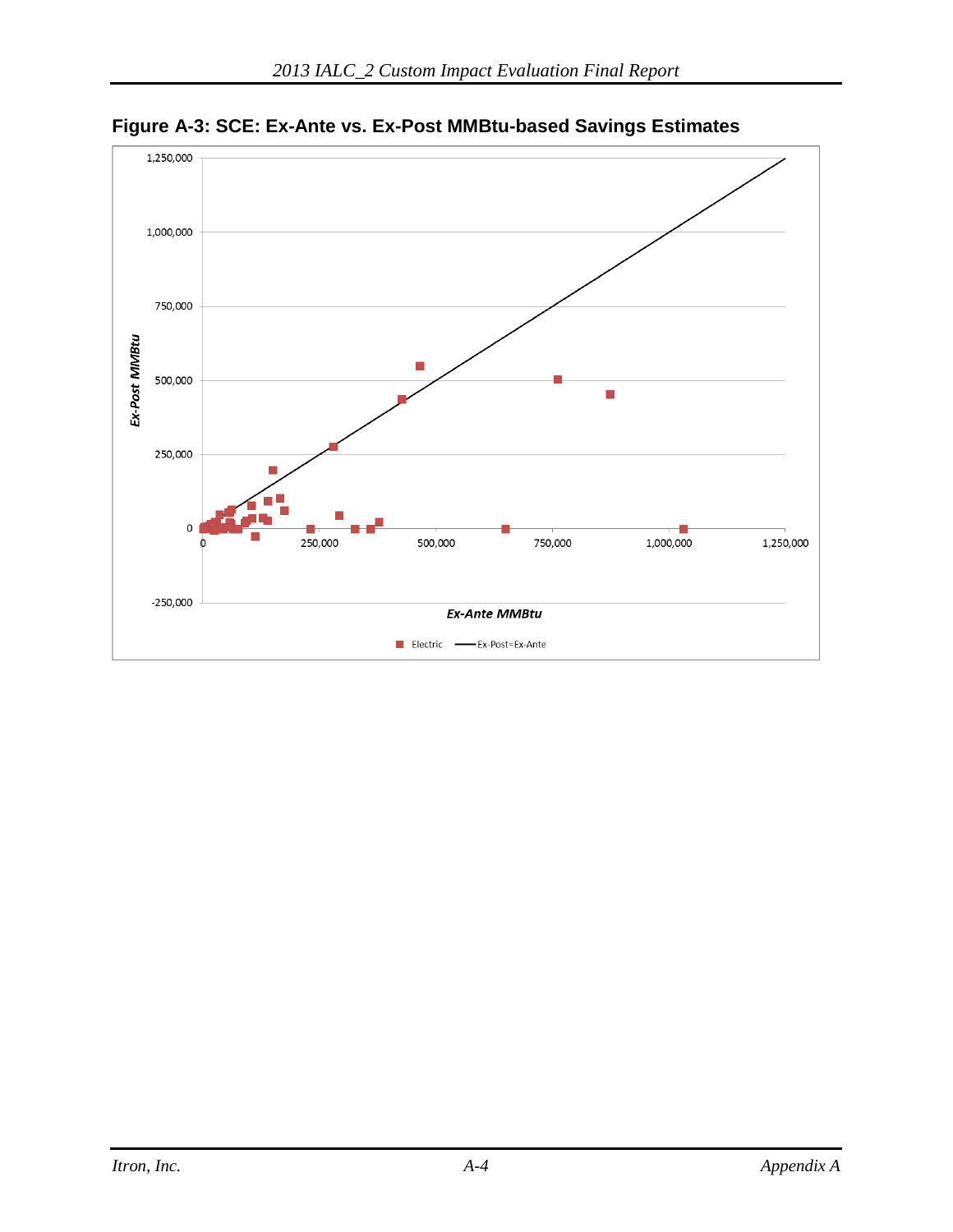

**Figure A-4: SDG&E Ex-Ante vs. Ex-Post MMBtu-based Savings Estimates by Fuel Type**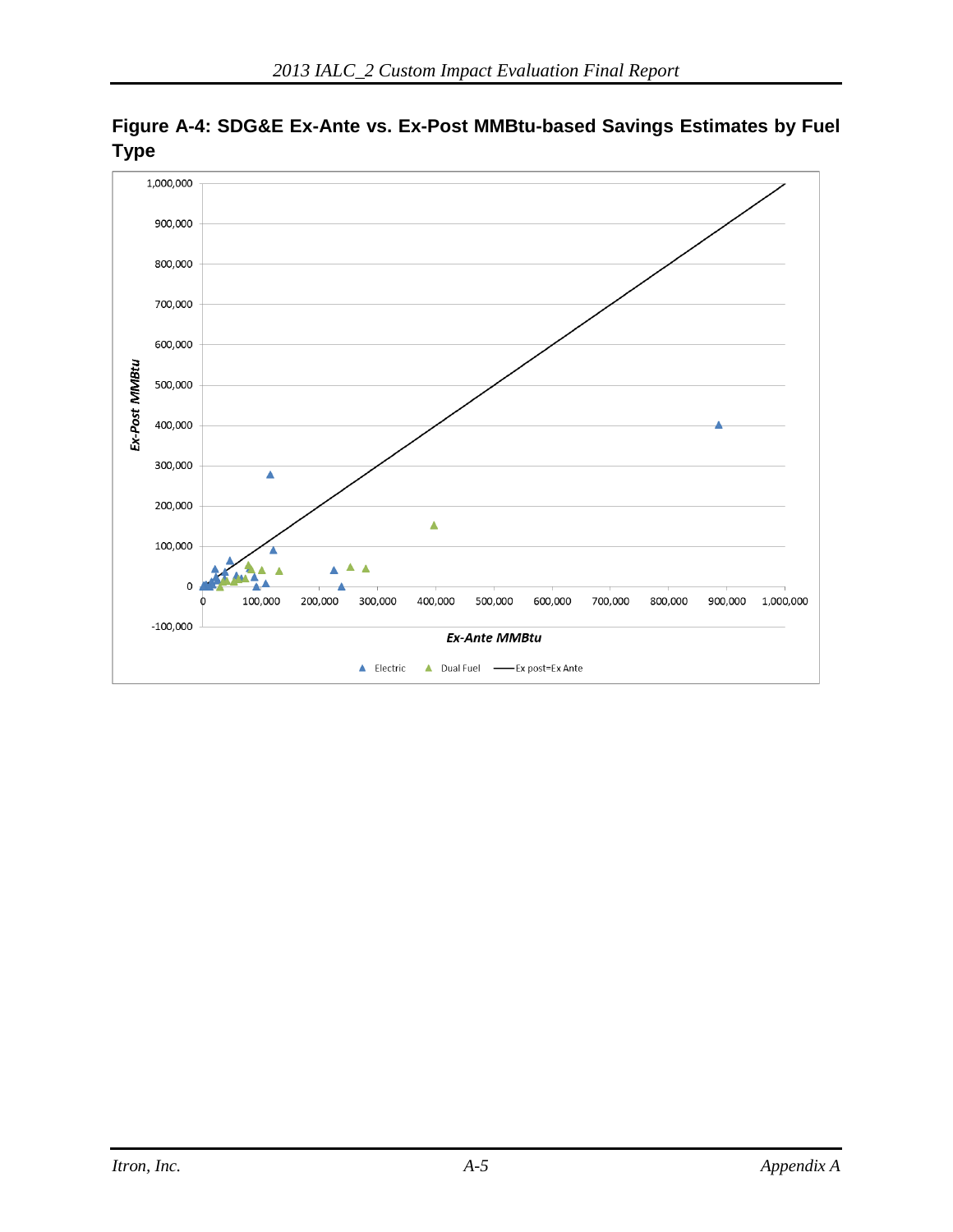

**Figure A-5: SDG&E Ex-Ante vs. Ex-Post MMBtu-based Savings Estimates by Fuel Type (<500,000 MMBtu Detail)**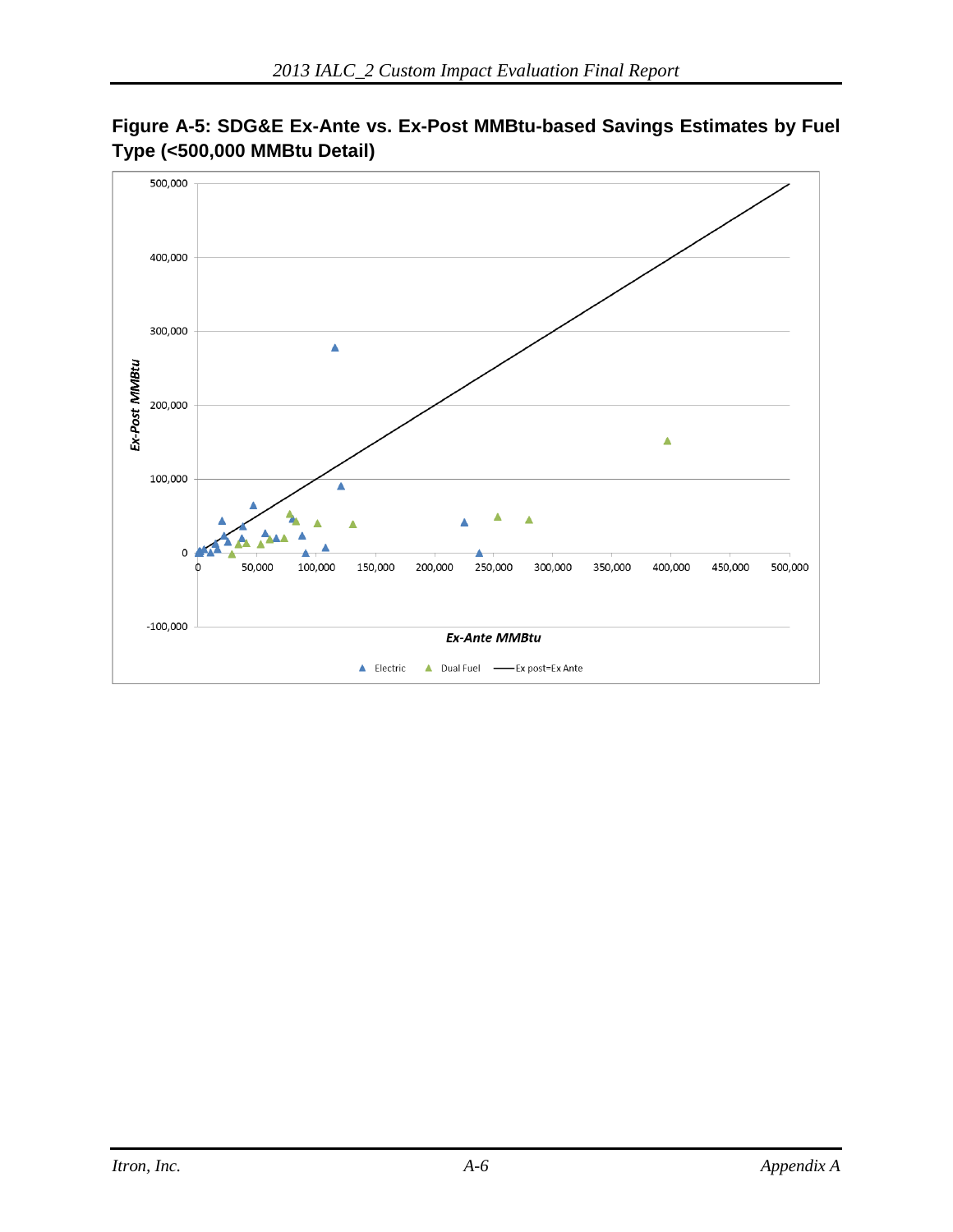

<span id="page-8-0"></span>**Figure A-6: SCG: Ex-Ante vs. Ex-Post MMBtu-based Savings Estimates**

## **A.2 Discrepancy Analysis**

As described in Chapter 3, when ex-post gross impacts for a sampled project were found to be different than the PA ex-ante impacts, the evaluation documented the associated discrepancy factors. For some projects there was only one factor (e.g. the PA calculation method was not appropriate, and another, more appropriate method was used for evaluation) while for others there were multiple factors (e.g. ex-post operating hours observed in the field were different than the number of hours documented in project paperwork *and* the number of measures installed was also different than that reported). Ultimately, individual discrepancy factors were classified into seven categories: operating conditions, calculation method, inappropriate baseline, ineligible measure, inoperable measure, measure count, and tracking database discrepancy.

Given multiple tracking records associated with some projects, 240 records associated with the impact sample of 189 projects were examined (3.5 Million MMBtu ex-ante impacts). For 42 records, the evaluation found no discrepancies (0.5 MMBtu ex-ante impacts were not adjusted.) For the balance of 198 records, ex-post impacts were different from ex-ante MMBtu impacts; 157 records, affecting 2.5 MMBtu ex-ante impacts, were adjusted downward, and 41 records, affecting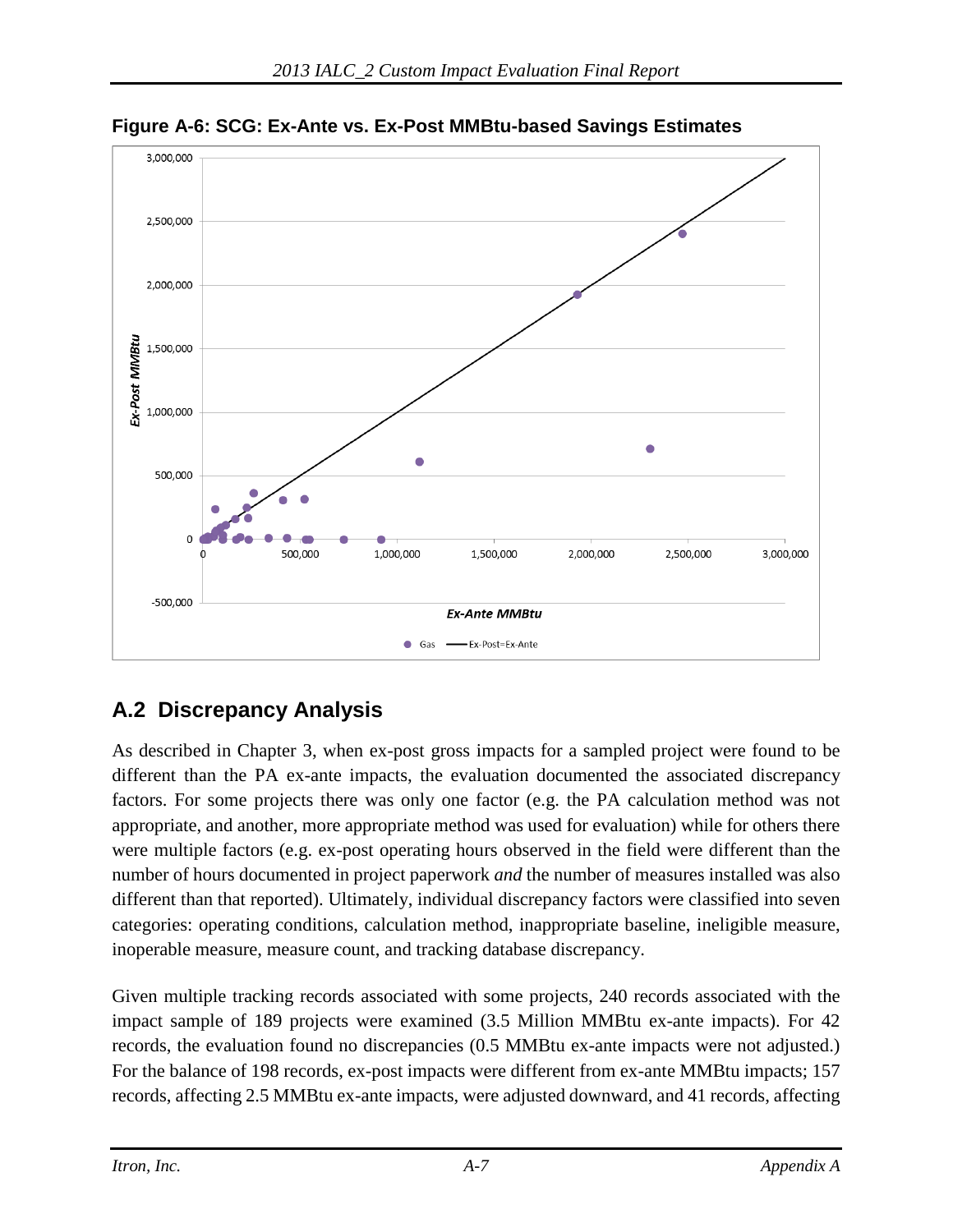0.5 MMBtu ex-ante impacts, were adjusted upward. A summary of these adjustments is presented for each PA in [Figure A-7](#page-9-0) through [Figure A-10.](#page-10-0)

<span id="page-9-0"></span>



#### **Figure A-8: Ex-post Upward and Downward Adjustments to Ex-ante MMBtu for Sampled Projects - SCE**

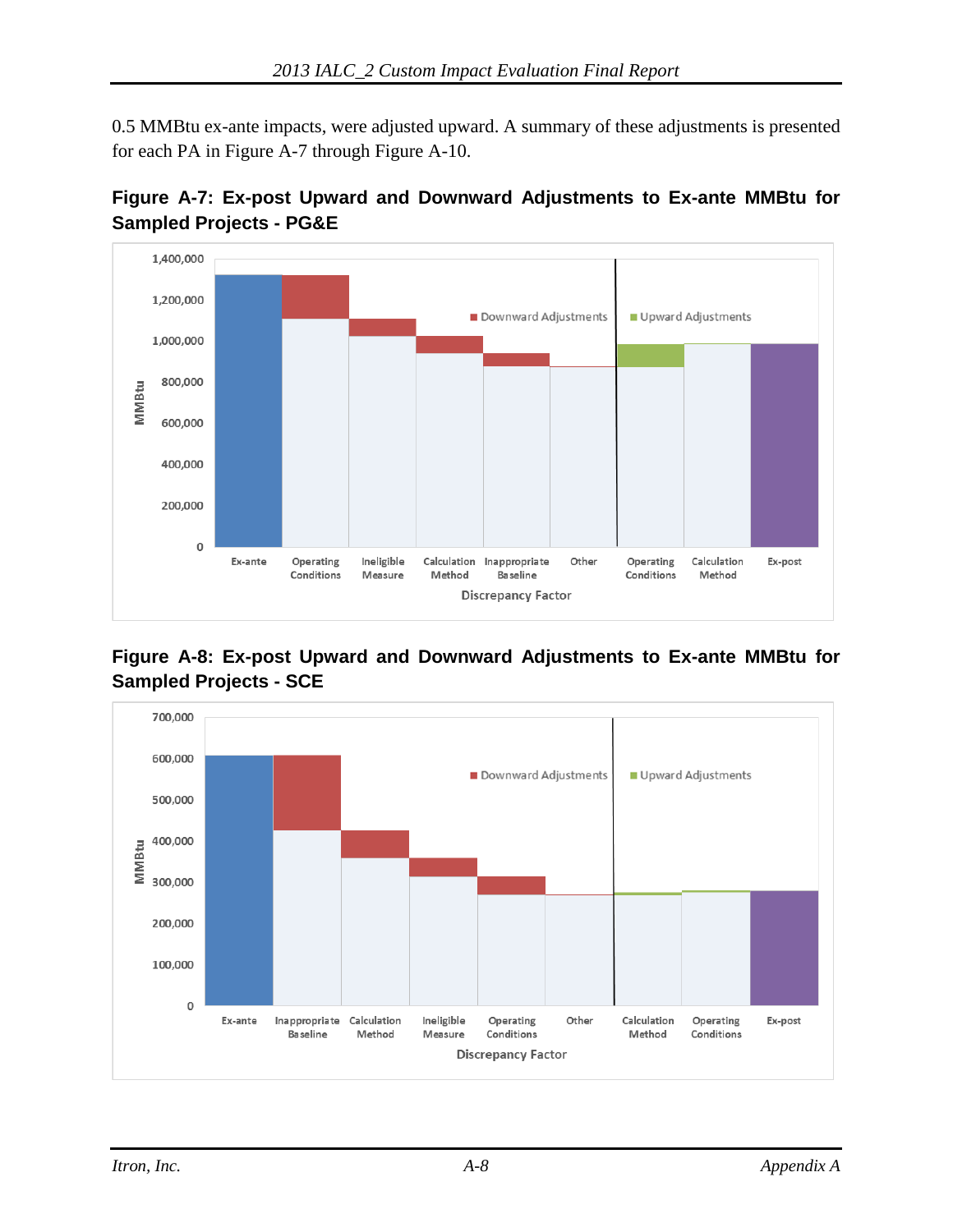



#### <span id="page-10-0"></span>**Figure A-10: Ex-post Upward and Downward Adjustments to Ex-ante MMBtu for Sampled Projects - SCG**

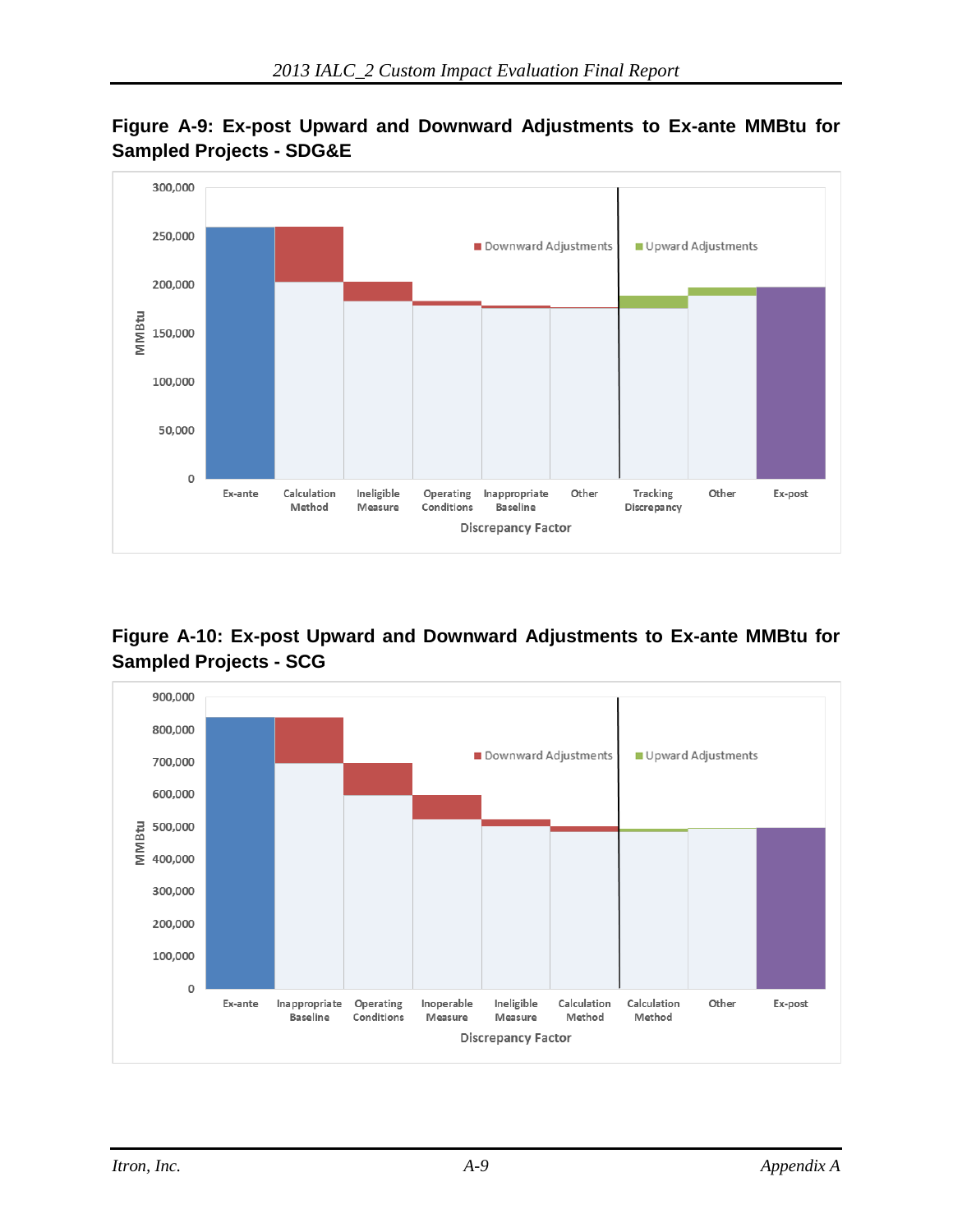The site specific results in the tables below display the ex-ante claimed and the ex-post evaluated savings values, both first year (FY) and lifecycle (LC) GRRs, and the project-level NTGRs for each of the 189 IALC M&V points evaluated in the 2013 Custom sample. Additionally, the table lists the IOU and the associated project and claim ID numbers along with the sample stratum each M&V point was assigned (1 thru 5), where 1 or 2 represents a larger site receiving greater evaluation rigor, compared to the smaller strata sites (3-5).

First year (FY) savings are broken out by positive kW, kWh and therms, and also include the combined MBtu values (for kWh and therm combined), which was decided as part of the 2013- '14 evaluation research plan. Although every site has an assigned FY and LC GRR (MBtu) value, not every site has a GRR value for (kW), because some projects included only natural gas measures. Also, not every site received a NTG survey interview. Generally the reason an interview is not conducted is because the project champion or decision maker was unavailable or could not be reached over the course of the five-month evaluation period or refused the interview.

The tables also include an "effective EUL." This metric is equal to project level lifecycle savings divided by project level first year savings (i.e. for multi-measure projects, measure level lifecycle and first year savings are aggregated to the project level). The effective EUL calculation has the following effects:

- If you have multiple measures in a project, and they have different EUL, this calculation results in a weighted average EUL at the project level.
- If you have an early retirement case, then the lifecycle savings incorporate the first and second baseline calculations. Then we can use the "effective EUL" for reporting instead of an EUL plus an RUL (which may not apply the same to all the measures in the project).
- If you have the first year savings, then to get lifecycle savings you just multiply that times the "effective EUL."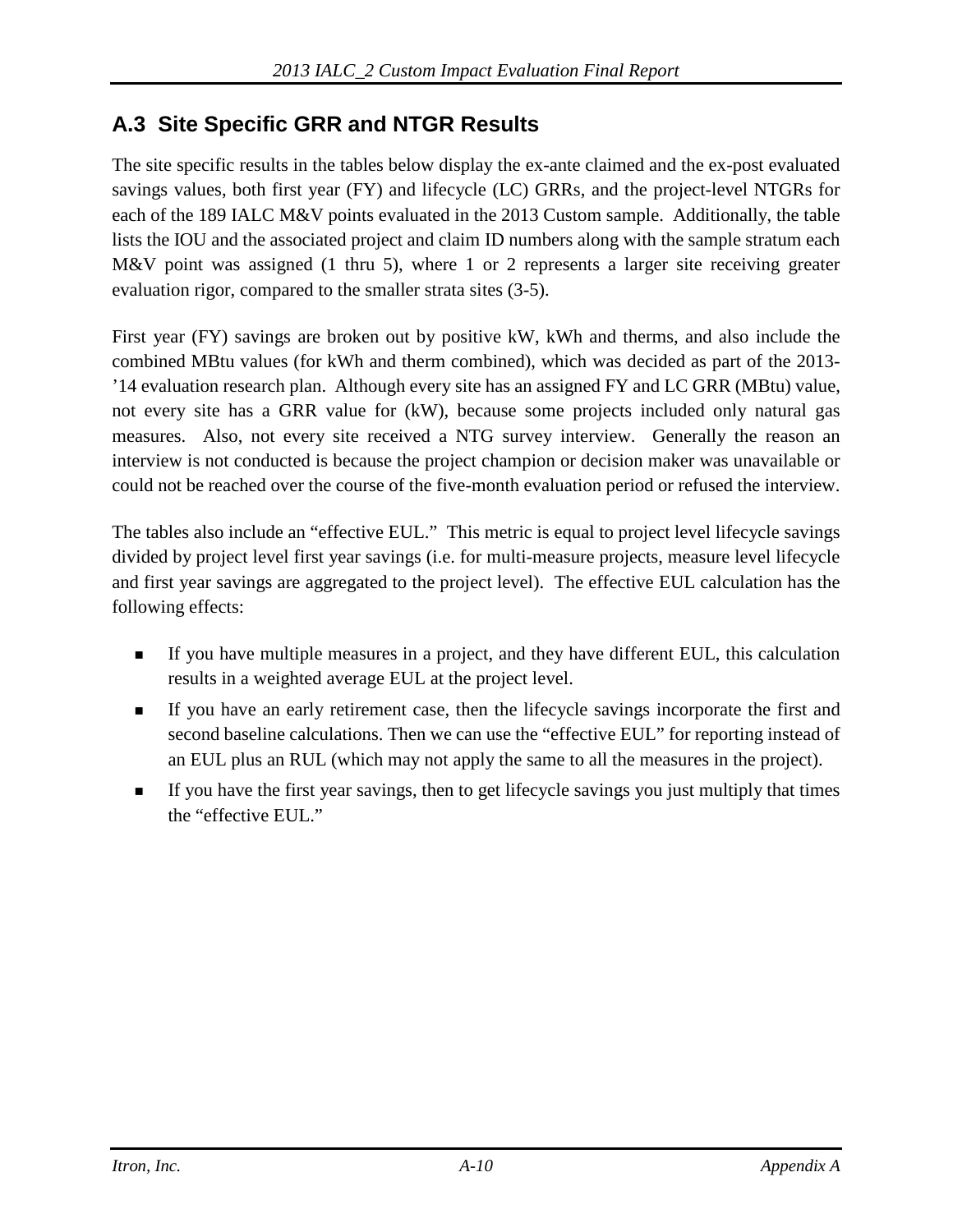|     |                |                                    |                                           |                                 |                        |                         | <b>First Year Project-Level Positive Ex-Ante</b> |                          |                                        | <b>FY GRR Project Level</b>           |                | <b>Effective EUL</b>    |                                  | Lifecycle GRR Project Level NTGR |        |
|-----|----------------|------------------------------------|-------------------------------------------|---------------------------------|------------------------|-------------------------|--------------------------------------------------|--------------------------|----------------------------------------|---------------------------------------|----------------|-------------------------|----------------------------------|----------------------------------|--------|
| IOU | <b>ItronID</b> | <b>Application or</b><br>ProjectID | <b>Associated ClaimIDs</b>                | <b>Sample</b><br><b>Stratum</b> | <b>GrosskWPositive</b> | <b>GrosskWhPositive</b> | <b>GrossThermsPositive</b>                       | <b>GrossMBtuPositive</b> | <b>FY</b><br><b>GRR</b><br><b>MBtu</b> | <b>FY</b><br><b>GRR</b><br>${\bf kW}$ | <b>Ex Ante</b> | <b>Ex Post</b>          | LC<br><b>GRR</b><br><b>MMBtu</b> | LC<br><b>GRR</b><br>${\bf kW}$   |        |
| PGE | 30001          | 2K09016087                         | PGE-8337807                               | -1                              | 0.00                   | 0.00                    | 1,795,755.00                                     | 179,575.5                | 0.94                                   |                                       | 14             | 14                      | 0.94                             |                                  | 0.73   |
| PGE | 30002          | TAA0012211                         | PGE-21802779                              | $\overline{1}$                  | 0.00                   | 0.00                    | 1.346.249.00                                     | 134,624.9                | 1.73                                   |                                       | 15             | 6                       | 0.69                             |                                  | 0.95   |
| PGE | 30003          | TAA0012187                         | PGE-21796906                              | $\overline{1}$                  | 0.00                   | 0.00                    | 1,177,484.00                                     | 117,748.4                | 0.38                                   |                                       | 15             | 6                       | 0.15                             |                                  | 0.57   |
| PGE | 30004          | NC0123726                          | PGE-21351547                              |                                 | 0.00                   | 0.00                    | 1.170,000.00                                     | 117,000.0                | 0.51                                   |                                       | 14             | 14                      | 0.51                             |                                  |        |
| PGE | 30005          | TAA0012157                         | PGE-21770225                              | $\overline{1}$                  | 1.232.36               | 10,871,695.00           | 0.0(                                             | 111,315.2                | 0.78                                   | 0.78                                  | 15             | $\overline{4}$          | 0.21                             | 0.21                             | 0.70   |
| PGE | 30006          | 2K11052794                         | PGE-21706326; PGE-8155056                 |                                 | 885.80                 | 7.547.052.40            | 337,714.30                                       | 111,045.                 | $-0.08$                                | 0.00                                  | 15             | 10                      | $-0.05$                          | 0.00                             | 0.50   |
| PGE | 30007          | NC0121846                          | PGE-8621204                               |                                 | 0.00                   | 0.00                    | 1.085.405.00                                     | 108,540.5                | 1.02                                   |                                       | 14             | 6                       | 0.44                             |                                  | 0.83   |
| PGE | E30012         | NC0116026                          | PGE-6657213                               | 2                               | 23.60                  | 206,628.00              | 566,173.0                                        | 58,732.9                 | 0.68                                   | 0.82                                  | 15             | 15                      | 0.68                             | 0.82                             | 0.62   |
| PGE | 30013          | NC0119926                          | PGE-8197571                               | $\overline{2}$                  | 57.60                  | 504,709.00              | 494,701.00                                       | 54,637.8                 | 0.66                                   | 0.93                                  | 15             | 15                      | 0.66                             | 0.93                             | 0.03   |
| PGE | 30014          | NC0119927                          | PGE-8197586                               | $\overline{2}$                  | 57.60                  | 504,709.00              | 494,701.00                                       | 54,637.8                 | 0.66                                   | 0.94                                  | 15             | 15                      | 0.66                             | 0.94                             | 0.03   |
| PGE | 30015          | TAA0011897                         | PGE-21554760                              | $\mathcal{L}$                   | 497.89                 | 4.802.110.00            | 0.00                                             | 49.168.8                 | 0.95                                   | 1.00                                  | 15             | 15                      | 0.95                             | 1.00                             | 0.70   |
| PGE | 30019          | NC0122166                          | PGE-21431729                              | $\overline{2}$                  | 0.00                   | 3,944,823.00            | 0.00                                             | 40,391.0                 | 1.00                                   |                                       | 15             | 15                      | 1.00                             |                                  | 0.38   |
| PGE | 30021          | 2K11053633                         | PGE-6598515; PGE-6598516; PGE-<br>6598518 | 2                               | 62.00                  | 1,426,503.00            | 140,666.00                                       | 28,672.56                | 0.97                                   | 0.95                                  | 6              | 6                       | 1.03                             | 1.02                             | 0.47   |
| PGE | 30025          | TAA0012370                         | PGE-23242816                              | $\overline{2}$                  | 0.00                   | 0.00                    | 307,283.00                                       | 30,728.3                 | 1.00                                   |                                       | 13             | 7                       | 0.51                             |                                  | 0.50   |
| PGE | 30032          | 2K09016858                         | PGE-6673083: PGE-6673084                  | 3                               | 62.20                  | 890,244.00              | 168,233,00                                       | 25.938.5                 | 0.95                                   | 0.87                                  | 12             | 5                       | 0.41                             | 0.39                             | 0.63   |
| PGE | 30039          | TAA0012507                         | PGE-23308884                              | $\mathcal{R}$                   | 69.03                  | 1,088,647.0             | 109,735.80                                       | 22,120.2                 | 0.29                                   | 1.00                                  | 3              | 3                       | 0.29                             | 1.00                             | 0.75   |
| PGE | 30041          | NC0112990                          | PGE-23306721; PGE-23306722                | $\mathcal{R}$                   | 54.70                  | 1.118.310.00            | 61,325.00                                        | 17.582.8                 | 1.00                                   | 1.00                                  | 17             | 17                      | 1.00                             | 1.00                             | $\sim$ |
| PGE | 30045          | 2K13148180                         | PGE-9061733                               | $\mathcal{R}$                   | 0.00                   | 0.00                    | 190,497.00                                       | 19,049.7                 | 1.00                                   |                                       | 10             | 5                       | 0.50                             |                                  | 0.52   |
| PGE | 30046          | NC0121328                          | PGE-8410757; PGE-8410758                  | 3                               | 0.00                   | 34,078.00               | 186,026.0                                        | 18,951.5                 | 1.00                                   |                                       | 20             | 20                      | 1.00                             |                                  |        |
| PGE | 30048          | 2K10043587                         | PGE-6339878: PGE-6339882                  | $\mathcal{R}$                   | 98.00                  | 1.390.910.00            | 34,211.00                                        | 17,662.6                 | 0.83                                   | 0.80                                  | 12             | 5                       | 0.36                             | 0.37                             | 0.47   |
| PGE | 30055          | 2K12111525                         | PGE-8424635                               | 3                               | 179.00                 | 1,568,100.00            | 0.00                                             | 16,055.7                 | 0.62                                   | 0.62                                  | 15             | 8                       | 0.33                             | 0.33                             |        |
| PGE | 30059          | 2K13163610                         | PGE-9214971; PGE-9214972                  | 3                               | 107.00                 | 1.510,000.00            | 0.00                                             | 15,460.8                 | 0.45                                   | 0.00                                  | 15             | 15                      | 0.45                             | 0.00                             | 0.41   |
| PGE | 30060          | TAA0012371                         | PGE-23242818                              | 3                               | 0.00                   | 0.00                    | 150,740.00                                       | 15,074.0                 | 1.21                                   |                                       | 13             |                         | 0.62                             |                                  | 0.50   |
| PGE | 30066          | NC0125247                          | PGE-16712650; PGE-16712651                | 3                               | 305.50                 | 1.353.124.00            | 0.00                                             | 13,854.6                 | 0.50                                   | 0.45                                  | 19             | 20                      | 0.52                             | 0.48                             | $\sim$ |
| PGE | 30068          | TAA0012462                         | PGE-23291166                              | $\mathcal{R}$                   | 20.00                  | 20,000.0                | 135,000.0                                        | 13,704.7                 | 0.43                                   | 1.00                                  | 3              | $\overline{\mathbf{3}}$ | 0.43                             | 1.00                             | 0.65   |
| PGE | 30069          | NC0124586                          | PGE-18746398; PGE-18746400                | $\mathcal{R}$                   | 23.60                  | 1,135,469.00            | 0.00                                             | 11.626.0                 | 1.50                                   | 4.22                                  | 19             | 19                      | 1.52                             | 4.74                             | $\sim$ |
| PGE | E30072         | 2K11068525                         | PGE-8542372; PGE-8542373                  | $\mathcal{R}$                   | 17.60                  | 115,800.00              | 118,200.00                                       | 13,005.6                 | 0.73                                   | 0.93                                  | 15             | 20                      | 0.97                             | 1.24                             | $\sim$ |
| PGE | 30088          | TAA0011938                         | PGE-21633562; PGE-21633564                | $\overline{4}$                  | 0.00                   | 350,907.00              | 66,917.00                                        | 10,284.6                 | 0.48                                   |                                       | 3              | $\overline{4}$          | 0.53                             |                                  | 0.55   |
| PGE | 30095          | 2K1042746C                         | PGE-8555342                               | $\overline{4}$                  | 167.60                 | 809,078.00              | 11,328.00                                        | 9,416.9                  | 0.74                                   | 0.95                                  | 15             | 15                      | 0.74                             | 0.95                             | 0.70   |
| PGE | 30136          | 2K13194185                         | PGE-18672550                              | $\overline{4}$                  | 0.00                   | 0.00                    | 67,302.90                                        | 6,730.2                  | 0.69                                   |                                       | 15             | 20                      | 0.92                             |                                  | 0.60   |
| PGE | 30140          | 2K1355801C                         | PGE-9267749                               | $\overline{4}$                  | 0.00                   | 0.00                    | 65,860.00                                        | 6,586.0                  | 0.00                                   |                                       | 6              | 6                       | 0.00                             |                                  | $\sim$ |
| PGE | 30161          | 2K1284094C                         | PGE-8105661; PGE-8105662                  | $\overline{4}$                  | 0.00                   | 0.00                    | 58,357.00                                        | 5,835.7                  | 0.07                                   |                                       | $\mathbf Q$    | 20                      | 0.15                             |                                  | $\sim$ |
| PGE | 30168          | 2K13198405                         | PGE-18745285                              | $\mathbf{A}$                    | 62.16                  | 544,521.50              | 0.00                                             | 5,575.3                  | 1.00                                   | 1.00                                  | 10             | 10                      | 1.00                             | 1.00                             | 0.18   |
| PGE | 30170          | TAA0012414                         | PGE-23273865                              | $\overline{4}$                  | 164.39                 | 541,026.00              | 0.00                                             | 5.539.5                  | $-0.19$                                | $-0.18$                               | 15             | 15                      | $-0.19$                          | $-0.18$                          | 0.32   |
| PGE | 30176          | 2K12114180                         | PGE-9153527                               | $\overline{4}$                  | 64.7                   | 522,457.50              | 0.00                                             | 5,349.4                  | 0.00                                   | 0.00                                  | 15             | 15                      | 0.00                             | 0.00                             | $\sim$ |
| PGE | 30177          | 2K13206930                         | PGE-21516455                              | $\overline{4}$                  | 59.09                  | 517,651.60              | 0.00                                             | 5.300.2                  | 0.51                                   | 0.51                                  | 10             | 8                       | 0.40                             | 0.40                             | 0.23   |
| PGE | 30179          | 2K13204214                         | PGE-21408210                              | $\overline{4}$                  | 56.8                   | 497,959.20              | 0.00                                             | 5,098.6                  | 0.75                                   | 0.74                                  | 10             | 8                       | 0.60                             | 0.59                             | $\sim$ |
| PGE | 30188          | TAA0012324                         | PGE-23096749                              | $\overline{4}$                  | 55.4                   | 476,169.70              | 0.00                                             | 4,875.5                  | 1.22                                   | 1.14                                  | 15             | 15                      | 1.22                             | 1.14                             | 0.57   |
| PGE | 30190          | 2K12109526                         | PGE-9246991                               | $\overline{4}$                  | 39.00                  | 467,645.0               | 0.00                                             | 4.788.2                  | 0.51                                   | 0.72                                  | 15             | $\mathbf{8}$            | 0.27                             | 0.38                             |        |
| PGE | 30194          | 2K12113827                         | PGE-8364792                               | $\overline{4}$                  | 0.00                   | 0.00                    | 47,417.00                                        | 4.741.7                  | 0.06                                   |                                       | 20             | 20                      | 0.06                             |                                  | 0.35   |
| PGE | 30326          | 2K12082182                         | PGE-7397756; PGE-8226278                  | 5                               | 67.86                  | 166,450.00              | 5.629.00                                         | 2,267.1                  | 0.67                                   | 0.08                                  | 12             | 12                      | 0.68                             | 0.10                             | $\sim$ |
| PGE | 30361          | 2K13145620                         | PGE-9042043                               | $\overline{\phantom{a}}$        | 0.00                   | 183,339.20              | 0.00                                             | 1,877.2                  | 1.03                                   |                                       | 13             | 15                      | 1.19                             |                                  | 0.58   |
| PGE | 30591          | UAA0013171                         | PGE-18740658                              | 5                               | 10.1                   | 68,956.63               | 0.00                                             | 706.0                    | 1.28                                   | 1.08                                  | 11             | 5                       | 0.58                             | 0.49                             | 0.19   |
| PGE | 30600          | 2K13151310                         | PGE-9045117                               | 5                               | 10.40                  | 67,241.00               | 0.00                                             | 688.4                    | 0.19                                   | 0.15                                  | 15             | 15                      | 0.19                             | 0.15                             |        |
| PGE | 30617          | 2K13192708                         | PGE-16798706                              | $\tilde{\mathbf{z}}$            | 7.25                   | 63,466.2                | 0.00                                             | 649.8                    | 0.95                                   | 0.95                                  | 15             | 15                      | 0.95                             | 0.95                             | 0.27   |
| PGE | 30639          | 2K13172487                         | PGE-9358365                               | 5                               | 0.00                   | 57,079.00               | 0.00                                             | 584.4                    | 1.02                                   |                                       | 20             | 20                      | 1.02                             |                                  | $\sim$ |
| PGE | 30655          | <b>UAA0014080</b>                  | PGE-21431443                              | -5                              | 9.18                   | 54,325.4                | 0.00                                             | 556.2                    | 0.89                                   | 1.00                                  | 11             | $\mathbf{1}$            | 0.10                             | 0.11                             | $\sim$ |
| PGE | 30686          | NC0123868                          | PGE-9044879                               | $\overline{\mathbf{5}}$         | 26.20                  | 48,306.00               | 0.00                                             | 494.6                    | 1.33                                   | 1.31                                  | 15             | 15                      | 1.33                             | 1.31                             | 0.38   |
| PGE | 30725          | UAA0015572                         | PGE-21740468                              | 5                               | 8.86                   | 41,827.91               | 0.00                                             | 428.2                    | 0.83                                   | $-0.34$                               | 11             | 10                      | 0.76                             | $-0.31$                          |        |
| PGE | 30741          | NC0123287                          | PGE-8963880                               | 5                               | 26.40                  | 39,552.00               | 0.00                                             | 404.9                    | 0.18                                   | 0.42                                  | 15             | 10                      | 0.12                             | 0.28                             | 0.45   |
| PGE | 30891          | UAA0011995                         | PGE-10181014                              | $\overline{\mathbf{5}}$         | 4.23                   | 20,320.19               | 0.00                                             | 208.0                    | 1.00                                   | 0.05                                  | 11             | 10                      | 0.91                             | 0.04                             | 0.67   |
| PGE | 30895          | NC0126686                          | PGE-21351538                              | $\overline{\phantom{0}}$        | 13.20                  | 19,751.00               | 0.00                                             | 202.2                    | 1.09                                   | 0.62                                  | 15             | 15                      | 1.09                             | 0.62                             | 0.58   |
| PGE | 30925          | 2K13204213                         | PGE-18746406                              | $\sim$                          | 3.00                   | 16,646.00               | 0.00                                             | 170.4                    | 0.94                                   | 0.71                                  | 15             | 15                      | 0.94                             | 0.71                             | $\sim$ |
| PGE | 30966          | 2K1173219C                         | PGE-9241029                               | 5                               | 0.00                   | 0.00                    | .251.90                                          | 125.1                    | 0.54                                   |                                       | 20             | 20                      | 0.54                             |                                  | 0.74   |
| PGE | 31035          | NC0121746                          | PGE-8462455                               | -5                              | 3.10                   | 6,694.00                | 0.00                                             | 68.5                     | 0.00                                   | $-0.37$                               | 15             | 10                      | 0.00                             | $-0.25$                          | 0.50   |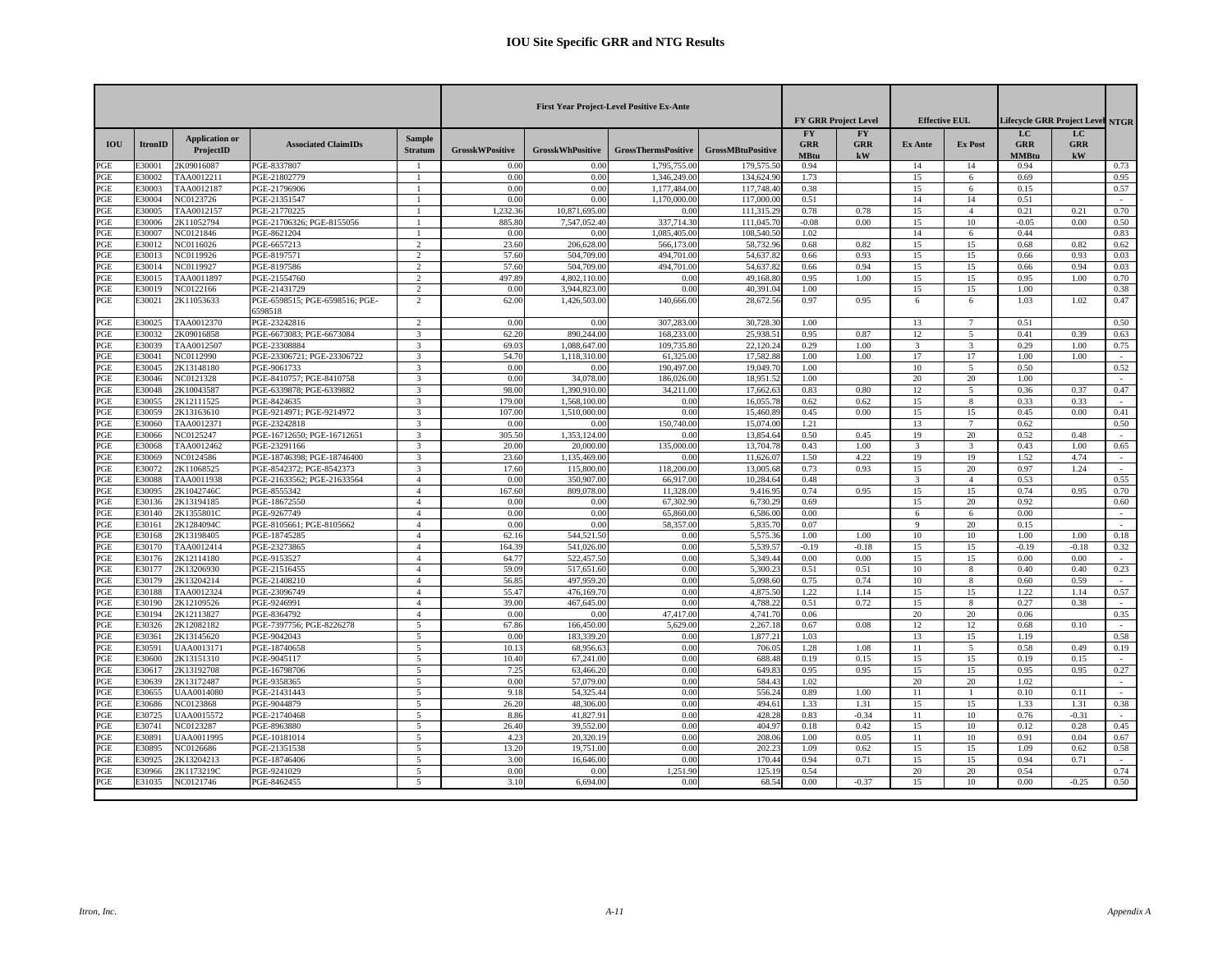|            |                            |                                    |                            |                                 |                        |                         | <b>First Year Project-Level Positive Ex-Ante</b> |           |                                        | <b>FY GRR Project Level</b> |         | <b>Effective EUL</b> | Lifecycle GRR Project Level NTGR |                  |      |
|------------|----------------------------|------------------------------------|----------------------------|---------------------------------|------------------------|-------------------------|--------------------------------------------------|-----------|----------------------------------------|-----------------------------|---------|----------------------|----------------------------------|------------------|------|
| <b>IOU</b> | ItronID                    | <b>Application or</b><br>ProjectID | <b>Associated ClaimIDs</b> | <b>Sample</b><br><b>Stratum</b> | <b>GrosskWPositive</b> | <b>GrosskWhPositive</b> | GrossThermsPositive   GrossMBtuPositive          |           | <b>FY</b><br><b>GRR</b><br><b>MBtu</b> | FY<br><b>GRR</b><br>kW      | Ex Ante | <b>Ex Post</b>       | LC.<br>GRR<br><b>MMBtu</b>       | LC.<br>GRR<br>kW |      |
|            | <b>NTGR-Only Completes</b> |                                    |                            |                                 |                        |                         |                                                  |           |                                        |                             |         |                      |                                  |                  |      |
| PGE        | E30011                     | 2K12097090                         |                            |                                 | 0.00                   | 0.00                    | 663,801.00                                       | 66,380.10 |                                        |                             |         |                      |                                  |                  | 0.81 |
| PGE        | E30016                     | STPB014479                         |                            |                                 | 0.00                   | 0.00                    | 474,393.00                                       | 47,439.30 |                                        |                             |         |                      |                                  |                  | 0.60 |
| PGE        | E30018                     | 2K08006493                         |                            |                                 | 0.00                   | 0.00                    | 433,408.00                                       | 43,340.80 |                                        |                             |         |                      |                                  |                  | 0.81 |
| PGE        | E30026                     | NC0118806                          |                            |                                 | 242.00                 | 1,222,861.00            | 180,018.00                                       | 30,522.67 |                                        |                             |         |                      |                                  |                  | 0.60 |
| PGE        | E3003                      | 2K12119215                         |                            |                                 | 0.00                   | 0.00                    | 262,229.00                                       | 26,222.90 |                                        |                             |         |                      |                                  |                  | 0.81 |
| PGE        | E30050                     | 2K11053635                         |                            |                                 | 212.00                 | 1,094,351.00            | 61,698.00                                        | 17,374.86 |                                        |                             |         |                      |                                  |                  | 0.47 |
| PGE        | E30053                     | 2K10042022                         |                            |                                 | 352.00                 | 1,550,647.00            | 2.519.00                                         | 16,128.97 |                                        |                             |         |                      |                                  |                  | 0.62 |
| PGE        | E30054                     | STPB016080                         |                            |                                 | 0.00                   | 0.00                    | 160,822.00                                       | 16,082.20 |                                        |                             |         |                      |                                  |                  | 0.56 |
| PGE        | E30103                     | TAA0012333                         |                            |                                 | 99.23                  | 851,921.90              | 0.00                                             | 8,722.83  |                                        |                             |         |                      |                                  |                  | 0.57 |
| PGE        | E30107                     | TAA0011957                         |                            |                                 | 96.48                  | 828,220.70              | 0.00                                             | 8.480.15  |                                        |                             |         |                      |                                  |                  | 0.57 |
| PGE        | E30162                     | 2K10035115                         |                            |                                 | 0.00                   | 345,467.00              | 22,548.00                                        | 5,792.04  |                                        |                             |         |                      |                                  |                  | 0.47 |
| PGE        | E30167                     | 2K12109887                         |                            |                                 | 71.50                  | 547,375.00              | 0.00                                             | 5,604.57  |                                        |                             |         |                      |                                  |                  | 0.36 |
| PGE        | E30195                     | TAA0012366                         |                            |                                 | 52.80                  | 461,934.00              | 0.00                                             | 4,729.74  |                                        |                             |         |                      |                                  |                  | 0.40 |
| PGE        | E30926                     | 2K12136330                         |                            |                                 | 7.00                   | 16,600.00               | 0.00                                             | 169.97    |                                        |                             |         |                      |                                  |                  | 0.49 |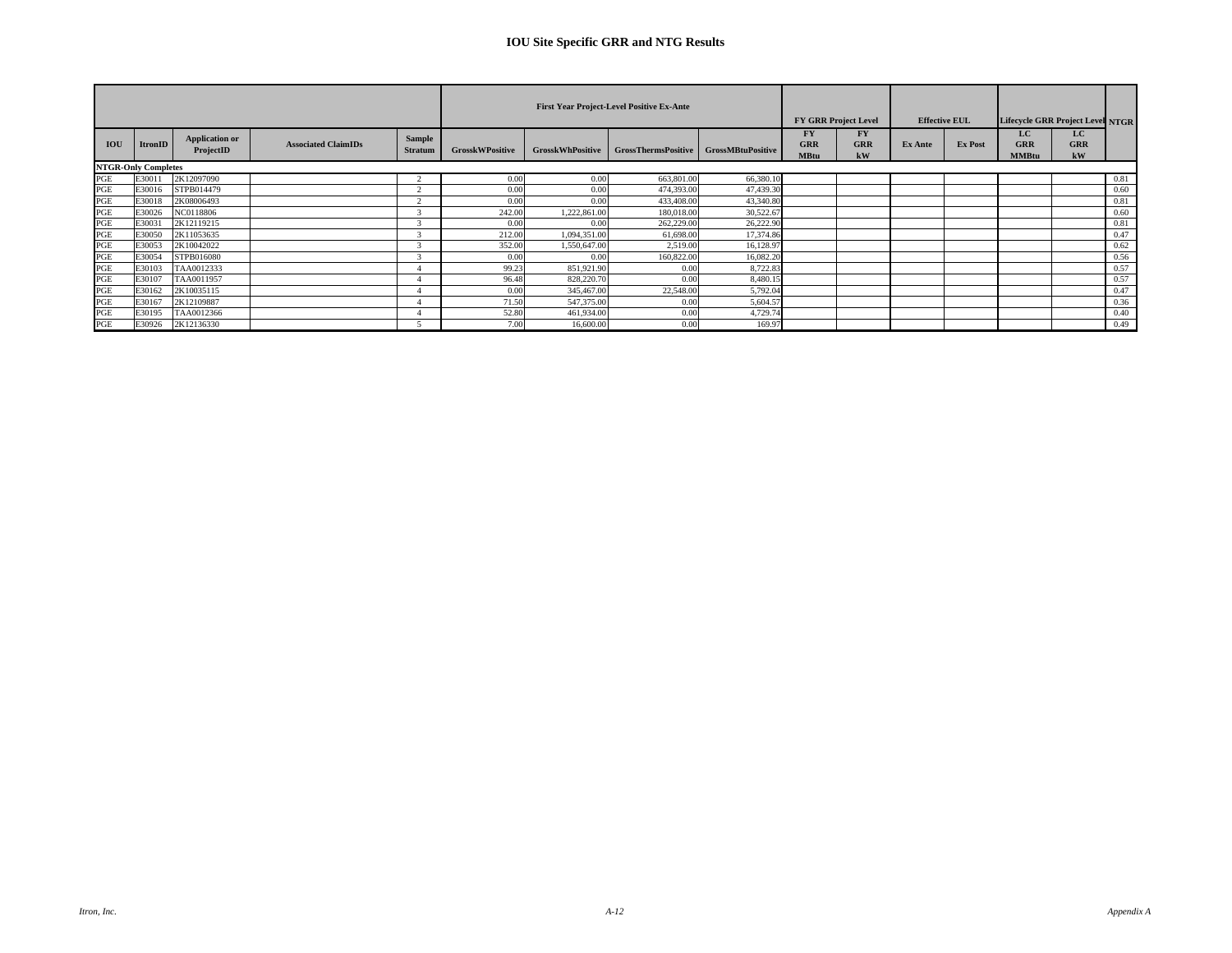|                          |                 |                                    |                                                                 |                                  |                        |                          | <b>First Year Project-Level Positive Ex-Ante</b> |                          |                                        | <b>FY GRR Project Level</b>   |                    | <b>Effective EUL</b>                      |                                   | <b>Lifecycle GRR Project Level NTGR</b> |                |
|--------------------------|-----------------|------------------------------------|-----------------------------------------------------------------|----------------------------------|------------------------|--------------------------|--------------------------------------------------|--------------------------|----------------------------------------|-------------------------------|--------------------|-------------------------------------------|-----------------------------------|-----------------------------------------|----------------|
| <b>IOU</b>               | <b>ItronID</b>  | <b>Application or</b><br>ProjectID | <b>Associated ClaimIDs</b>                                      | <b>Sample</b><br><b>Stratum</b>  | <b>GrosskWPositive</b> | <b>GrosskWhPositive</b>  | <b>GrossThermsPositive</b>                       | <b>GrossMBtuPositive</b> | <b>FY</b><br><b>GRR</b><br><b>MBtu</b> | <b>FY</b><br><b>GRR</b><br>kW | <b>Ex Ante</b>     | <b>Ex Post</b>                            | LC.<br><b>GRR</b><br><b>MMBtu</b> | LC<br><b>GRR</b><br>kW                  |                |
| SCE                      | 30001           | 500189102                          | SCE2013 Q2 0029109                                              |                                  | 1,061.12               | 8,531,479.60             | 0.00                                             | 87,353.82                | 0.78                                   | 0.77                          | 10                 |                                           | 0.52                              | 0.51                                    | 0.59           |
| SCE                      | 30003           | 500209112                          | SCE2013 Q4 0308939                                              | $\overline{1}$                   | 510.07                 | 6,714,198.40             | 0.00                                             | 68,746.68                | 0.00                                   | 0.00                          | 15                 | 15                                        | 0.00                              | 0.00                                    | 0.47           |
| SCE                      | 30004           | 500190073                          | SCE2013 O4 0308732                                              |                                  | 1.047.10               | 5.208.485.40             | 0.00                                             | 53,329.6                 | 1.02                                   | 1.08                          | 8                  | 8                                         | 1.02                              | 1.08                                    | 0.71           |
| SCE                      | 30005           | 500179685                          | GCE2013 Q4 0308878                                              |                                  | 659.72                 | 4,956,630.80             | 0.00                                             | 50,750.9                 | 0.66                                   | 0.57                          | 15                 | 15                                        | 0.66                              | 0.57                                    | 0.95           |
| SCE                      | 30006           | 500364533                          | SCE2013 Q4 0308887                                              |                                  | 488.89                 | 4,223,985.40             | 0.00                                             | 43,249.3                 | 0.00                                   | 0.00                          | 15                 | 15                                        | 0.00                              | 0.00                                    |                |
| SCE                      | 30007           | 500172073                          | GCE2013 Q4 0308934                                              |                                  | 220.11                 | 3.493.612.00             | 0.00                                             | 35,771.09                | 0.77                                   | 0.77                          | 13                 | 20                                        | 1.18                              | 1.18                                    | $\sim$<br>0.34 |
| <b>SCE</b>               | 30012           | MBCX-12-000002                     | SCE2013_Q2_0151075;<br>SCE2013_Q4_0308717                       | 2                                | 1.86                   | 492,580.00               | 156,149.00                                       | 20,658.4                 | 1.00                                   | 1.00                          | 8                  | 5                                         | 0.62                              | 0.63                                    |                |
| <b>SCE</b>               | 30013           | 500300956                          | SCE2013 Q2 0176255                                              | $\overline{2}$                   | 278.5                  | 2,458,708.0              | 0.00                                             | 25,174.7                 | 0.06                                   | $-0.12$                       | 15                 | 15                                        | 0.06                              | $-0.12$                                 | 1.00           |
| SCE                      | 30014           | 500177332                          | SCE2013_Q2_0040551                                              | $\overline{2}$                   | 270.84                 | 2,340,089.40             | 0.00                                             | 23,960.1                 | 0.00                                   | 0.00                          | 15                 | $\overline{3}$                            | 0.00                              | 0.00                                    |                |
| SCE                      | 30015           | 500000545                          | SCE2013_Q4_0310182                                              | $\overline{c}$                   | 228.30                 | 2.125.508.10             | 0.00                                             | 21,763.08                | 0.00                                   | 0.00                          | 15                 | 15                                        | 0.00                              | 0.00                                    | ÷.             |
| SCE                      | 30017           | SPCX-08-000037                     | SCE2013 Q4 0310414                                              | 2                                | 181.00                 | 1,904,249.00             | 0.00                                             | 19,497.6                 | 0.16                                   | 0.32                          | 15                 | 15                                        | 0.16                              | 0.32                                    | $\sim$         |
| <b>SCE</b>               | 30018           | 500140136                          | SCE2013 Q2 0001445                                              | 2                                | 28.23                  | 1,818,060.30             | 0.00                                             | 18,615.1                 | 0.99                                   | 3.57                          | 15                 | 15                                        | 0.99                              | 3.57                                    | 0.73           |
| SCE                      | 30019           | ICXO-11-000017                     | GCE2013_Q4_0308954                                              | $\mathcal{L}$                    | 283.00                 | 1,704,167.0              | 0.00                                             | 17,448.9                 | 1.07                                   | 1.18                          | $\mathbf{\hat{R}}$ | 5                                         | 0.67                              | 0.74                                    |                |
| SCE                      | 30024           | 500197488                          | SCE2013 Q2 0151103                                              | $\overline{2}$                   | 173.61                 | 1,500,080.40             | 0.00                                             | 15,359.3                 | 0.00                                   | 0.00                          | 15                 | $\overline{3}$                            | 0.00                              | 0.00                                    | $\sim$         |
| <b>SCE</b>               | 30026           | 500254163                          | SCE2013_Q2_0151107                                              | 2                                | 144.65                 | 1,249,801.30             | 0.00                                             | 12,796.7                 | 0.00                                   | 0.00                          | 5                  | 3                                         | 0.00                              | 0.00                                    | $\omega$       |
| SCE                      | 30028           | 500350234                          | GCE2013 Q4 0308886                                              | 3                                | 132.34                 | 1.136,053.60             | 0.00                                             | 11,632.0                 | 0.53                                   | 0.53                          | 15                 | 10                                        | 0.36                              | 0.35                                    | 0.37           |
| <b>SCE</b>               | 30032           | IEEP-09-100732                     | SCE2013 Q2 0028920                                              | $\overline{3}$                   | 0.00                   | 976,358.40               | 0.00                                             | 9,996.9                  | 1.32                                   |                               | 15                 | 15                                        | 1.32                              |                                         | 0.60           |
| SCE                      | 30037<br>30042  | 600366424<br>600254099             | SCE2013_Q4_0310390                                              | 3<br>$\overline{\mathbf{3}}$     | 125.16<br>97.06        | 901,190.7                | 0.00                                             | 9,227.2<br>8,586.8       | 1.00<br>0.00                           | 1.00<br>0.00                  | 15<br>5            | $\overline{3}$<br>$\overline{\mathbf{3}}$ | 0.20<br>0.00                      | 0.20<br>0.00                            | 0.54           |
| <b>SCE</b><br><b>SCE</b> | 30043           | 500002026                          | SCE2013 Q2 0151106<br>SCE2013_Q2_0047504;                       | $\overline{3}$                   | 0.00                   | 838,640.10<br>835,638.00 | 0.00<br>0.00                                     | 8,556.1                  | 0.61                                   |                               | 15                 | $\tau$                                    | 0.28                              |                                         | 0.95           |
|                          |                 |                                    | SCE2013_Q2_0047505                                              |                                  |                        |                          |                                                  |                          |                                        |                               |                    |                                           |                                   |                                         |                |
| SCE                      | 30047           | 500344977                          | SCE2013 Q2 0150974                                              | 3                                | 102.20                 | 783,036.20               | 0.00                                             | 8.017.5                  | 0.76                                   | 1.00                          | 13                 | 13                                        | 0.76                              | 1.00                                    | 0.80           |
| <b>SCE</b>               | 30049           | 500290038                          | SCE2013 Q4 0308884                                              | 3                                | 84.50                  | 725,432.10               | 0.00                                             | 7,427.7                  | $-0.34$                                | $-0.33$                       | 15                 | 10                                        | $-0.22$                           | $-0.22$                                 | 0.37           |
| <b>SCE</b>               | 30054           | 500245523                          | SCE2013_Q2_0152920;                                             | $\overline{3}$                   | 18.62                  | 609,089.40               | 0.00                                             | 6,236.4                  | 0.45                                   | 2.30                          | 15                 | 10                                        | 0.30                              | 1.53                                    | 0.43           |
|                          |                 |                                    | CE2013 Q2 0152921                                               |                                  |                        |                          |                                                  |                          |                                        |                               |                    |                                           |                                   |                                         |                |
| SCE                      | 30055           | 500372601                          | SCE2013 Q4 0311262                                              | 3                                | 158.53                 | 688,044.00               | 0.00                                             | 7.044.8                  | 1.38                                   | 1.54                          | 5                  | 5                                         | 1.38                              | 1.54                                    | 0.50           |
| SCE                      | 30058           | 500001687                          | SCE2013 Q2 0147886                                              | 3                                | 37.7                   | 680,811.7                | 0.00                                             | 6,970.8                  | 1.00                                   | 1.00                          | 15                 | 5                                         | 0.33                              | 0.33                                    | $\sim$         |
| <b>SCE</b>               | 30075           | 500321666                          | SCE2013 Q4 0311150;<br>SCE2013_Q4_0311151                       | 3                                | 37.60                  | 580,780.00               | 0.00                                             | 5,946.6                  | 0.27                                   | 0.04                          | 10                 | 10                                        | 0.27                              | 0.04                                    | 0.80           |
| SCE                      | 30076           | 500145146                          | SCE2013_Q4_0310204;<br>SCE2013 Q4 0310205                       | $\overline{\mathbf{3}}$          | 66.00                  | 577,868.00               | 0.00                                             | 5,916.7                  | 0.25                                   | 1.00                          | 15                 | 14                                        | 0.23                              | 0.92                                    | 0.22           |
| <b>SCE</b>               | 30089           | PCCC-12-900001                     | SCE2013 Q4 0311128:<br>SCE2013 Q4 0311219                       | $\overline{4}$                   | 18.60                  | 352,264.00               | 0.00                                             | 3,606.8                  | 1.14                                   | 1.31                          | 8                  | 5                                         | 0.71                              | 0.82                                    | 0.57           |
| <b>SCE</b>               | 30091           | CRCX-10-000016                     | GCE2013 Q4 0258489:<br>CE2013 Q4 0281335                        | $\overline{4}$                   | 5.03                   | 445,597.70               | 0.00                                             | 4,562.4                  | 0.00                                   | 0.00                          | 8                  | 11                                        | 0.00                              | 0.00                                    | 0.44           |
| SCE                      | 30093           | 500237707                          | GCE2013 Q2 0147893                                              | $\overline{4}$                   | 56.90                  | 490,135.90               | 0.00                                             | 5.018.5                  | 0.00                                   | 0.00                          | 15                 | 15                                        | 0.00                              | 0.00                                    | $\sim$         |
| <b>SCE</b>               | 30102           | 500174605                          | SCE2013 Q2 0151116                                              | $\overline{4}$                   | 54.91                  | 461,731.60               | 0.00                                             | 4,727.6                  | 0.93                                   | 1.03                          | 13                 | 15                                        | 1.07                              | 1.19                                    | $\sim$         |
| <b>SCE</b>               | F30106          | 500360663                          | SCE2013 Q4 0308940;                                             | $\overline{4}$                   | 42.36                  | 430,214.10               | 0.00                                             | 4,404.96                 | 1.00                                   | 1.00                          | 13                 | 5                                         | 0.39                              | 0.38                                    | 0.41           |
|                          |                 |                                    | GCE2013 Q4 0308941                                              |                                  |                        |                          |                                                  |                          |                                        |                               |                    |                                           |                                   |                                         |                |
| SCE                      | 30125           | 500248977                          | SCE2013_Q2_0150971                                              | $\overline{4}$                   | 67.31                  | 369,350.60               | 0.00                                             | 3,781.7                  | 1.00                                   | 0.89                          | 15                 | 15                                        | 1.00                              | 0.89                                    | 0.65           |
| SCE<br>SCE               | 30132<br>30134  | PLBC-10-007396<br>500198071        | SCE2013_Q2_0047541<br>SCE2013 Q4 0308945;<br>SCE2013 Q4 0308947 | $\overline{4}$<br>$\overline{4}$ | 12.11<br>41.83         | 360,054.20<br>288,210.00 | 0.00<br>0.00                                     | 3,686.5<br>2,950.9       | 0.24<br>1.00                           | 0.00<br>1.00                  | 10<br>18           | 5<br>18                                   | 0.12<br>1.00                      | 0.00<br>1.00                            | $\sim$<br>0.69 |
| SCE                      | 30170           | 500252143                          | SCE2013_Q4_0267793                                              | $\overline{4}$                   | 53.32                  | 261,197.20               | 0.00                                             | 2,674.4                  | 0.08                                   | 0.12                          | 20                 | 20                                        | 0.08                              | 0.12                                    | 0.29           |
| SCE                      | 30180           | 500322194                          | CE2013 Q4 0246970                                               | $\overline{4}$                   | 48.36                  | 241,368.00               | 0.00                                             | 2,471.3                  | 0.91                                   | 0.00                          | 10                 | 10                                        | 0.91                              | 0.00                                    | 0.85           |
| <b>SCE</b>               | 30190           | 500294110                          | GCE2013_Q2_0151112                                              | $\overline{4}$                   | 26.30                  | 225,867.00               | 0.00                                             | 2,312.6                  | 0.07                                   | 0.07                          | 15                 | 10                                        | 0.05                              | 0.05                                    | 0.50           |
| <b>SCE</b>               | 30193           | 500417766                          | SCE2013_Q4_0310408                                              | $\overline{4}$                   | 85.46                  | 222,014.10               | 0.00                                             | 2,273.2                  | $-0.28$                                | 0.66                          | 10                 | 10                                        | $-0.28$                           | 0.66                                    | 0.61           |
| <b>SCE</b>               | 30249           | 500293940                          | SCE2013 Q4 0308879                                              | 5                                | 18.70                  | 160,603.70               | 0.00                                             | 1,644.4                  | $-0.36$                                | $-0.36$                       | 15                 | 10                                        | $-0.24$                           | $-0.24$                                 | 0.50           |
| <b>SCE</b>               | 30319           | 500221037                          | SCE2013_Q2_0147916;                                             | 5                                | 68.18                  | 109,586.30               | 0.00                                             | 1,122.0                  | 1.07                                   | 1.07                          | 20                 | 14                                        | 0.77                              | 0.80                                    | 0.13           |
|                          |                 |                                    | SCE2013_Q2_0147917                                              |                                  |                        |                          |                                                  |                          |                                        |                               |                    |                                           |                                   |                                         |                |
| <b>SCE</b>               | 30321           | 500292492                          | SCE2013_Q2_0000079                                              | $\overline{5}$                   | 3.70                   | 116,095.00               | 0.00                                             | 1,188.7                  | 0.84                                   | 0.00                          | 10                 | 10                                        | 0.84                              | 0.00                                    |                |
| <b>SCE</b>               | 30365           | 500221226                          | SCE2013 Q2 0176220                                              | 5                                | 12.68                  | 100,441.00               | 0.00                                             | 1,028.4                  | 0.95                                   | 1.66                          | 10                 | 10                                        | 0.95                              | 1.66                                    | 0.63           |
| <b>SCE</b>               | 30439           | 500255076                          | SCE2013_Q4_0247034                                              | 5                                | 20.59                  | 78,338.90                | 0.00                                             | 802.1                    | 1.00                                   | 1.08                          | 20                 | 20                                        | 1.00                              | 1.08                                    | $\sim$         |
| <b>SCE</b>               | 30575           | 500000079                          | SCE2013 Q2 0047452;<br>SCE2013_Q2_0047453                       | 5                                | 24.80                  | 39,752.00                | 0.00                                             | 407.02                   | 1.00                                   | 1.00                          | 16                 | 16                                        | 1.00                              | 1.00                                    | 0.68           |
| <b>SCE</b>               | 30578           | 500327902                          | SCE2013_Q2_0147862                                              | 5                                | 11.96                  | 39,411.00                | 0.00                                             | 403.5                    | 0.44                                   | 0.00                          | 10                 | 10                                        | 0.44                              | 0.00                                    | 0.38           |
| SCE                      | 30580           | 500354028                          | CE2013 Q4 0246986                                               | 5                                | 3.51                   | 39,238.00                | 0.00                                             | 401.7                    | 0.88                                   | 0.30                          | 10                 | 10                                        | 0.88                              | 0.30                                    | 0.34           |
| SCE<br><b>SCE</b>        | 30601<br>F30767 | 500228571<br>500211864             | SCE2013 Q2 0047619<br>SCE2013 O4 0246940                        | 5<br>$\sim$                      | 4.81<br>12.42          | 34,293.00<br>10.942.00   | 0.00<br>0.00                                     | 351.1<br>112.0           | 1.57<br>0.66                           | 1.45<br>0.84                  | 10<br>10           | 10<br>10                                  | 1.57<br>0.66                      | 1.45<br>0.84                            | $\sim$         |
| SCE                      | F30876          | 500242300                          | SCE2013_Q4_0247327                                              | $\overline{5}$                   | 0.38                   | 3,326.70                 | 0.00                                             | 34.06                    | 0.69                                   | 1.16                          | 12                 | 12                                        | 0.69                              | 1.16                                    | 0.28           |
|                          |                 |                                    |                                                                 |                                  |                        |                          |                                                  |                          |                                        |                               |                    |                                           |                                   |                                         |                |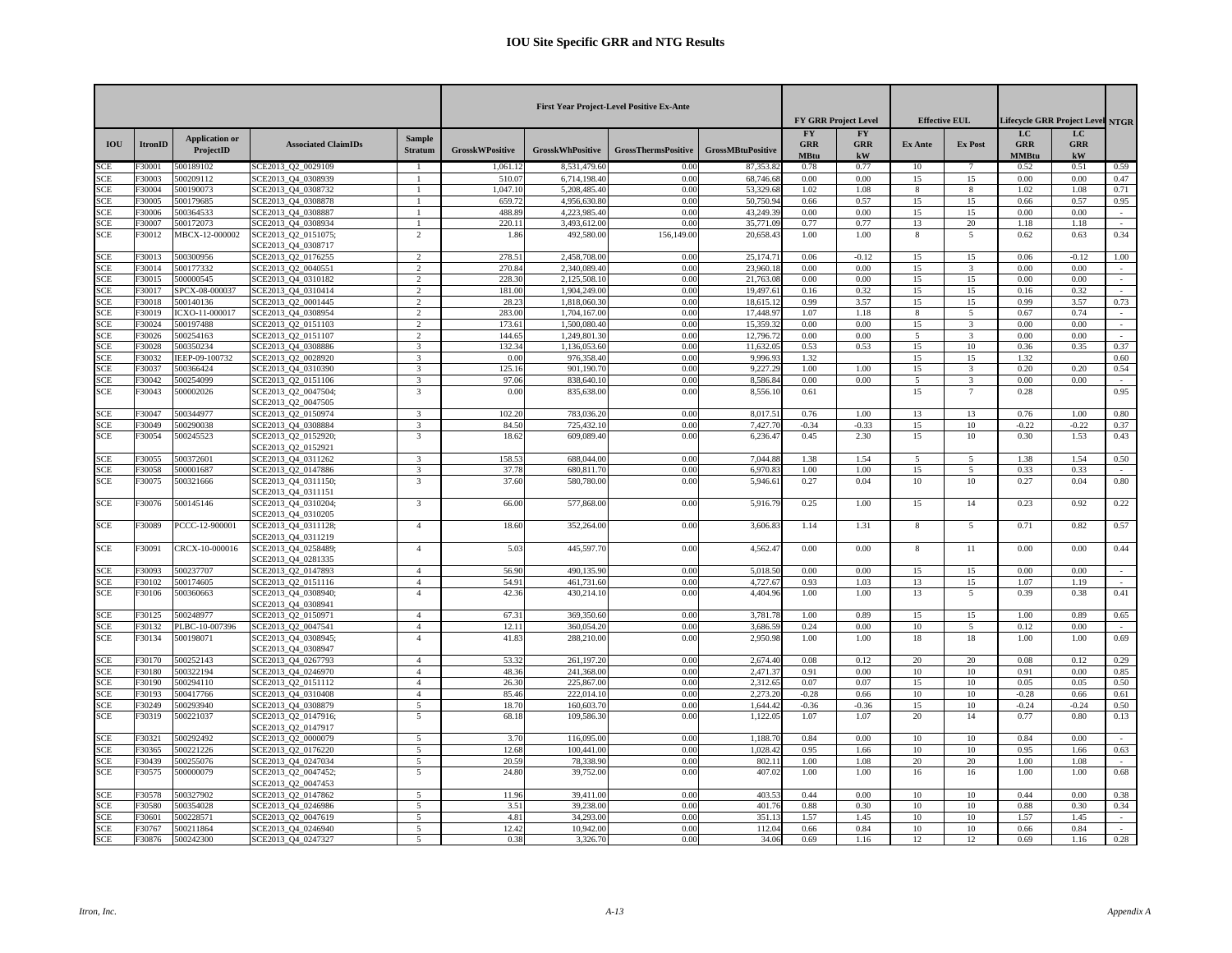|            |                                      |                                    |                            |                                 |                        |                         | <b>First Year Project-Level Positive Ex-Ante</b> |                   |                                        | <b>FY GRR Project Level</b> |         | <b>Effective EUL</b> | Lifecycle GRR Project Level NTGR |                         |      |
|------------|--------------------------------------|------------------------------------|----------------------------|---------------------------------|------------------------|-------------------------|--------------------------------------------------|-------------------|----------------------------------------|-----------------------------|---------|----------------------|----------------------------------|-------------------------|------|
| IOU        | <b>ItronID</b>                       | <b>Application or</b><br>ProjectID | <b>Associated ClaimIDs</b> | <b>Sample</b><br><b>Stratum</b> | <b>GrosskWPositive</b> | <b>GrosskWhPositive</b> | GrossThermsPositive                              | GrossMBtuPositive | <b>FY</b><br><b>GRR</b><br><b>MBtu</b> | FY<br><b>GRR</b><br>kW      | Ex Ante | <b>Ex Post</b>       | LC<br><b>GRR</b><br><b>MMBtu</b> | LC.<br><b>GRR</b><br>kW |      |
| <b>SCE</b> | F30890                               | 500239437                          | SCE2013 Q4 0246998         |                                 | 0.38                   | 2,941.00                | 0.00                                             | 30.11             | 0.96                                   | 1.00                        | 12      | 12                   | 0.96                             | 1.00                    |      |
| <b>SCE</b> | F30909                               | 500259470                          | SCE2013_Q4_0247075         |                                 | 0.22                   | 1,930.00                | 0.00                                             | 19.76             | 0.93                                   | 1.07                        | 15      |                      | 0.50                             | 0.57                    |      |
| <b>SCE</b> | F30922                               | 500239437                          | SCE2013_Q4_0246993         |                                 | 0.19                   | 1,470.50                | 0.00                                             | 15.06             | 0.00                                   | 0.00                        | 12      | 12                   | 0.00                             | 0.00                    |      |
| <b>SCE</b> | <b>NTGR-Only Completes</b><br>F30002 | 500184353                          |                            |                                 | 1,166.28               | 7,896,045.40            | 0.00                                             | 80,847.61         |                                        |                             |         |                      |                                  |                         | 0.57 |
| <b>SCE</b> | F30010                               | 500148313                          |                            | $\sim$                          | 358.09                 | 3,136,857.00            | 0.00                                             | 32,118.28         |                                        |                             |         |                      |                                  |                         | 0.62 |
| <b>SCE</b> | F30040                               | ICXO-11-000025                     |                            |                                 | 87.00                  | 869,363.00              | 0.00                                             | 8,901.41          |                                        |                             |         |                      |                                  |                         | 0.54 |
| <b>SCE</b> | F30044                               | 500293791                          |                            | r.                              | 94.82                  | 814,049.50              | 0.00                                             | 8,335.05          |                                        |                             |         |                      |                                  |                         | 0.50 |
| <b>SCE</b> | F30045                               | 500212333                          |                            |                                 | 94.46                  | 810,951.30              | 0.00                                             | 8,303.33          |                                        |                             |         |                      |                                  |                         | 0.50 |
| <b>SCE</b> | F30050                               | 500254201                          |                            |                                 | 100.08                 | 724,833.50              | 0.00                                             | 7,421.57          |                                        |                             |         |                      |                                  |                         | 0.50 |
| <b>SCE</b> | F30059                               | 500451848                          |                            |                                 | 84.50                  | 678,288.00              | 0.00                                             | 6.944.99          |                                        |                             |         |                      |                                  |                         | 0.43 |
| <b>SCE</b> | F30084                               | 500293856                          |                            |                                 | 63.09                  | 541,582.00              | 0.00                                             | 5,545.26          |                                        |                             |         |                      |                                  |                         | 0.50 |
| <b>SCE</b> | F30122                               | 500177279                          |                            |                                 | 22.25                  | 380,403.90              | 0.00                                             | 3.894.96          |                                        |                             |         |                      |                                  |                         | 0.52 |
| <b>SCE</b> | F30182                               | 500212338                          |                            |                                 | 27.19                  | 233,429.00              | 0.00                                             | 2,390.08          |                                        |                             |         |                      |                                  |                         | 0.50 |
| <b>SCE</b> | F30216                               | 500330373                          |                            |                                 | 37.18                  | 196,870.00              | 0.00                                             | 2,015.75          |                                        |                             |         |                      |                                  |                         | 0.45 |
| <b>SCE</b> | F30244                               | 500409403                          |                            |                                 | 19.25                  | 165,271.50              | 0.00                                             | 1,692.21          |                                        |                             |         |                      |                                  |                         | 0.50 |
| <b>SCE</b> | F30363                               | 500306766                          |                            |                                 | 37.20                  | 101,197.00              | 0.00                                             | 1,036.16          |                                        |                             |         |                      |                                  |                         | 0.51 |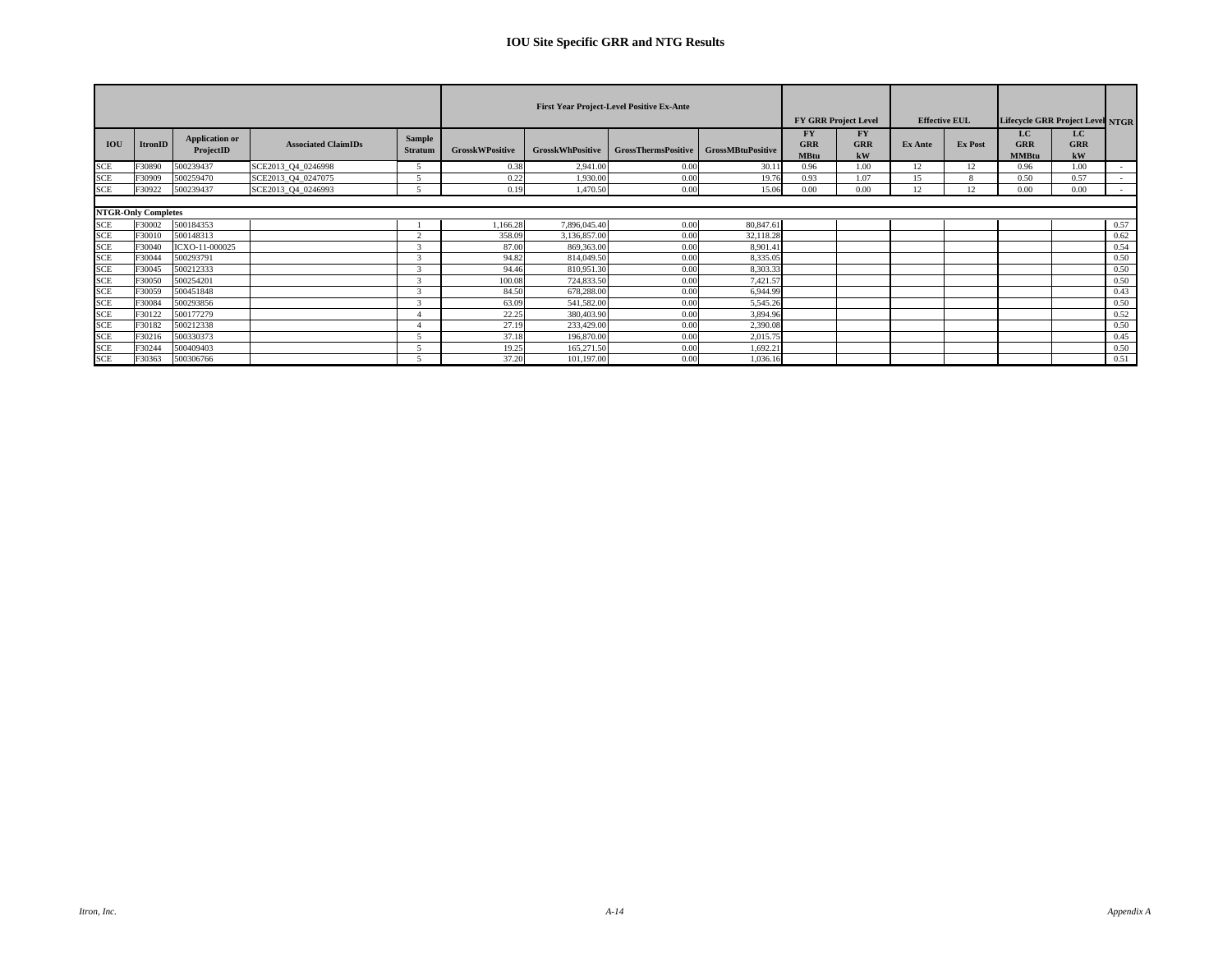|                  |                            |                                    |                                                           |                                 |                        |                         | <b>First Year Project-Level Positive Ex-Ante</b> |                          |                                        | <b>FY GRR Project Level</b>   |                | <b>Effective EUL</b> |                            | <b>Lifecycle GRR Project Level NTGR</b> |        |
|------------------|----------------------------|------------------------------------|-----------------------------------------------------------|---------------------------------|------------------------|-------------------------|--------------------------------------------------|--------------------------|----------------------------------------|-------------------------------|----------------|----------------------|----------------------------|-----------------------------------------|--------|
| <b>IOU</b>       | <b>ItronID</b>             | <b>Application or</b><br>ProjectID | <b>Associated ClaimIDs</b>                                | <b>Sample</b><br><b>Stratum</b> | <b>GrosskWPositive</b> | <b>GrosskWhPositive</b> | <b>GrossThermsPositive</b>                       | <b>GrossMBtuPositive</b> | <b>FY</b><br><b>GRR</b><br><b>MBtu</b> | <b>FY</b><br><b>GRR</b><br>kW | <b>Ex Ante</b> | <b>Ex Post</b>       | LC.<br><b>GRR</b><br>MMBtu | LC<br><b>GRR</b><br>kW                  |        |
| SCG              | 330001                     | 5001171802                         | 2013*SCG3715*5001171802*10                                |                                 | 0.00                   | 0.00                    | 1,926,967.00                                     | 192,696.7                | 1.00                                   |                               | 10             | 10                   | 1.00                       |                                         | 0.83   |
| SCG              | G30002                     | 5001172908                         | 2013*SCG3715*5001172908*10                                |                                 | 0.00                   | 0.00                    | 1.764.349.00                                     | 176,434.90               | 0.98                                   |                               | 14             | 14                   | 0.98                       |                                         | 0.90   |
| SCG              | 330003                     | 5001171801                         | 2013*SCG3715*5001171801*10                                | $\overline{2}$                  | 0.00                   | 0.00                    | 1,534,710.00                                     | 153,471.0                | 0.70                                   |                               | 15             | $\overline{7}$       | 0.31                       |                                         | 0.67   |
| SCG              | G30004                     | 5001171800                         | 2013*SCG3715*5001171800*10                                | $\overline{2}$                  | 0.00                   | 0.00                    | 1.112.789.00                                     | 111.278.9                | 0.82                                   |                               | 10             | 7                    | 0.55                       |                                         | 0.67   |
| SCG              | 330005                     | 5001164408                         | 2013*SCG3715*5001164408*10;<br>2013*SCG3715*5001164408*20 | 3                               | 0.00                   | 0.00                    | 482,230,00                                       | 48.223.00                | 0.00                                   |                               | 19             | 19                   | 0.00                       |                                         | $\sim$ |
| SCG              | G30006                     | 5001173296                         | 2013*SCG3715*5001173296*10                                | $\overline{3}$                  | 0.00                   | 0.00                    | 440,974.00                                       | 44,097.4                 | 0.00                                   |                               | 12             | 12                   | 0.00                       |                                         | $\sim$ |
| SCG              | G30007                     | 5001173502                         | 2013*SCG3715*5001173502*10                                | $\mathcal{E}$                   | 0.00                   | 0.00                    | 361,694.00                                       | 36,169.4                 | 0.00                                   |                               | 20             | $\Omega$             | 0.00                       |                                         | 0.90   |
| SCG              | 330009                     | 5001170969                         | 2013*SCG3715*5001170969*10                                | 3                               | 0.00                   | 0.00                    | 275,183.00                                       | 27.518.3                 | 0.98                                   |                               | 6              | 6                    | 0.98                       |                                         | 0.07   |
| SCG              | 330010                     | 5001171609                         | 2013*SCG3715*5001171609*10                                | $\mathcal{E}$                   | 0.00                   | 0.00                    | 273,824.00                                       | 27,382.4                 | 0.00                                   |                               | 20             | 20                   | 0.00                       |                                         | $\sim$ |
| SCG              | G30011                     | 5001168859                         | 2013*SCG3715*5001168859*10                                | 3                               | 0.00                   | 0.00                    | 260,100.00                                       | 26,010.0                 | 1.00                                   |                               | 10             | 14                   | 1.40                       |                                         | $\sim$ |
| SCG              | G30012                     | 5001171056                         | 2013*SCG3715*5001171056*10                                | 3                               | 0.00                   | 0.00                    | 260,000.00                                       | 26,000.0                 | 0.87                                   |                               | 20             | 14                   | 0.61                       |                                         | 0.60   |
| SCG              | 330014                     | 5001171464                         | 2013*SCG3715*5001171464*20;<br>2013*SCG3715*5001171464*30 | $\mathbf{A}$                    | 0.00                   | 0.00                    | 226,943.00                                       | 22,694.30                | 0.07                                   |                               | 19             | $\tau$               | 0.02                       |                                         | 0.27   |
| SCG              | 330015                     | 5001175198                         | 2013*SCG3715*5001175198*10                                | $\overline{4}$                  | 0.00                   | 0.00                    | 205,575.00                                       | 20,557.5                 | 0.76                                   |                               | 20             | 20                   | 0.76                       |                                         | 0.72   |
| SCG              | G30016                     | 5001186682                         | 2013*SCG3719*5001186682*10                                | $\overline{4}$                  | 0.00                   | 0.00                    | 198,771.00                                       | 19,877.1                 | 0.00                                   |                               | 5              | 5                    | 0.00                       |                                         | $\sim$ |
| SCG              | 330017                     | 5001171786                         | 2013*SCG3715*5001171786*10                                | $\overline{4}$                  | 0.00                   | 0.00                    | 190,899.00                                       | 19,089.9                 | 1.00                                   |                               | 6              | 6                    | 1.00                       |                                         | 0.80   |
| SCG              | 330019                     | 5001171354                         | 2013*SCG3715*5001171354*10                                | $\mathbf{A}$                    | 0.00                   | 0.00                    | 168,656.00                                       | 16,865.6                 | 0.03                                   |                               | 20             | 20                   | 0.03                       |                                         | 0.18   |
| SCG              | 330021                     | 5001171131                         | 2013*SCG3715*5001171131*10                                | $\overline{4}$                  | 0.00                   | 0.00                    | 155,677.00                                       | 15,567.7                 | 0.00                                   |                               | 15             | 20                   | 0.00                       |                                         | $\sim$ |
| SCG              | 330022                     | 5001185581                         | 2013*SCG3715*5001185581*10                                | $\overline{4}$                  | 0.00                   | 0.00                    | 154,513.00                                       | 15.451.3                 | 1.00                                   |                               | 15             | 11                   | 0.73                       |                                         | 0.05   |
| SCG              | 330023                     | 5001189860                         | 2013*SCG3715*5001189860*10                                | $\overline{4}$                  | 0.00                   | 0.00                    | 149,923.00                                       | 14,992.3                 | 1.04                                   |                               | 6              | 6                    | 1.04                       |                                         | $\sim$ |
| SCG              | 330024                     | 10047900                           | 2013*SCG3757*10047900*217599                              | $\mathbf{A}$                    | 0.00                   | 0.00                    | 148,393.00                                       | 14,839.3                 | 1.14                                   |                               | 15             | 15                   | 1.14                       |                                         | $\sim$ |
| SCG              | 330025                     | 5001170517                         | 2013*SCG3715*5001170517*10                                | $\overline{4}$                  | 0.00                   | 0.00                    | 135,027.00                                       | 13,502.7                 | 0.20                                   |                               | 14             | $7\phantom{.0}$      | 0.09                       |                                         | 0.43   |
| SCG              | 330028                     | 5001180006                         | 2013*SCG3715*5001180006*10                                | $\overline{4}$                  | 0.00                   | 0.00                    | 112,348.00                                       | 11,234.80                | 0.00                                   |                               | 15             | 15                   | 0.00                       |                                         | $\sim$ |
| SCG              | 330032                     | 5001167623                         | 2013*SCG3715*5001167623*10;<br>2013*SCG3715*5001167623*20 | 5                               | 0.00                   | 0.00                    | 92,318.00                                        | 9,231.80                 | 0.33                                   |                               | 11             | 11                   | 0.33                       |                                         | 0.75   |
| SCG              | G30039                     | 5001169787                         | 2013*SCG3715*5001169787*10                                | -5                              | 0.00                   | 0.00                    | 61,791.00                                        | 6,179.1                  | 1.01                                   |                               | 11             | 11                   | 1.01                       |                                         | 0.57   |
| SCG              | 330046                     | 5001181138                         | 2013*SCG3710*5001181138*10                                | 5                               | 0.00                   | 0.00                    | 53,912.00                                        | 5.391.2                  | 0.66                                   |                               | 10             | 6                    | 0.40                       |                                         | 0.64   |
| SCG              | 330048                     | 5001171152                         | 2013*SCG3715*5001171152*10                                | $\overline{5}$                  | 0.00                   | 0.00                    | 51,091.00                                        | 5.109.1                  | 0.97                                   |                               | 12             | 12                   | 0.97                       |                                         | $\sim$ |
| SCG              | 330055                     | 500118981                          | 2013*SCG3715*5001189811*10                                | 5                               | 0.00                   | 0.00                    | 40,015.00                                        | 4.001.5                  | 1.00                                   |                               | 6              | 6                    | 1.00                       |                                         | $\sim$ |
| SCG              | 330060                     | 5001173075                         | 2013*SCG3715*5001173075*10                                | 5                               | 0.00                   | 0.00                    | 31,359.00                                        | 3,135.9                  | 3.84                                   |                               | 20             | 20                   | 3.84                       |                                         | $\sim$ |
| SCG              | 330066                     | 5001165565                         | 2013*SCG3710*5001165565*10                                | 5                               | 0.00                   | 0.00                    | 24,400.00                                        | 2,440.0                  | 0.00                                   |                               | 6              | 6                    | 0.00                       |                                         | 0.57   |
| SCG              | 330069                     | 5001186073                         | 2013*SCG3715*5001186073*10                                | 5                               | 0.00                   | 0.00                    | 23,580.00                                        | 2,358.0                  | 0.34                                   |                               | 11             | 11                   | 0.34                       |                                         | $\sim$ |
| SCG              | 330072                     | 5001170939                         | 2013*SCG3710*5001170939*10;<br>2013*SCG3710*5001170939*20 | $\overline{\phantom{a}}$        | 0.00                   | 0.00                    | 22,786.00                                        | 2,278.6                  | 0.00                                   |                               | 10             | $\leq$               | 0.00                       |                                         | $\sim$ |
| SCG              | 330088                     | 5001169316                         | 2013*SCG3710*5001169316*10                                | 5                               | 0.00                   | 0.00                    | 14,069.00                                        | 1.406.9                  | 0.00                                   |                               | 6              | 6                    | 0.00                       |                                         | $\sim$ |
| SCG              | 330095                     | 5001169317                         | 2013*SCG3710*5001169317*10                                | 5                               | 0.00                   | 0.00                    | 11.214.00                                        | 1,121.4                  | 0.00                                   |                               | 6              | 6                    | 0.00                       |                                         | $\sim$ |
| SCG              | 330097                     | 5001170773                         | 2013*SCG3715*5001170773*10                                | 5                               | 0.00                   | 0.00                    | 11.018.00                                        | 1.101.8                  | 0.96                                   |                               | 6              | 6                    | 0.96                       |                                         | $\sim$ |
| SCG              | G30106                     | 5001185524                         | 2013*SCG3715*5001185524*10                                | -5                              | 0.00                   | 0.00                    | 8.302.00                                         | 830.2                    | 0.86                                   |                               | 11             | 11                   | 0.86                       |                                         | $\sim$ |
| SCG              | 330131                     | 5001184740                         | 2013*SCG3710*5001184740*10                                | 5                               | 0.00                   | 0.00                    | 3,015.00                                         | 301.5                    | 0.83                                   |                               | 11             | 11                   | 0.83                       |                                         | 0.40   |
| $\overline{SCG}$ | 330147                     | 5001165736                         | 2013*SCG3710*5001165736*10                                | 5                               | 0.00                   | 0.00                    | 1,110.00                                         | 111.0                    | 1.00                                   |                               | 15             | 15                   | 1.00                       |                                         | $\sim$ |
| SCG              | 330154                     | 5001173437                         | 2013*SCG3710*5001173437*10                                | $\sim$                          | 0.00                   | 0.00                    | 560.0                                            | 56.0                     | 1.11                                   |                               | 6              | 6                    | 1.11                       |                                         | $\sim$ |
|                  | <b>NTGR-Only Completes</b> |                                    |                                                           |                                 |                        |                         |                                                  |                          |                                        |                               |                |                      |                            |                                         |        |
| SCG              | G30013                     | 5001182126                         |                                                           | $\overline{4}$                  | 0.00                   | 0.00                    | 244,483.00                                       | 24.448.30                |                                        |                               |                |                      |                            |                                         | 0.57   |
| SCG              | G30111                     | 5001168616                         |                                                           | 5                               | 0.00                   | 0.00                    | 6,815.00                                         | 681.5                    |                                        |                               |                |                      |                            |                                         | 0.26   |
| SCG              | G30143                     | 5001178106                         |                                                           | $\overline{\phantom{0}}$        | 0.00                   | 0.00                    | 1,718.00                                         | 171.80                   |                                        |                               |                |                      |                            |                                         | 0.48   |
|                  |                            |                                    |                                                           |                                 |                        |                         |                                                  |                          |                                        |                               |                |                      |                            |                                         |        |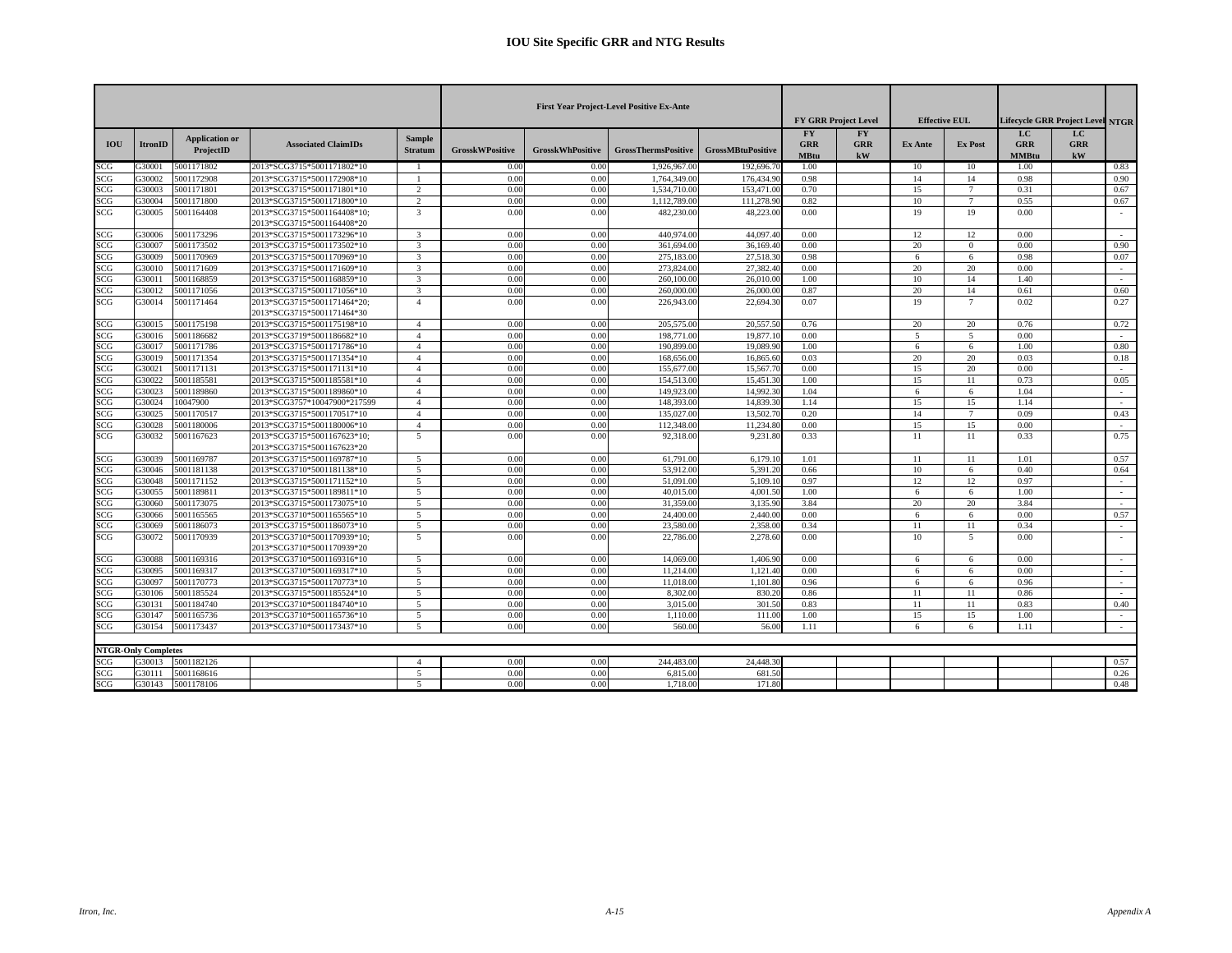|                            |                  |                                    |                                                                                                                                                             |                                  |                        |                          | <b>First Year Project-Level Positive Ex-Ante</b> |                          |                                        | <b>FY GRR Project Level</b>   |                | <b>Effective EUL</b> |                                  | Lifecycle GRR Project Level NTGR |        |
|----------------------------|------------------|------------------------------------|-------------------------------------------------------------------------------------------------------------------------------------------------------------|----------------------------------|------------------------|--------------------------|--------------------------------------------------|--------------------------|----------------------------------------|-------------------------------|----------------|----------------------|----------------------------------|----------------------------------|--------|
| <b>IOU</b>                 | <b>ItronID</b>   | <b>Application or</b><br>ProjectID | <b>Associated ClaimIDs</b>                                                                                                                                  | <b>Sample</b><br><b>Stratum</b>  | <b>GrosskWPositive</b> | <b>GrosskWhPositive</b>  | <b>GrossThermsPositive</b>                       | <b>GrossMBtuPositive</b> | <b>FY</b><br><b>GRR</b><br><b>MBtu</b> | <b>FY</b><br><b>GRR</b><br>kW | <b>Ex Ante</b> | <b>Ex Post</b>       | LC<br><b>GRR</b><br><b>MMBtu</b> | LC<br><b>GRR</b><br>${\bf kW}$   |        |
| <b>SDGE</b>                | H30001           | 11-01-005                          | 2013*SDGE3117E*5001201415*10;<br>2013*SDGE3117E*5001201415*20                                                                                               | $\mathbf{1}$                     | 415.00                 | 5,766,588.00             | 0.0                                              | 59,044.09                | 1.02                                   | 1.18                          | 15             |                      | 0.45                             | 0.53                             | 0.70   |
| <b>SDGE</b>                | H30002           | 3125 46                            | 2013*SDGE3220*5001184791*10;<br>2013*SDGE3220*5001184791*20                                                                                                 | $\overline{1}$                   | 47.00                  | 834,647.00               | 179,116.00                                       | 26,457.5                 | 1.15                                   | 0.74                          | 15             | $\overline{5}$       | 0.38                             | 0.25                             | 1.00   |
| <b>SDGE</b>                | H30003           | 4978                               | 2013*SDGE3220*5001109294*10;<br>2013*SDGE3220*5001109294*20                                                                                                 | $\overline{2}$                   | 0.00                   | 2,432,481.00             | 5,250.00                                         | 25,431.1                 | 0.22                                   |                               | 11             | 8                    | 0.16                             |                                  | 0.52   |
| <b>SDGE</b>                | H30004           | 5182                               | 2013*SDGE3220*5001135649*10;<br>2013*SDGE3220*5001135649*40;<br>2013*SDGE3220*5001135649*60;<br>2013*SDGE3220*5001135649*70;<br>2013*SDGE3220*5001135649*90 | 2                                | 138.00                 | 595,220.00               | 107,842.00                                       | 16,878.6                 | 0.58                                   | 0.53                          | 15             | 5                    | 0.19                             | 0.18                             |        |
| <b>SDGE</b>                | H30006           | 12-01-003                          | 2013*SDGE3117E*5001115640*10;<br>2013*SDGE3117E*5001115641*10                                                                                               | $\overline{2}$                   | 26.00                  | 1,465,668.00             | 0.00                                             | 15,006.9                 | 0.55                                   | 1.53                          | 15             | $\overline{5}$       | 0.18                             | 0.51                             | 0.65   |
| <b>SDGE</b>                | H30009           | 5291                               | 2013*SDGE3220*5001152813*10                                                                                                                                 | 3                                | 121.60                 | 1,160,389.60             | 0.00                                             | 11,881.2                 | 0.00                                   | 0.00                          | 20             | 15                   | 0.00                             | 0.00                             |        |
| <b>SDGE</b>                | H30012           | 5279                               | 2013*SDGE3220*5001149138*10;<br>2013*SDGE3220*5001149138*20                                                                                                 | $\overline{3}$                   | 0.00                   | 856,452.00               | 4,172.00                                         | 9,186.4                  | 0.55                                   |                               | 11             | 8                    | 0.40                             |                                  | 0.75   |
| <b>SDGE</b>                | H30013           | 12-01-001                          | 2013*SDGE3117E*5001172239*10;<br>2013*SDGE3117E*5001172239*30                                                                                               | $\overline{3}$                   | 91.70                  | 753,882.14               | 0.00                                             | 7,719.0                  | 2.40                                   | 1.32                          | 15             | 15                   | 2.40                             | 1.32                             | 0.35   |
| <b>SDGE</b>                | H30014           | 3125 63                            | 2013*SDGE3220*5001219317*10;<br>2013*SDGE3220*5001219317*20                                                                                                 | $\overline{3}$                   | 0.00                   | 638,592.00               | 22,073.00                                        | 8,745.8                  | 0.89                                   |                               | 15             | 5                    | 0.30                             |                                  | 1.00   |
| <b>SDGE</b>                | H30015           | $11 - 02 - 004$                    | 2013*SDGE3117E*5001188504*10;<br>2013*SDGE3117E*5001188592*10                                                                                               | 3                                | 85.50                  | 702,043.60               | 0.00                                             | 7,188.22                 | 1.01                                   | 1.28                          | 15             | $\overline{1}$       | 0.07                             | 0.09                             | 0.60   |
| <b>SDGE</b>                | H30016           | 5015                               | 2013*SDGE3220*5001115290*10:<br>2013*SDGE3220*5001115290*20                                                                                                 | $\overline{3}$                   | 0.00                   | 670,000.00               | 2,000.0                                          | 7.060.1                  | 0.94                                   |                               | 11             | 8                    | 0.69                             |                                  |        |
| <b>SDGE</b>                | H30018           | 5325                               | 2013*SDGE3220*5001159212*10;<br>2013*SDGE3220*5001159212*20                                                                                                 | $\overline{3}$                   | 0.00                   | 616,473.00               | 3,003.00                                         | 6,612.3                  | 0.38                                   |                               | 11             | 8                    | 0.27                             |                                  | 0.59   |
| <b>SDGE</b>                | H30019           | 3125 77                            | 2013*SDGE3117E*5001220003*10                                                                                                                                | $\overline{\mathbf{3}}$          | 65.00                  | 590,887.00               | 0.00                                             | 6.050.09                 | 1.00                                   | 1.00                          | 20             | 15                   | 0.75                             | 0.75                             | 1.00   |
| <b>SDGE</b>                | H30021           | 5274                               | 2013*SDGE3231*5001147745*10                                                                                                                                 | $\overline{3}$                   | 65.32                  | 572,207.42               | 0.00                                             | 5,858.8                  | 0.80                                   | 0.80                          | 15             | 5                    | 0.27                             | 0.27                             | 0.47   |
| <b>SDGE</b>                | H30024           | 2038-12                            | 2013*SDGE3221*2038-12*1                                                                                                                                     | $\overline{4}$                   | 77.00                  | 456,286.00               | 8.624.00                                         | 5.534.3                  | 0.97                                   | 0.90                          | 15             | 8                    | 0.52                             | 0.48                             |        |
| <b>SDGE</b>                | H30025           | $5304 - 1$                         | 2013*SDGE3220*5001147938*10;<br>2013*SDGE3220*5001147938*20                                                                                                 | $\overline{4}$                   | 0.00                   | 515,883.00               | 2,513.00                                         | 5,533.4                  | 0.42                                   |                               | 11             | 8                    | 0.31                             |                                  |        |
| <b>SDGE</b>                | H30027           | 12-03-001                          | 2013*SDGE3117E*5001137022*10;<br>2013*SDGE3117E*5001179157*10                                                                                               | $\overline{A}$                   | 23.80                  | 271,604.40               | 0.00                                             | 2,780.96                 | 1.30                                   | 1.94                          | 17             | 18                   | 1.38                             | 2.06                             |        |
| <b>SDGE</b>                | H30029           | 5313                               | 2013*SDGE3231*5001157145*10                                                                                                                                 | $\overline{4}$                   | 57.07                  | 445,378.20               | 0.00                                             | 4,560.2                  | 0.00                                   | 0.00                          | 20             | 20                   | 0.00                             | 0.00                             | $\sim$ |
| <b>SDGE</b><br><b>SDGE</b> | H30030<br>H30034 | 5432<br>3126 09                    | 2013*SDGE3220*5001193516*10<br>2013*SDGE3117E*5001192448*10                                                                                                 | $\overline{4}$<br>$\overline{4}$ | 0.00<br>0.00           | 430.135.00<br>392,089.00 | 0.00<br>0.00                                     | 4.404.1<br>4.014.6       | 0.30<br>0.58                           |                               | 15<br>20       | 15<br>20             | 0.30<br>0.58                     |                                  | 0.21   |
| <b>SDGE</b>                | H30036           | 4563                               | 2013*SDGE3220*5001010589*10                                                                                                                                 | $\overline{4}$                   | 0.00                   | 370,820.00               | 0.00                                             | 3,796.8                  | 0.47                                   |                               | 15             | 15                   | 0.47                             |                                  | 0.19   |
| <b>SDGE</b>                | H30038           | 51364                              | 2013*SDGE3221*2068-01-02*1                                                                                                                                  | $\overline{4}$                   | 0.00                   | 27,892.00                | 32,485.00                                        | 3.534.0                  | 0.43                                   |                               | 15             | 8                    | 0.23                             |                                  | 0.34   |
| <b>SDGE</b>                | H30043           | 3125_59                            | 2013*SDGE3220*5001219724*10;<br>2013*SDGE3220*5001219724*20                                                                                                 | $\overline{4}$                   | 0.00                   | 146,435.00               | 12,219.00                                        | 2,721.2                  | 1.00                                   |                               | 15             | 5                    | 0.33                             |                                  | 1.00   |
| <b>SDGE</b>                | H30045           | 4677                               | 2013*SDGE3220*5001207924*10;<br>2013*SDGE3220*5001207924*40                                                                                                 | $\overline{4}$                   | 0.00                   | 247,573.00               | 0.00                                             | 2,534.90                 | 0.96                                   |                               | 15             | 15                   | 0.96                             |                                  |        |
| <b>SDGE</b>                | H30046           | 5324                               | 2013*SDGE3220*5001159188*10;<br>2013*SDGE3220*5001159188*20                                                                                                 | $\overline{4}$                   | 0.00                   | 244,290.00               | 1,190.00                                         | 2,620.2                  | $-0.06$                                |                               | 11             | $\,$ 8 $\,$          | $-0.05$                          |                                  | 0.77   |
| <b>SDGE</b>                | H30050           | 5259                               | 2013*SDGE3231*5001142226*10                                                                                                                                 | $\overline{4}$                   | 32.68                  | 246,862.00               | 0.00                                             | 2,527.6                  | 0.61                                   | 0.64                          | 10             | 10 <sup>1</sup>      | 0.61                             | 0.64                             | 0.85   |
| <b>SDGE</b>                | H30054           | 50438                              | 2013*SDGE3221*2038-02-02*1                                                                                                                                  | $\overline{4}$                   | 9.00                   | 124,345.00               | 10,060.00                                        | 2,279.1                  | 0.53                                   | 0.71                          | 15             | 10                   | 0.36                             | 0.47                             | $\sim$ |
| <b>SDGE</b>                | H30059           | 5001175973                         | 2013*SDGE3222*5001175973*10;<br>2013*SDGE3222*5001175973*20                                                                                                 | 5                                | 42.30                  | 198,361.00               | 0.00                                             | 2,031.0                  | 1.43                                   | 1.40                          | 10             | 15                   | 2.14                             | 2.10                             |        |
| <b>SDGE</b>                | H30060           | 11-02-004                          | 2013*SDGE3117E*5001112227*10;<br>2013*SDGE3117E*5001112243*10                                                                                               | 5                                | 38.80                  | 197,496.20               | 0.00                                             | 2,022.1                  | 0.50                                   | 2.12                          | 18             | 20                   | 0.55                             | 2.51                             | 0.45   |
| <b>SDGE</b>                | H30082           | 4944                               | 2013*SDGE3220*5001169487*10                                                                                                                                 | 5                                | 16.44                  | 144,899.10               | 0.00                                             | 1.483.6                  | 1.21                                   | 1.12                          | 15             | 13                   | 1.04                             | 0.96                             |        |
| <b>SDGE</b>                | H30095           | 5285                               | 2013*SDGE3231*5001150475*10;<br>2013*SDGE3231*5001150475*30                                                                                                 | 5                                | 26.77                  | 107,255.00               | 0.00                                             | 1,098.1                  | 1.00                                   | 1.00                          | 14             | 12                   | 0.84                             | 0.98                             | 0.30   |
| <b>SDGE</b>                | H30097           | 4887                               | 2013*SDGE3220*5001094095*10                                                                                                                                 | 5                                | 42.00                  | 107,040.0                | 0.00                                             | 1,095.9                  | 0.69                                   | 0.42                          | 15             | $\tau$               | 0.31                             | 0.19                             | 0.48   |
| <b>SDGE</b>                | H30102           | 4330                               | 2013*SDGE3220*5000887139*10                                                                                                                                 | $\overline{5}$                   | 0.00                   | 95,842.00                | 0.00                                             | 981.33                   | 0.10                                   |                               | 11             | $\,$ 8 $\,$          | 0.07                             |                                  |        |
| <b>SDGE</b>                | H30131           | 5298                               | 2013*SDGE3220*5001154663*10                                                                                                                                 | 5                                | 5.60                   | 49,014.00                | 0.00                                             | 501.85                   | 1.05                                   | 1.18                          | 10             | 10                   | 1.05                             | 1.18                             | 0.76   |
| <b>SDGE</b><br><b>SDGE</b> | H30188<br>H30208 | 5101<br>4331                       | 2013*SDGE3220*5001198266*20<br>2013*SDGE3220*5000887142*10                                                                                                  | 5<br>5                           | 1.88<br>0.00           | 16,483.80<br>11,418.00   | 0.00<br>0.00                                     | 168.7<br>116.91          | 1.66<br>0.10                           | 0.96                          | 10<br>11       | 10                   | 1.66<br>0.07                     | 0.96                             | $\sim$ |
| <b>SDGE</b>                | H30218           | 5094                               | 2013*SDGE3220*5001136567*10                                                                                                                                 | 5                                | 1.03                   | 9,050.80                 | 0.00                                             | 92.6                     | 2.80                                   | 1.43                          | 10             | 8<br>10              | 2.80                             | 1.43                             |        |
| <b>SDGE</b>                | H30233           | 5240                               | 2013*SDGE3220*5001223741*10                                                                                                                                 | $5\overline{)}$                  | 0.57                   | 4.982.6                  | 0.00                                             | 51.02                    | 0.95                                   | 0.95                          | 12             | $\overline{4}$       | 0.32                             | 0.32                             | 0.28   |
| <b>SDGE</b>                | H30235           | 5240                               | 2013*SDGE3220*5001223753*10                                                                                                                                 | 5                                | 0.57                   | 4,982.69                 | 0.00                                             | 51.0                     | 0.32                                   | 0.32                          | 12             | $\overline{4}$       | 0.11                             | 0.11                             | 0.28   |
| <b>SDGE</b>                | H30243           | 5240                               | 2013*SDGE3220*5001223668*10                                                                                                                                 | $\overline{5}$                   | 0.38                   | 3,321.79                 | 0.00                                             | 34.01                    | 0.95                                   | 0.95                          | 12             | $\overline{4}$       | 0.32                             | 0.32                             | $\sim$ |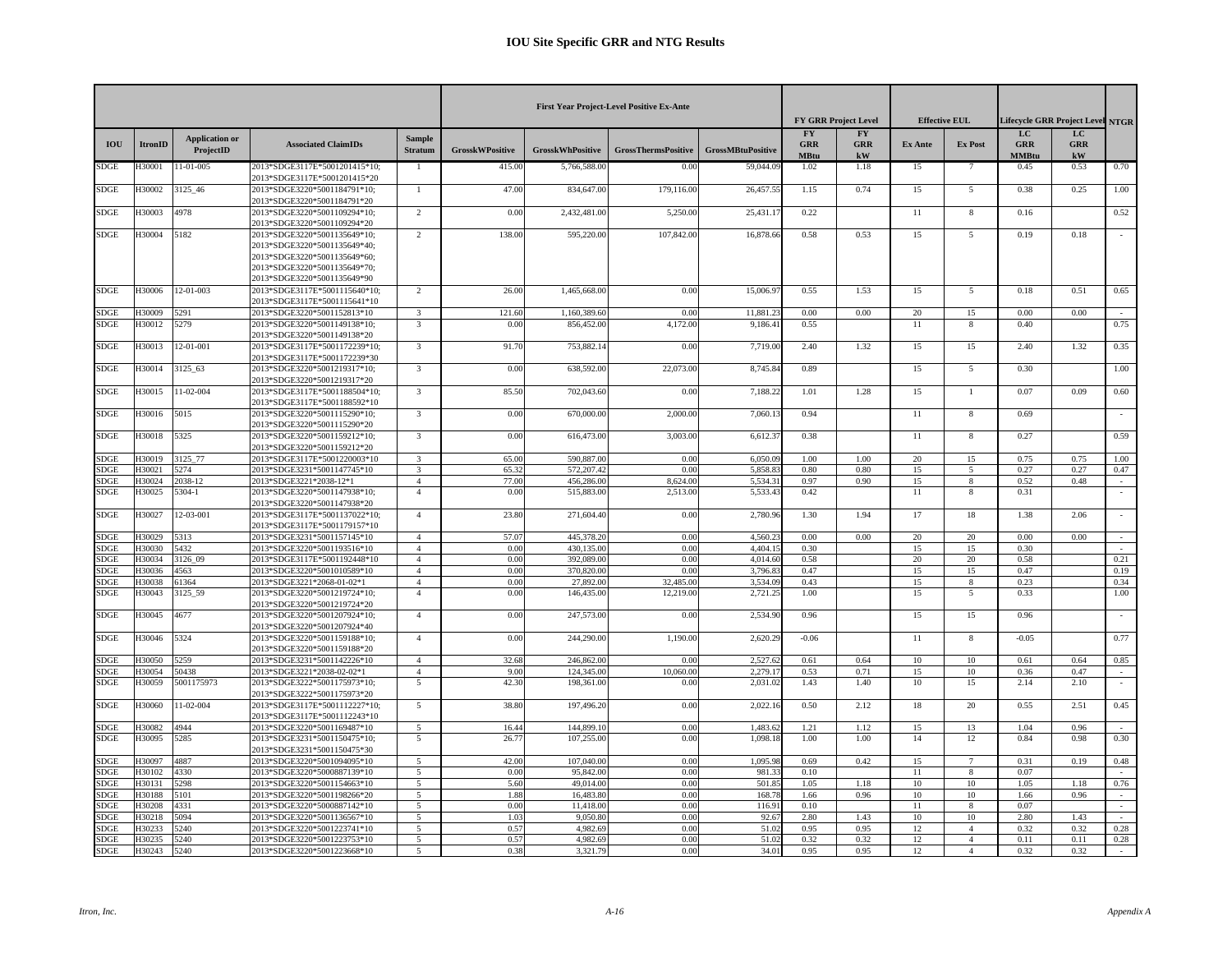|             |                            |                                    |                             |                          |                        |                         | <b>First Year Project-Level Positive Ex-Ante</b> |          |                                        | <b>FY GRR Project Level</b> |         | <b>Effective EUL</b> | <b>Lifecycle GRR Project Level NTGR</b> |                         |      |
|-------------|----------------------------|------------------------------------|-----------------------------|--------------------------|------------------------|-------------------------|--------------------------------------------------|----------|----------------------------------------|-----------------------------|---------|----------------------|-----------------------------------------|-------------------------|------|
| <b>IOU</b>  | ItronID                    | <b>Application or</b><br>ProjectID | <b>Associated ClaimIDs</b>  | Sample<br><b>Stratum</b> | <b>GrosskWPositive</b> | <b>GrosskWhPositive</b> | GrossThermsPositive   GrossMBtuPositive          |          | <b>FY</b><br><b>GRR</b><br><b>MBtu</b> | FY<br><b>GRR</b><br>kW      | Ex Ante | Ex Post              | LC<br><b>GRR</b><br><b>MMBtu</b>        | LC.<br><b>GRR</b><br>kW |      |
| <b>SDGE</b> | H30247                     | 5240                               | 2013*SDGE3220*5001223736*10 |                          | 0.38                   | 3,321.79                | 0.00                                             | 34.01    | 0.95                                   | 0.95                        |         |                      | 0.32                                    | 0.32                    |      |
| <b>SDGE</b> | H30259                     | 5240                               | 2013*SDGE3220*5001223637*10 |                          | 0.19                   | 1,660.90                | 0.00                                             | 17.01    | 0.95                                   | 0.95                        |         |                      | 0.32                                    | 0.32                    |      |
| <b>SDGE</b> | H30260                     | 5240                               | 2013*SDGE3220*5001223684*10 |                          | 0.19                   | 1,660.90                | 0.00                                             | 17.01    | 0.95                                   | 0.95                        | Е.      |                      | 0.32                                    | 0.32                    |      |
|             |                            |                                    |                             |                          |                        |                         |                                                  |          |                                        |                             |         |                      |                                         |                         |      |
|             | <b>NTGR-Only Completes</b> |                                    |                             |                          |                        |                         |                                                  |          |                                        |                             |         |                      |                                         |                         |      |
| SDGE        | H30042                     | 4902                               |                             |                          | 0.00                   | 144,770.00              | 13,752.00                                        | 2,857.50 |                                        |                             |         |                      |                                         |                         | 0.50 |
| <b>SDGE</b> | H30107                     | 4800                               |                             |                          | 13.00                  | 90,780.60               | 0.00                                             | 929.50   |                                        |                             |         |                      |                                         |                         | 0.57 |
| <b>SDGE</b> | H30125                     | 5385-1                             |                             |                          | 14.00                  | 54,339.00               | 0.00                                             | 556.38   |                                        |                             |         |                      |                                         |                         | 0.46 |
| <b>SDGE</b> | H30155                     | 5528                               |                             |                          | 0.00                   | 32,062.00               | 0.00                                             | 328.28   |                                        |                             |         |                      |                                         |                         | 0.18 |
| SDGE        | H30227                     | 5050-1                             |                             |                          | 1.56                   | 6,794.60                | 0.00                                             | 69.57    |                                        |                             |         |                      |                                         |                         | 0.57 |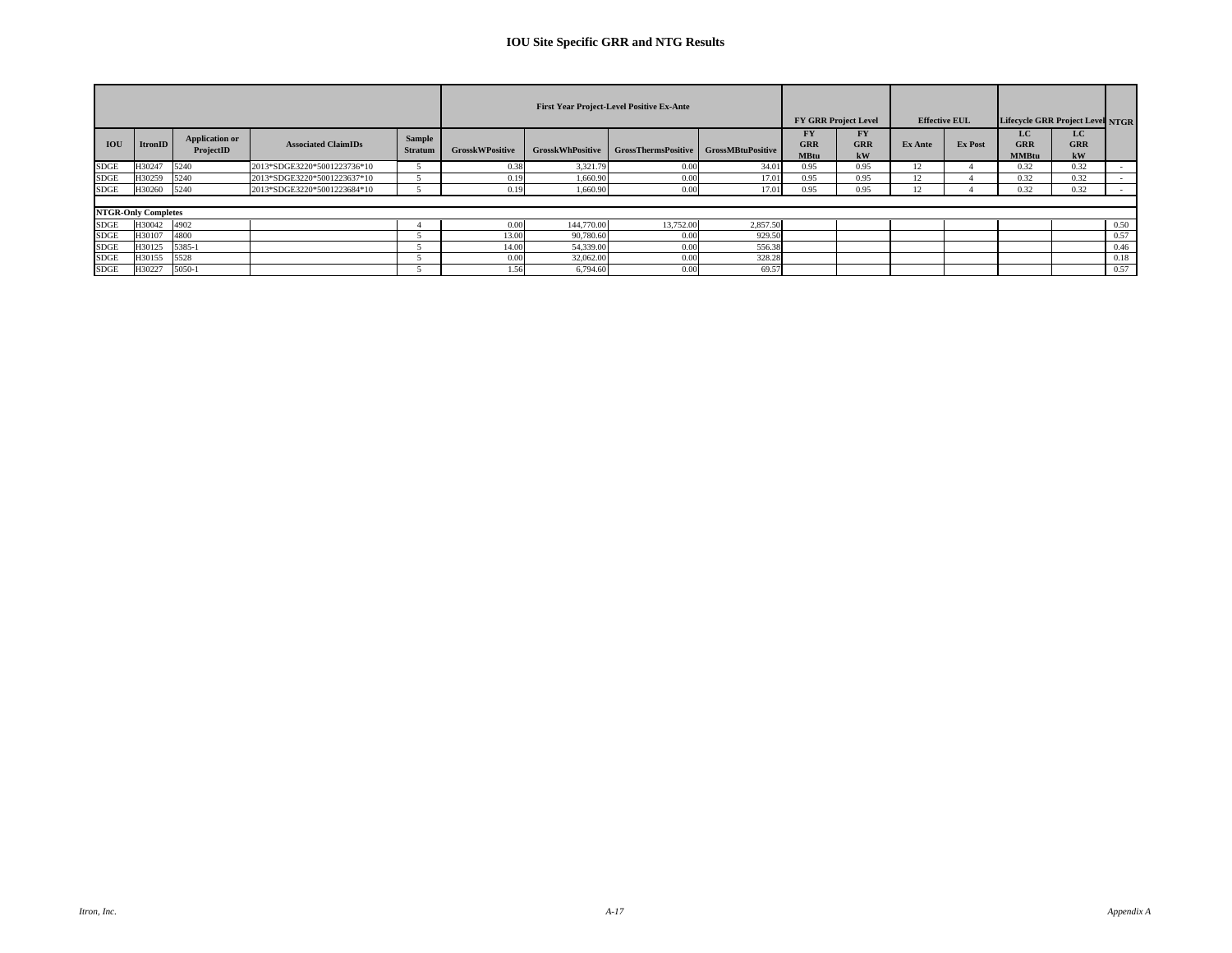# *Appendix B*

## **PPA Scoring Guidelines for Site Reporting Forms**

Each of the 189 EM&V sample points has a Site Reporting Form that contains project information, a site specific measurement and verification plan (SSMVP), a project practices assessment (PPA), and a final site report (FSR). The SSMVP provides the evaluator's plan for conducting the onsite field work. The FSR component is comprised of as-found conditions, analysis methods, impact results, discrepancies with ex ante claims, GRRs, NTG information, and suggestions to improve ex ante savings claim estimates.

The PPA section of the Site Reporting Form contains 21 individual ratings provided by the evaluation team addressing the IOU's *project documentation, descriptions, quality, and appropriateness* of measure eligibility, baseline claim, EUL, project cost basis, incentive, and calculation methodology, modeling, assumptions and inputs. This appendix highlights the instructions for scoring the project eligibility, baseline/costs, and calculation methods sections of the PPA.

#### **B.1 Project Eligibility Rating**

Routine projects, for example, to add a VFD or replace boiler may not have any IOU documentation on eligibility and that should not affect the eligibility ratings. For example, *SCE has an eligibility check built into its IT system to reject ineligible applications, which are then manually reviewed to make a decision to override. An assumption then is that all SCE applications have been reviewed for eligibility whether documented or not.*

The IOU should provide supporting documentation (or an explanation) where key, applicable show-stoppers were identified in the past. These may include: fuel switching, cogeneration at site, code/ISP, AQMD/industry regulations, project payback threshold in RCx, O&M, nonoperational existing equipment, like-for-like equipment replacement, regressive baseline, comprehensive measure packages eligible for higher incentives.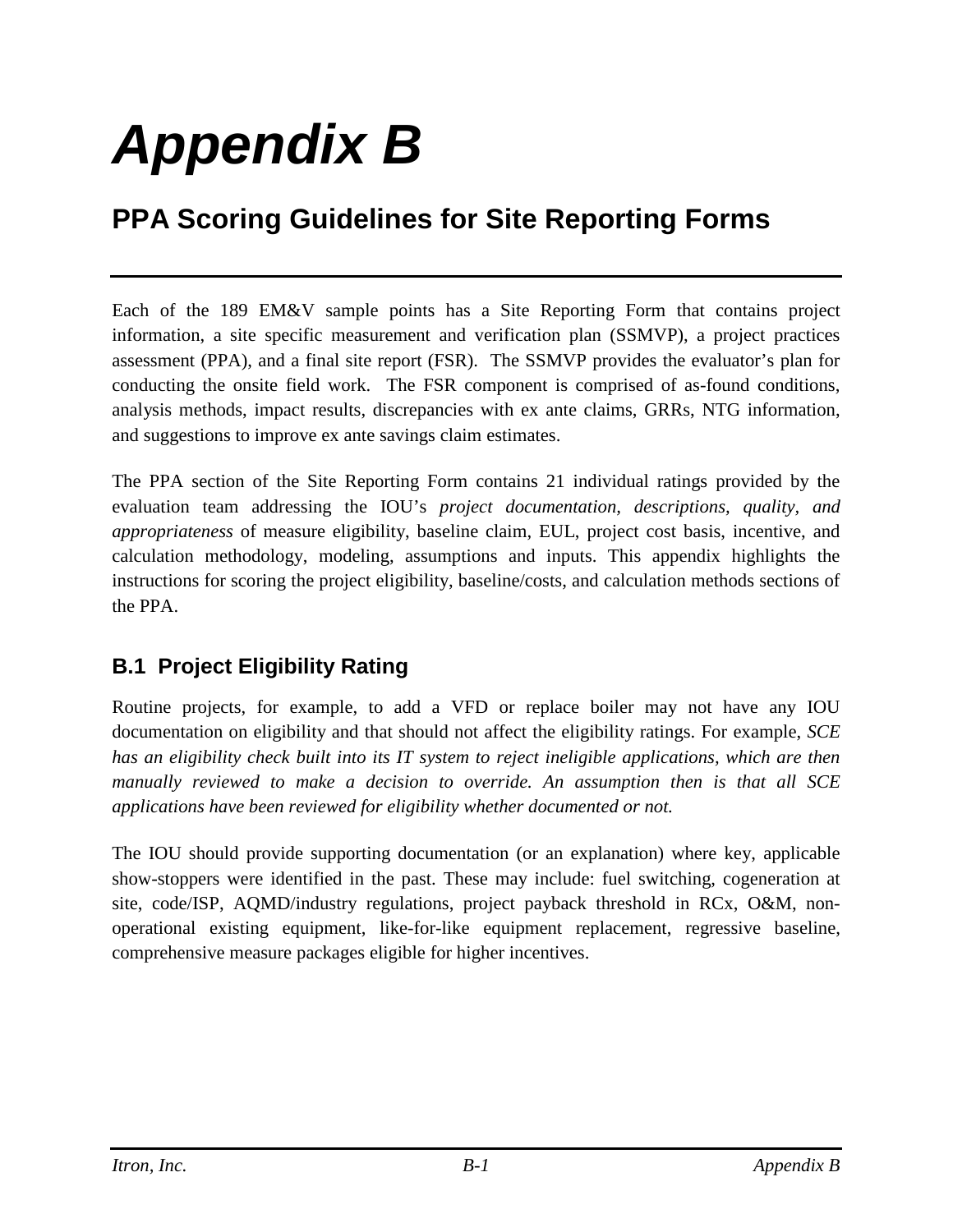#### *B.1.1 Rate appropriateness of eligibility treatment*

For routine projects $\frac{1}{2}$  $\frac{1}{2}$  $\frac{1}{2}$ 

Provide a rating of  $3 - i.e.,$  effort meets expectations

For non-routine projects

- 1. No evidence of any investigation conducted by the IOU
- 2. Minimal investigation conducted by the IOU to check the eligibility requirements, lacks detailed narrative and documentation
- 3. IOU verified all requirements with a narrative
- 4. IOU verified all requirements and documented the rationale with citations
- 5. IOU verified all requirements, documented the rationale with citations, and provided additional documentation with analysis/research when applicable

#### *B.1.2 Rate quality of eligibility documentation*

For routine projects

Provide a rating of  $3 - i.e.,$  effort meets expectations

For non-routine projects

- 1. No explanation or documentation by the IOU
- 2. Minimal explanation by the IOU about the eligibility of the project without any supporting documentation
- 3. Good explanation by the IOU about the eligibility of the project including supporting documentation detailing the investigation conducted
- 4. Good explanation by the IOU about the eligibility of the project including extensive supporting documentation with details of the investigation conducted
- 5. Good explanation by the IOU about the eligibility of the project including extensive supporting documentation details of the investigation conducted, and calculations/research performed

#### **B.2 Quality of Baseline Documentation Rating:**

#### *For early replacement, add-on measure (REA), or system optimization projects:*

1. No documentation or discussion included to support the baseline. For example, no information about age, condition and RUL assessment of the existing equipment provided for ER, IOU influence not documented

 $\overline{a}$ 

<span id="page-20-0"></span><sup>&</sup>lt;sup>1</sup> A routine measure includes all standard add-on measures (such as VFDs, controls, insulation, and heat recovery measures), building envelope measures, RCx measures, and standard high efficiency retrofit measures (boilers, chillers, pumps, fans, motors, etc.). Non-routine measures include specialty refrigeration, oil refinery, RTOs, some non-maintenance IRCx measures, DCV, split pass flow design, natural gas-fired cooking equipment, complex system modifications, or uncommon measures.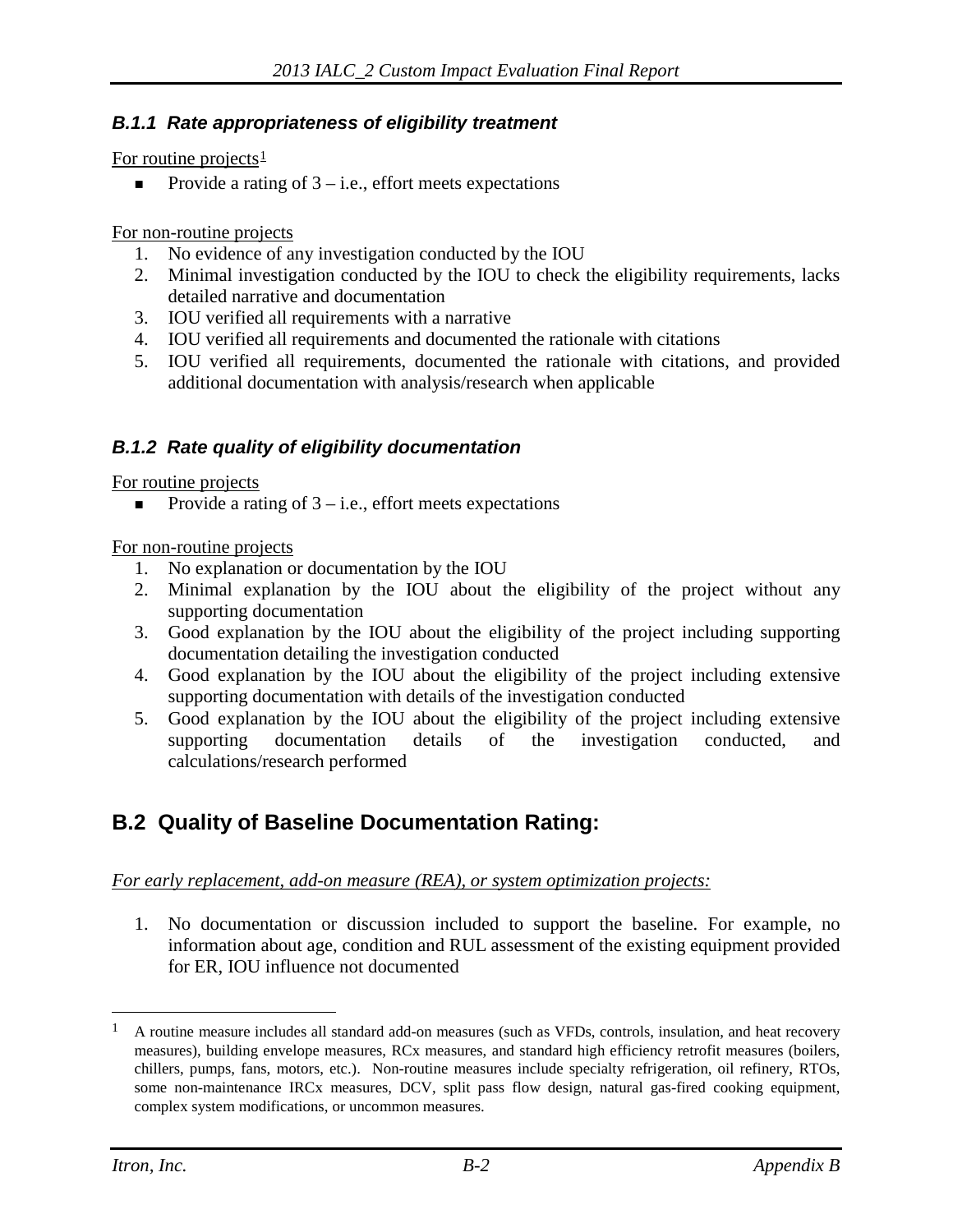- 2. Age, condition and RUL assessment of the existing equipment provided, IOU influence not documented
- 3. Age, condition, RUL assessment, capability of performance through RUL of the existing equipment provided, IOU influence not documented
- 4. Age, condition, RUL assessment, capability of performance through RUL, maintenance records, normal facility practices and standard industry practices information provided; minimal IOU influence documentation
- 5. Age, condition, RUL assessment, capability of performance through RUL, maintenance records, normal facility practices, standard industry practices information, provided; IOU influence fully documented

*For new construction, capacity expansion and major renovation projects:*

- 1. No documentation or discussion included to support the baseline.
- 2. Code/ISP mentioned, but the documentation/explanation about baseline selection is not included
- 3. Code/ISP review conducted, capability of baseline equipment meeting facility requirements has been assessed, efficiency levels of the baseline equipment provided; the baseline rationale is briefly documented
- 4. Code/ISP review conducted, capability of baseline equipment meeting facility requirements has been assessed, and efficiency levels of the baseline equipment provided, baseline rationale is narrated with partial supporting documents
- 5. Code/ISP review conducted, capability of baseline equipment meeting facility requirements assessment, efficiency levels of the baseline equipment, baseline rationale is narrated with full supporting documentation

#### *For natural replacement and ROB projects:*

- 1. No documentation or discussion included provided to support the baseline.
- 2. Age, condition and RUL assessment of the existing equipment and evidence of functionality of the existing system provided; code/ISP review cited briefly. Normal replacement and upgrade practices quoted. Capability of baseline equipment to meet functional requirement not provided. Non-regressive baseline not demonstrated.
- 3. Age, condition and RUL assessment of the existing equipment and evidence of functionality of the existing system provided; code/ISP review provided as a narrative. Normal replacement and upgrade practices described in detail but evidence not included. Capability of baseline equipment to meet functional requirement provided. Nonregressive baseline explained.
- 4. Age, condition and RUL assessment of the existing equipment and evidence of functionality of the existing system provided; code/ISP review provided referencing documentation. Normal replacement and upgrade practices described in detail with evidence included. Capability of baseline equipment to meet functional requirement provided. Non-regressive baseline explained with analysis.
- 5. Age, condition and RUL assessment of the existing equipment and evidence of functionality of the existing system provided; code/ISP review provided referencing documentation. Normal replacement and upgrade practices described in detail with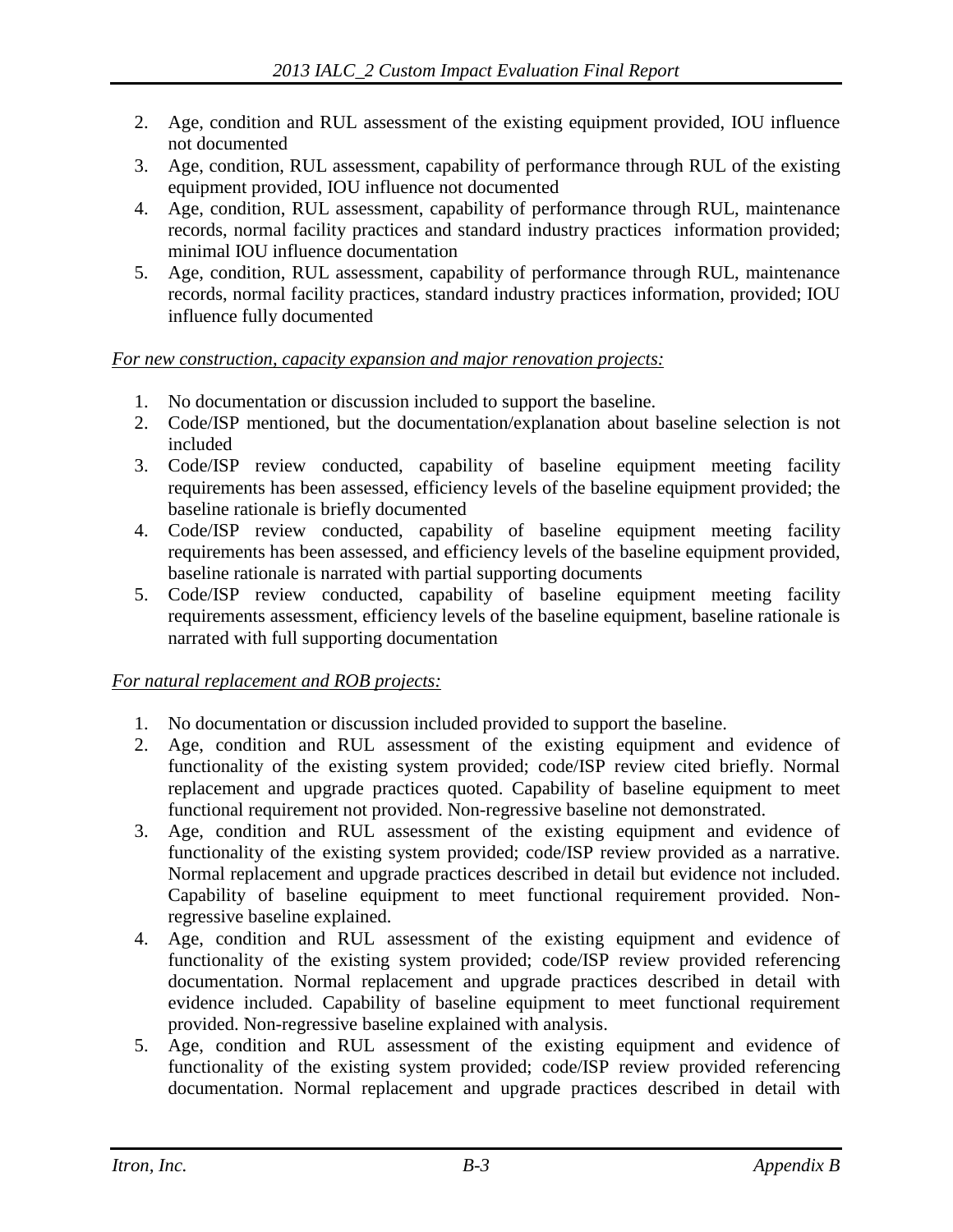evidence included. Capability of baseline equipment to meet functional requirement provided. Non-regressive baseline explained with analysis. Additional research conducted to support baseline determination for the majority of the previously mentioned factors.

#### **B.3 Rate EUL Documentation**

Projects that use DEER EULs do not need special documentation; only a properly assigned EUL is necessary.

- 1. EUL has not been assigned in project documentation.
- 2. EUL assigned in the project documentation does not match with the EUL (DEER or otherwise) or EUL is found to be incorrectly claimed.
- 3. EUL from project documentation matches the DEER EUL.
- 4. EUL for measures for which DEER EUL is not available. One or more reliable source of EUL is used.
- 5. EUL for measures for which DEER EUL is not available. The EUL claim is supported by additional research when secondary sources were not reliable.

#### **Rate RUL Documentation:**

- 1. RUL estimate has not been provided in the project documentation.
- 2. RUL estimate provided in project documentation is inaccurate.
- 3. RUL in the project documentation is accurately assigned as the default RUL i.e., onethird of EUL
- 4. RUL is not the default values, and plausible arguments have been presented to support the RUL assignment
- 5. RUL is not the default value, and plausible arguments have been presented to support the RUL assignment. RUL estimate is supported with additional sources such as customer interviews, maintenance records, research about facility requirements, and market research for similar equipment type

#### **Project Baseline Appropriateness Rating:**

- 1. ER has been specified as the baseline; second baseline has not been specified in project documentation
- 2. ER has been specified as the baseline; second baseline has been specified (right or wrong) in project documentation
- 3. ER has been specified as the baseline; second baseline has been ACCURATELY specified in project documentation. A narrative has been included for the second baseline assignment.
- 4. ER has been specified as the baseline; second baseline has been ACCURATELY specified in project documentation. A narrative and some level of supporting documentation have been included for the second baseline assignment.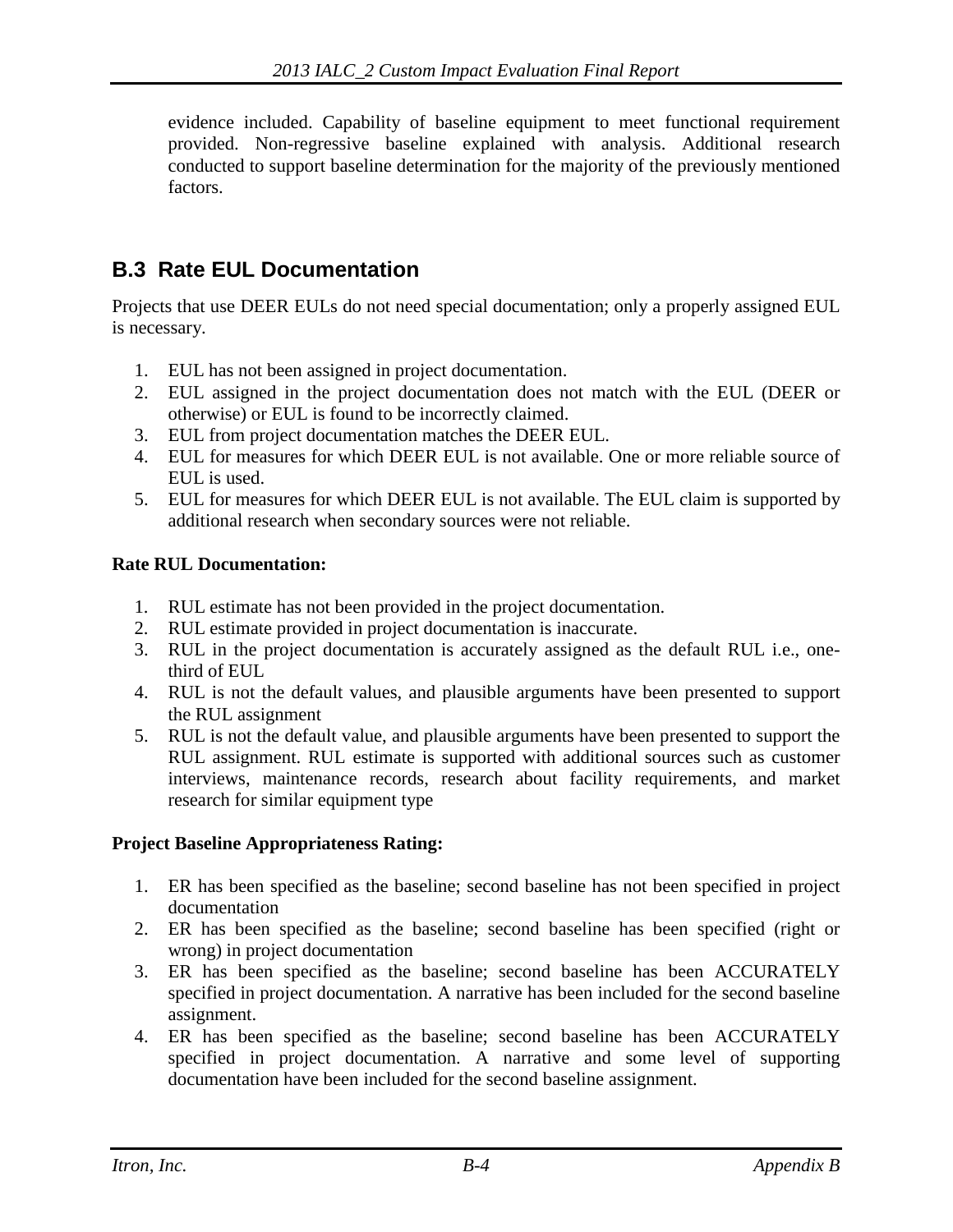5. ER has been specified as the baseline; second baseline has been ACCURATELY specified in project documentation. A narrative has been included for the second baseline assignment and supporting documentation includes additional research.

#### **Baseline Description (Equipment/Efficiency) Rating:**

Complete section for all project types; for ER measures also include ratings of the EUL – RUL period.

- 1. Neither baseline equipment nor efficiency level were described in project documentation. Wrong baseline equipment selected for non-ER projects; wrong baseline equipment described for both baselines for ER projects.
- 2. Baseline equipment inferred (in calculations), partially described, or no efficiency levels provided in project documentation. For ER projects, wrong baseline described for one of the two baselines.
- 3. Baseline equipment fully described and accurately identified in project documentation.
- 4. Baseline equipment fully described and accurately identified in project documentation AND baseline efficiency levels identified.
- 5. Baseline equipment fully described and accurately identified AND baseline efficiency levels identified and fully described in project documentation.

#### **Project Cost Data Rating:**

#### *Full Project Cost Documentation Rating:*

- 1. Full cost documentation not provided
- 2. Full cost documentation provided as one invoice for installed cost that does not describe the minimal measure specs and lacks itemized material/labor breakdown
- 3. Full cost documentation for material and labor is provided separately but lacks itemized breakdown within each category; minimal measure specs are provided
- 4. Full cost documentation for material and labor is fully itemized; moderate level measure specs are provided
- 5. Engineering grade itemized documentation for ALL costs (equipment, installation labor, engineering design, disposal, permitting, etc.) incurred is provided with full specifications.

#### *Incremental Project Cost Documentation Rating:*

- 1. Incremental cost documentation not provided
- 2. Incremental cost documentation provided as one invoice for installed cost that does not describe the minimal measure specs and lacks itemized material/labor breakdown
- 3. Incremental cost documentation for material and labor is provided separately but lacks itemized breakdown within each category; minimal measure specs are provided
- 4. Incremental cost documentation for material and labor is fully itemized; moderate level measure specs are provided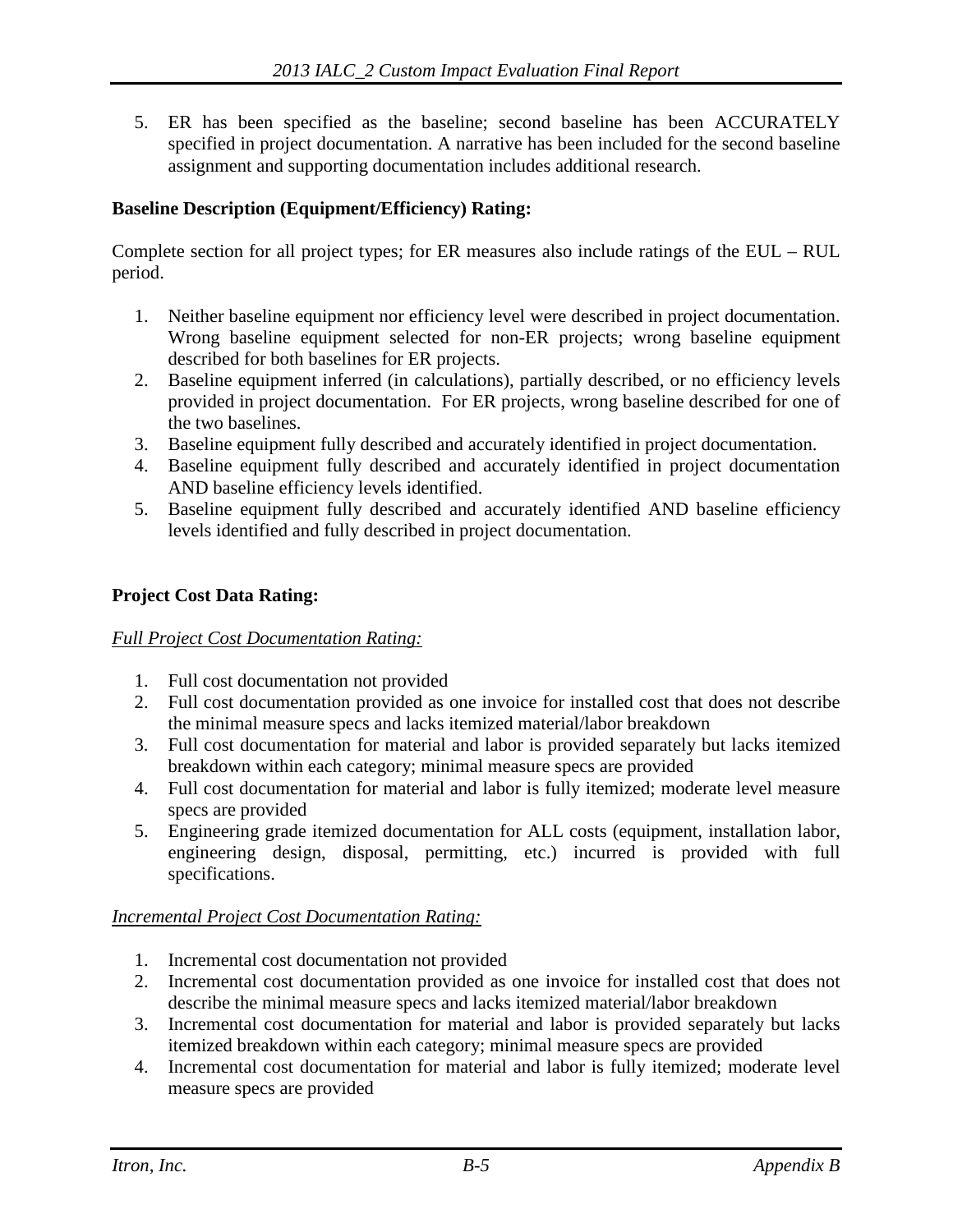5. Engineering grade itemized documentation for all incremental costs (equipment, installation labor, engineering design, disposal, permitting, etc.) incurred is provided with full specifications.

#### *Full Project Cost Quality Rating:*

- 1. Sources for cost estimates not provided
- 2. Reliable sources (invoices, price quotes from manufacturers, etc.) for cost estimate does not include all items included in the project cost
- 3. Reliable sources (invoices, price quotes from manufacturers, etc.) for cost estimate includes all items included in the project cost
- 4. Reliable sources (invoices, price quotes from manufacturers, etc.) for cost estimate includes all items - material and labor is fully itemized in the project cost
- 5. Reliable sources (invoices, price quotes from manufacturers, etc.) for cost estimate includes all items – material, labor and design is fully itemized in the project cost

#### *Rate appropriateness of full project cost data:*

- 1. First baseline (ER, Add-on, System Opt, NR, ROB, NC, Cap Exp, Major Ren) or second baseline (ER only) costs not provided or are inconsistent with the baseline chosen
- 2. First baseline or second baseline (ER only) have been provided at an aggregate level, but are consistent with the baseline chosen
- 3. First baseline or second baseline (ER only) have been provided, broken down by equipment and labor, and are consistent with the baseline chosen
- 4. First baseline or second baseline (ER only) have been provided, broken down by equipment and labor, and are consistent with the baseline chosen; plus supporting documentation has been included from manufacturers/trade allies/design firms.
- 5. First baseline or second baseline (ER only) have been provided, broken down by equipment and labor, and are consistent with the baseline chosen; plus supporting documentation has been included from manufacturers/trade allies/design firms with each cost component further broken down into constituent categories

#### *Incremental Measure Cost (IMC) Quality Rating:*

- 1. Sources for IMC estimates not provided
- 2. Reliable sources (invoices, price quotes from manufacturers, etc.) for cost estimate does not include all items included in the project cost
- 3. Reliable sources (invoices, price quotes from manufacturers, etc.) for cost estimate includes all items included in the project cost
- 4. Reliable sources (invoices, price quotes from manufacturers, etc.) for cost estimate includes all items - material and labor is fully itemized in the project cost
- 5. Reliable sources (invoices, price quotes from manufacturers, etc.) for cost estimate includes all items – material, labor and design is fully itemized in the project cost

#### *Rate appropriateness of IMC data:*

1. First baseline (NR, ROB, NC, Cap Exp, Major Ren) or second baseline (ER) costs not provided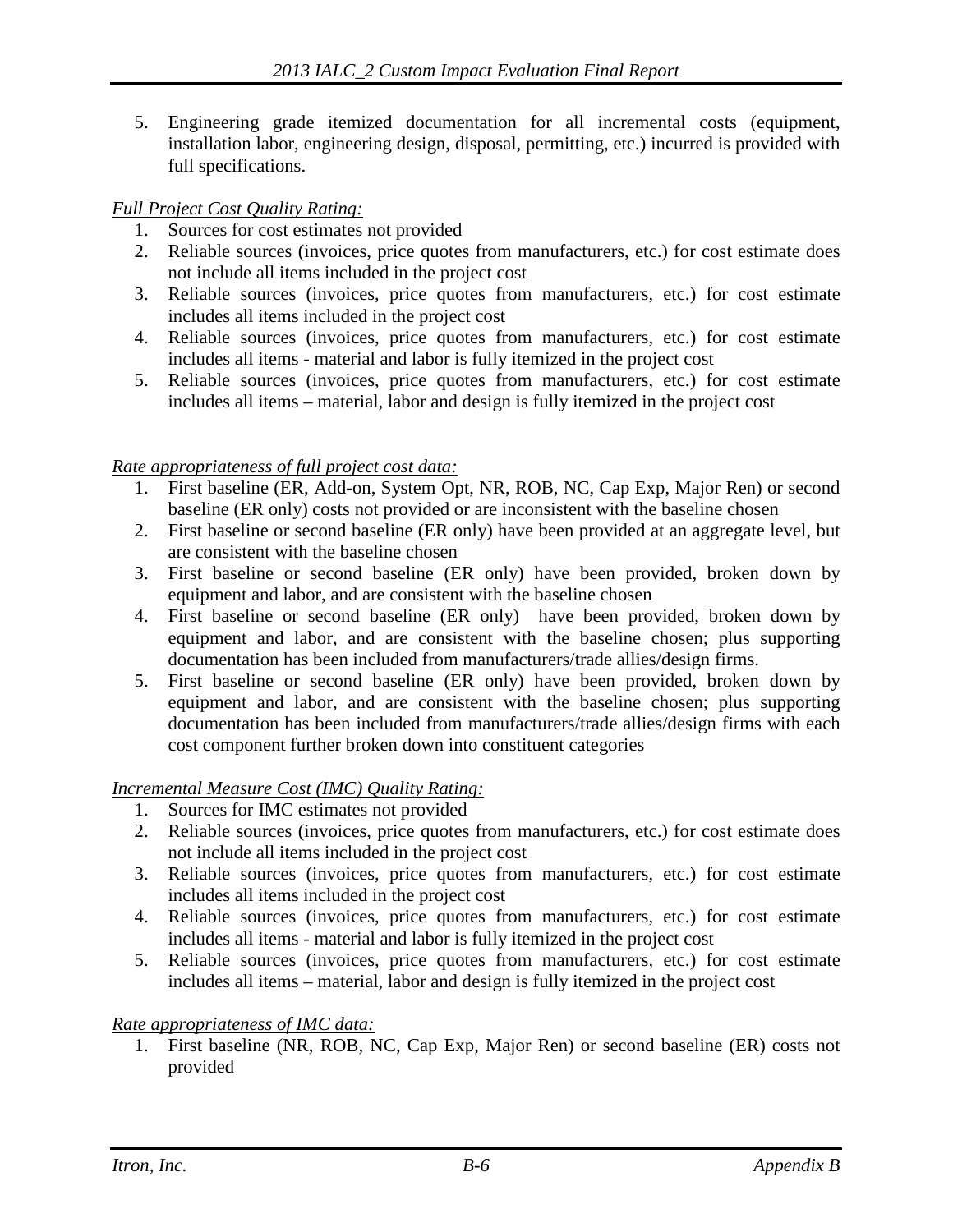- 2. First baseline (NR, ROB, NC, Cap Exp, Major Ren) or second baseline (ER) costs have been provided at an aggregate level
- 3. First baseline (NR, ROB, NC, Cap Exp, Major Ren) or second baseline (ER) costs have been provided, broken down by equipment and labor, and are consistent with the baseline chosen
- 4. First baseline (NR, ROB, NC, Cap Exp, Major Ren) or second baseline (ER) costs have been provided, broken down by equipment and labor, and are consistent with the baseline chosen; plus supporting documentation has been included from manufacturers/trade allies/design firms
- 5. First baseline (NR, ROB, NC, Cap Exp, Major Ren) or second baseline (ER) costs have been provided, broken down by equipment and labor, and are consistent with the baseline chosen; plus supporting documentation has been included from manufacturers/trade allies/design firms with each cost component further broken down into constituent categories

### **B.4 Incentive Appropriateness Rating:**

- 1. Incentives incorrectly calculated or incorrect cap applied or tracking data incentives do not match project documentation
- 2. Incentives correctly calculated but incorrect incentive cap applied or tracking data incentives do not match project documentation
- 3. Incentive and cap correctly calculated but tracking data incentives do not match project documentation
- 4. Incentives correctly calculated, appropriate cap used and the tracking data incentives match the project calculations
- 5. Incentives correctly calculated, appropriate cap used and the tracking data incentives match the project calculations for both full and incremental measure costs for an ER measure.

If the cap is not triggered since the incentives are lower than the eligible cap, then either 1) leave all check boxes blank or select the box marked as "Incentive cap not triggered" box.

### **B.5 Project Calculation Methods Rating:**

#### *Rate appropriateness of the model applied:*

- 1. Calculation model is not suitable for the project
- 2. Calculation model is appropriate, but does not consider key factors that impact the savings (e.g., weather, production or seasonal adjustments not performed)
- 3. Calculation model is appropriate and considers key factors that impact the savings (e.g., weather, production or seasonal adjustments performed)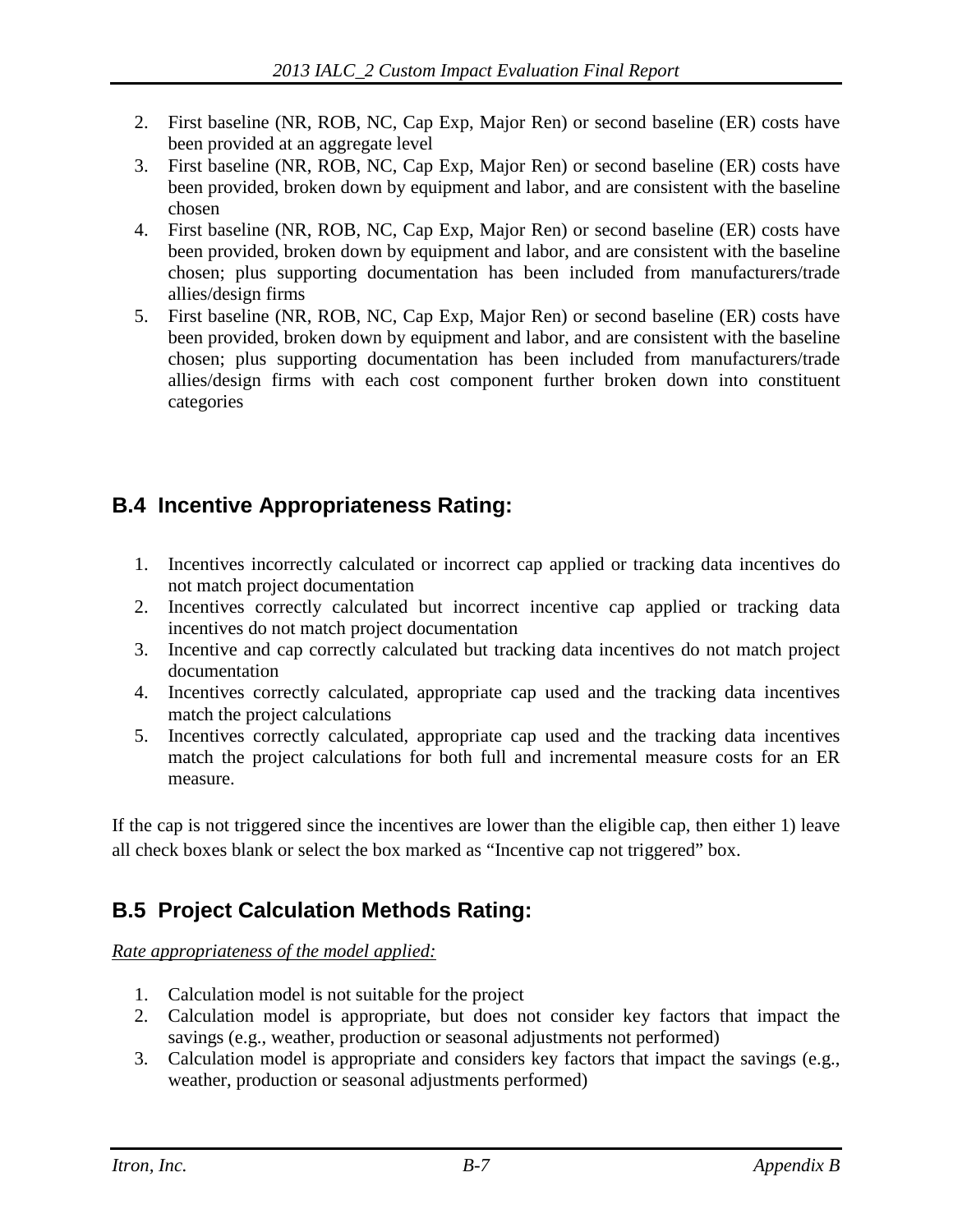- 4. Calculation model considers key factors that impact the savings (e.g., weather, production or seasonal adjustments performed) and includes extensive M&V data collection in support of the model
- 5. Calculation model considers the factors that impact the savings (e.g., weather, production or seasonal adjustments performed) and includes extensive pre- and post-installation M&V data collection in support of the model and alternative methods are used to check reasonableness of savings

*Rate quality of the model documentation:*

- 1. Documentation not provided to explain the calculation model or model cannot be used by evaluator because it was locked, protected or provided in PDF format, or the model is missing input or output files.
- 2. Documentation provided is insufficient (minimal) to explain the calculation model. For example, post installation calculation model is well documented showing parameter relationships, but baseline calculation model lacks clarity.
- 3. Documentation provided is sufficient to explain calculation model for pre- and postinstallation conditions.
- 4. Documentation provided is sufficient to explain calculation model for pre- and postinstallation conditions, M&V data has been integrated when applicable, and special treatment of unusual data has been explained
- 5. Documentation provided is sufficient to explain calculation model for pre- and postinstallation conditions, M&V data has been integrated when applicable, and special treatment of unusual data has been explained and the model has been validated or calibrated.

#### *Rate accuracy of the model:*

- 1. Calculation model is not verifiable, is invalid or is unacceptable.
- 2. Calculation model does not use site-specific values for key parameters/variables or reliable typical input values (such as, flow rates, pressures, temperatures, weather data or production data)
- 3. Calculation model uses site-specific values and reliable typical input values (such as, flow rates, pressures, temperatures, weather data or production data)
- 4. Calculation model uses site-specific values supported by M&V, trend logs, SCADA, production data as applicable, and uses reliable typical input values (such as, flow rates, pressures, temperatures, weather or production data)
- 5. Calculation model uses ALL site-specific values supported by M&V, trend logs, SCADA, production data as applicable

#### **B.6 Inputs and Assumptions Rating:**

*Rate Comprehensiveness of the Inputs:*

1. Inputs and assumptions used in the calculations are not verifiable or missing.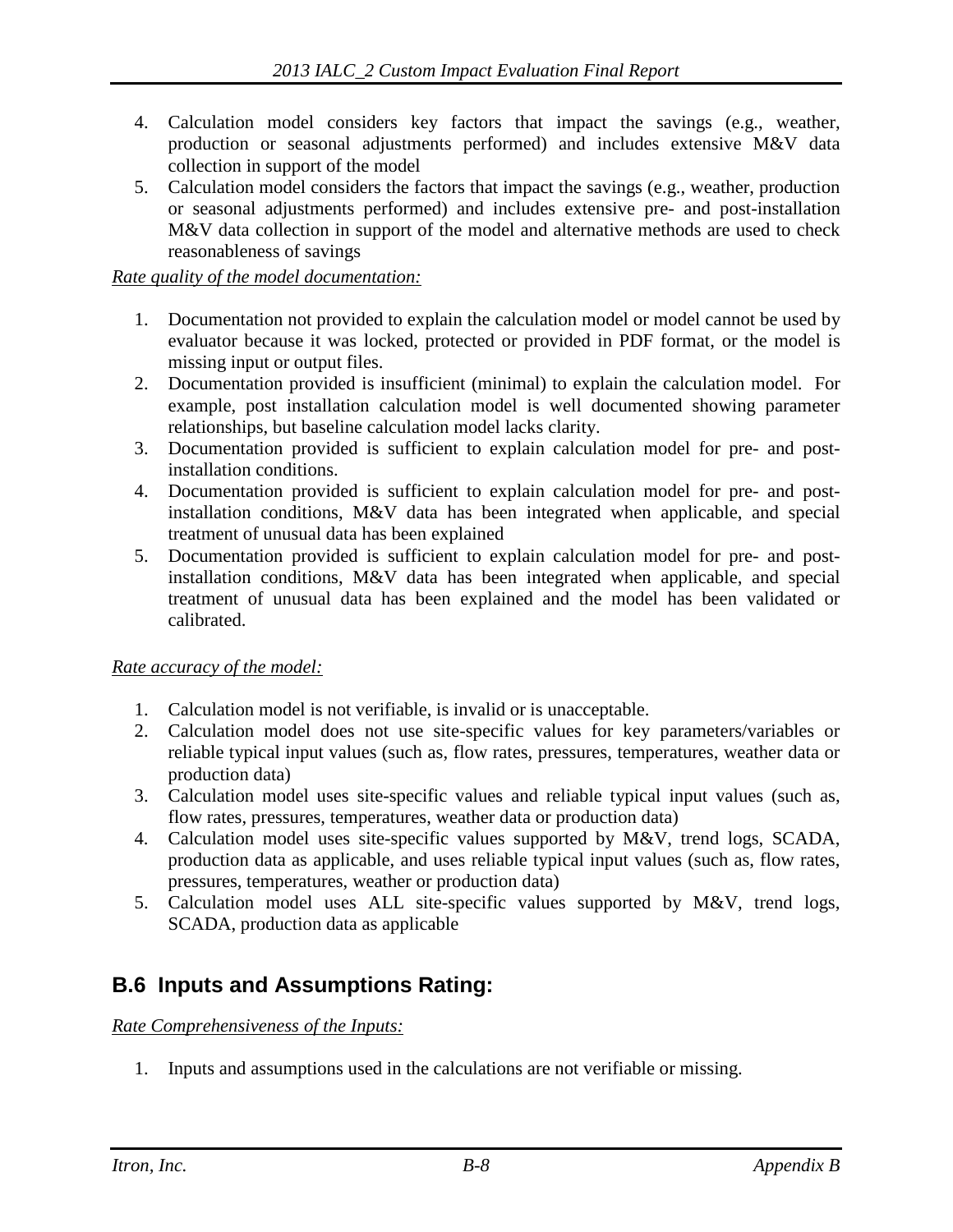- 2. Calculation model does not include all relevant inputs (e.g., load factor, efficiency, flow, power factor) and assumptions (e.g., weather, production or seasonal adjustments performed).
- 3. Calculation model includes most relevant inputs (e.g., load factor, efficiency, flow, power factor) and assumptions (e.g., weather, production or seasonal adjustments performed).
- 4. Calculation model includes ALL relevant inputs (e.g., load factor, efficiency, flow, power factor) and assumptions (e.g., weather, production or seasonal adjustments performed).
- 5. Calculation model includes ALL relevant inputs (e.g., load factor, efficiency, flow, power factor) and assumptions (e.g., weather, production or seasonal adjustments performed), AND are clearly described within the documents or models.

#### *Rate Documentation Quality for inputs and assumptions:*

- 1. No supporting sources provided for inputs and assumptions used in the calculations
- 2. Supporting sources provided for some inputs and assumptions used in the calculations
- 3. Supporting sources provided for all critical inputs and assumptions (parameters that have high impact on savings) used in the calculations
- 4. Supporting sources provided for ALL inputs and used conservative assumptions used in the calculations
- 5. Supporting sources provided for ALL inputs and including research for conservative assumptions used in the calculations.

#### *Rate Accuracy of the Inputs and assumptions:*

- 1. Inputs and assumptions used in the calculations are not verifiable or inaccurate for some of the parameters
- 2. Inputs and assumptions are inaccurate for all the parameters used in the calculations
- 3. Inputs and assumptions are accurate for all the parameters used in the calculations
- 4. Inputs and assumptions are accurate and conservative for all the parameters used in the calculations
- 5. Inputs developed are accurate and research was conducted to develop conservative assumptions used in the calculations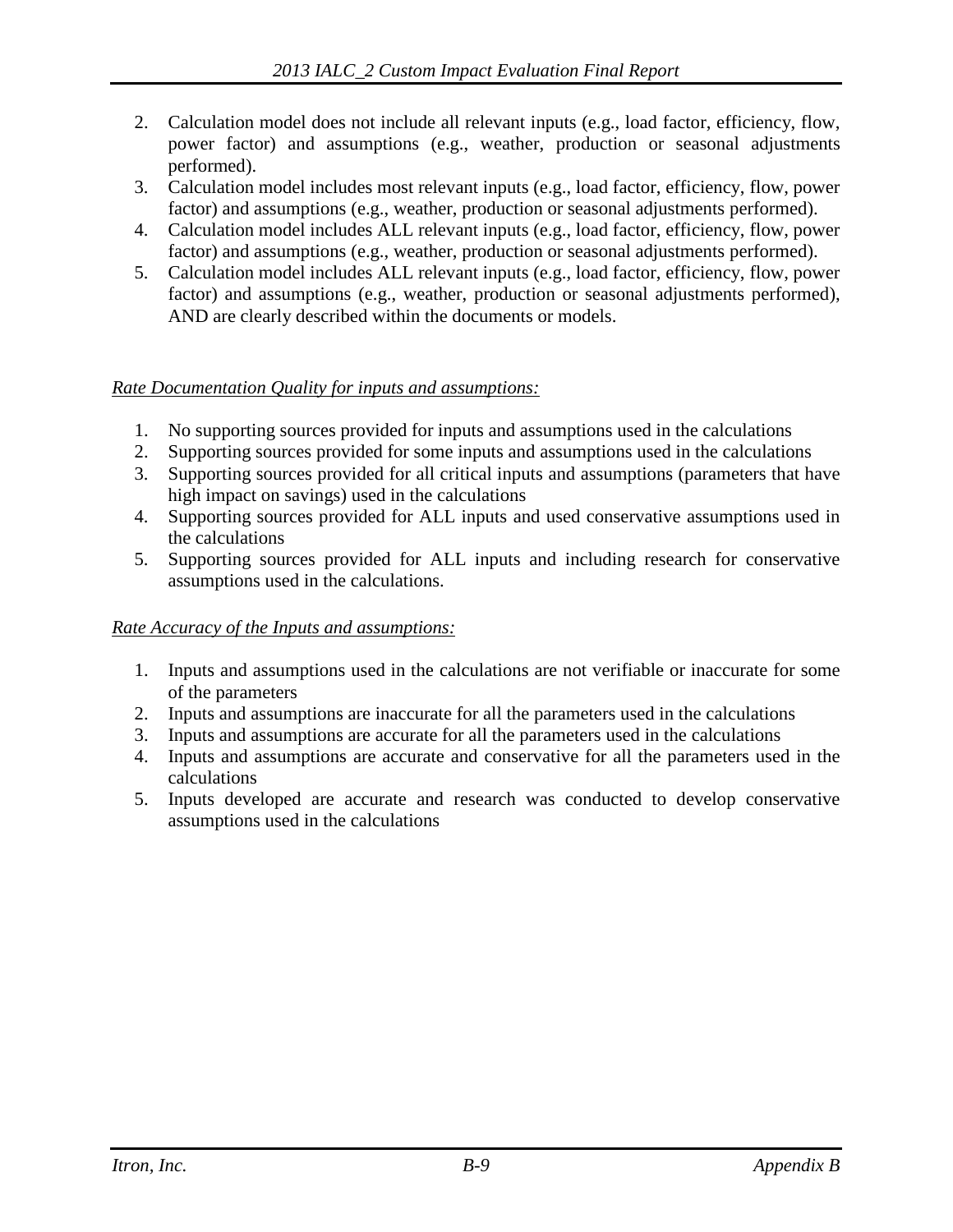# *Appendix C*

## **Custom Impact EM&V Procedures & Protocols**

The Custom Impact Evaluation Procedures and Protocols document that comprises Appendix C was developed as a stand-alone reference document for all evaluation staff working on the project and conducting EM&V activities (whether Itron employees or our engineering subcontractors). The document provides key information about all aspects of the project, such as schedule, M&V rigor levels, application review procedures, data collection protocols, M&V plan development, QA-QC processes, and guidelines for completing the PPA section of the FSR, among other information. The Procedures and Protocols document is included in this Appendix in its original form, including the cover page and table of contents, for the reader's convenient reference.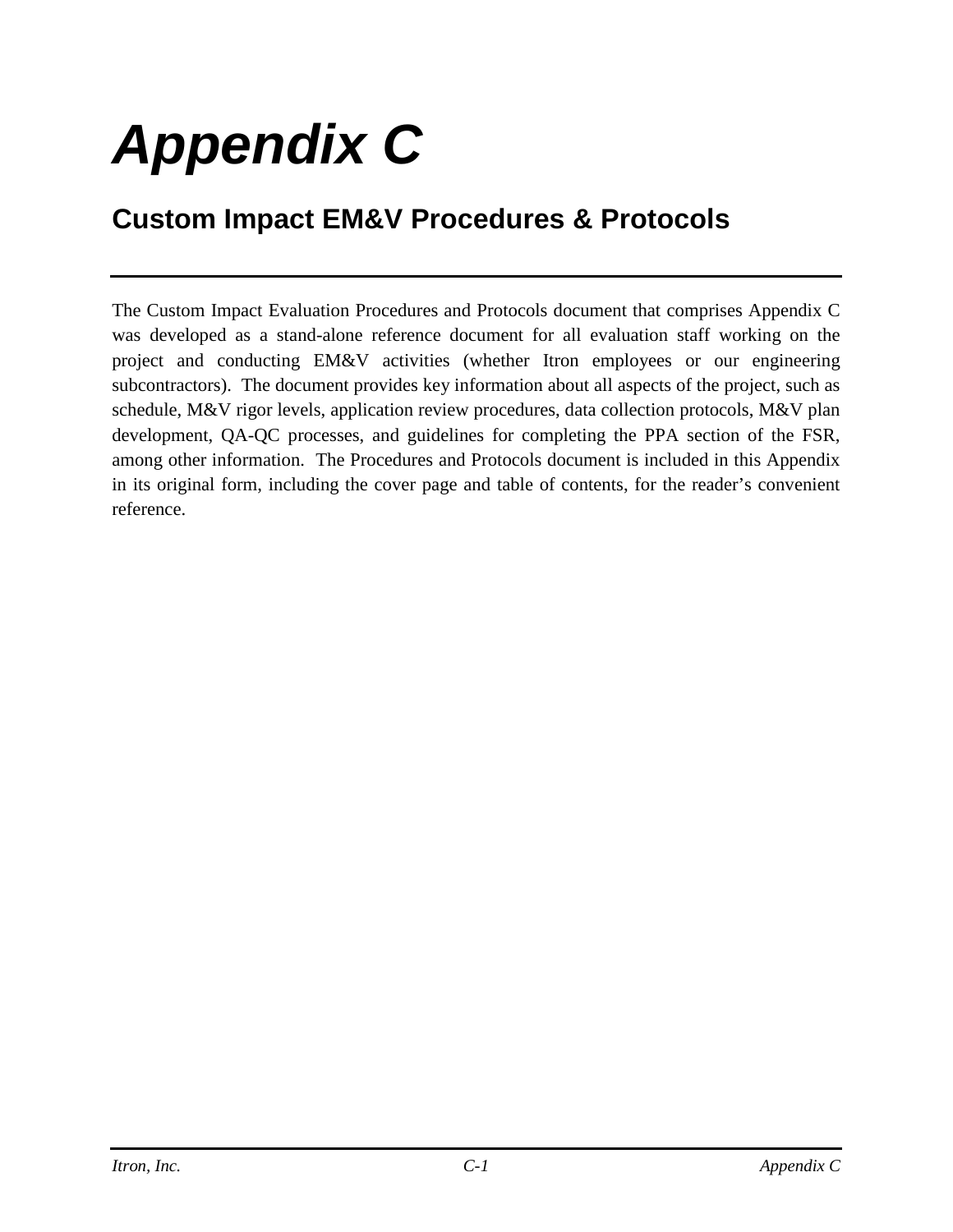

## **2013-2014 IALC Custom Impact Evaluation**

*Procedures for Site-Specific Impact Analysis*

Submitted to:

Energy Division California Public Utilities Commission 505 Van Ness Ave. San Francisco, CA 94102

Submitted by:

Itron, Inc. 1111 Broadway, Suite 1800 Oakland, CA 94607 (510) 844-2800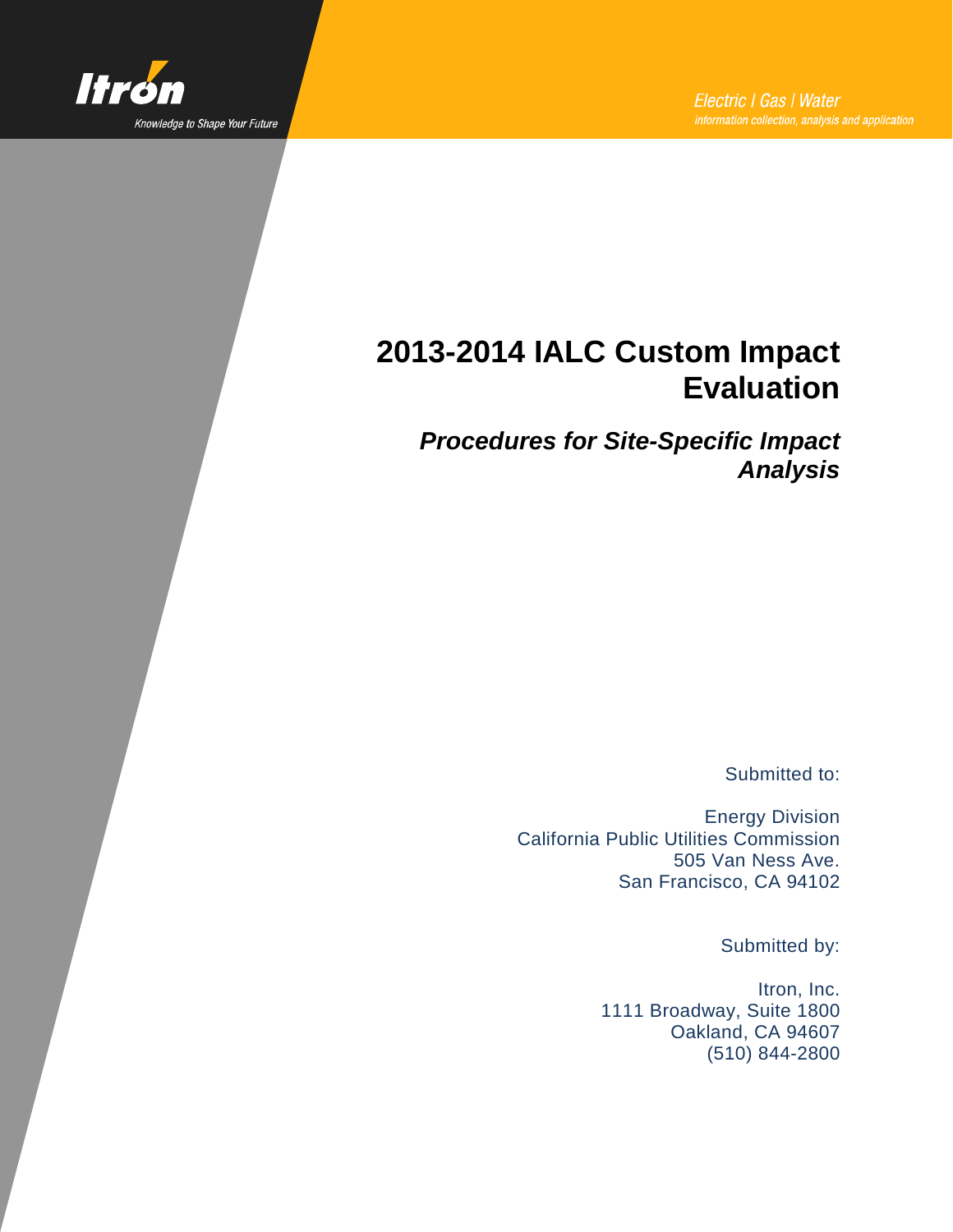| 1.5.2 Baseline & Costs, Project Eligibility, and Calculation Methods Worksheets 2 |  |
|-----------------------------------------------------------------------------------|--|
|                                                                                   |  |
|                                                                                   |  |
| 1.5.4 Savings Calculation Method, Impact Results, and Reasons for Discrepancy -   |  |
|                                                                                   |  |
|                                                                                   |  |
|                                                                                   |  |
|                                                                                   |  |
|                                                                                   |  |
|                                                                                   |  |
|                                                                                   |  |
|                                                                                   |  |
|                                                                                   |  |
|                                                                                   |  |
|                                                                                   |  |
|                                                                                   |  |
|                                                                                   |  |
|                                                                                   |  |
|                                                                                   |  |
| 1.9.5 Coincident Peak Demand Reduction / Reported Demand Reduction  1-18          |  |
|                                                                                   |  |
|                                                                                   |  |
|                                                                                   |  |
| 1.10 Itron Review of the Final Ex Post Analysis and Site Report Forms1-20         |  |
|                                                                                   |  |
|                                                                                   |  |
|                                                                                   |  |
|                                                                                   |  |
| $\cdots$                                                                          |  |

#### **List of Tables**

Table 11-1: M&V Description for Proposed Engineering Rigor Levels ...................1-5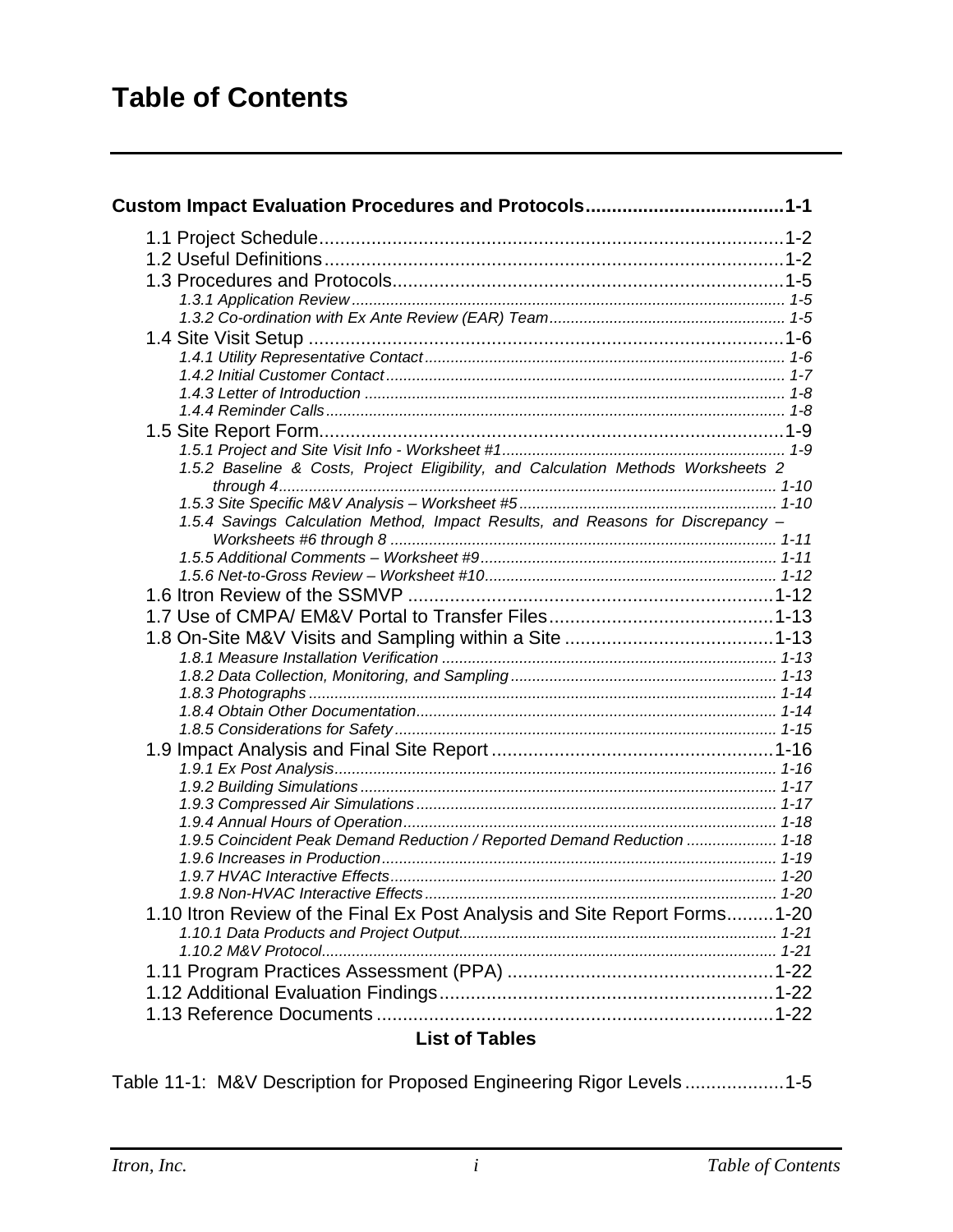# *1* **Custom Impact Evaluation Procedures and Protocols**

This impact evaluation for the 2013-2014 program years focuses on custom non-deemed energy efficiency projects in the industrial, agricultural and large commercial sectors. The evaluation effort includes an ex post (i.e., post-installation) assessment of energy savings for a planned sample of 315 projects (190 for 2013 evaluation effort plus 125 for the 2014 effort). The objective of this evaluation is to compare and contrast the ex ante (reported and claimed) energy impact estimates found in the IOU-supplied project tracking systems and financial incentive applications to the independent evaluation findings (i.e., the ex post energy impact findings). In this process, we will employ detailed application review; on-site measurement and verification; data collection from multiple sources; and revisions to ex ante (or completely independent) calculations. Additionally, we will collect other project specific information deemed relevant to the research plan.

The overall goal of the evaluation is to obtain unbiased, reliable estimates of program/sector level energy savings and kW demand reduction over the life of the measure and the expected net impacts. In addition to the energy impact analysis task that is the focus of this document, Itron will be conducting several other tasks as part of the overall evaluation. These tasks include interviews with utility program managers, energy efficiency service providers (EESPs), and program participants; a small number of program non-participants may also be interviewed. These interviews will allow estimation of the program net-to-gross ratio (NTGR) and inform net–to-gross (NTG) findings. It is particularly important to note that a separate team will conduct NTG-related in depth interviews (or CATI surveys) with each of the end users included in the impact evaluation sample. **These interviews will be conducted by telephone and will be coordinated with the on-site work conducted by the engineering team. The engineering gross impact team is responsible for knowing the current status of the NTG efforts and must also inform the project contacts of the timing of these efforts, if not already conducted.** 

Engineering team members should refer to the *Research Plan[1](#page-31-0)* submitted to the CPUC for more information on specific tasks and overall project objectives. Contact information for lead project staff will be provided and updated as necessary. However**, subcontractors should contact Itron staff on project-related issues, and SHOULD NOT contact CPUC staff or IOU staff directly, unless specifically instructed to do so.**

 $\overline{a}$ 

<span id="page-31-0"></span><sup>1</sup> Expected to be available on www.energydataweb.com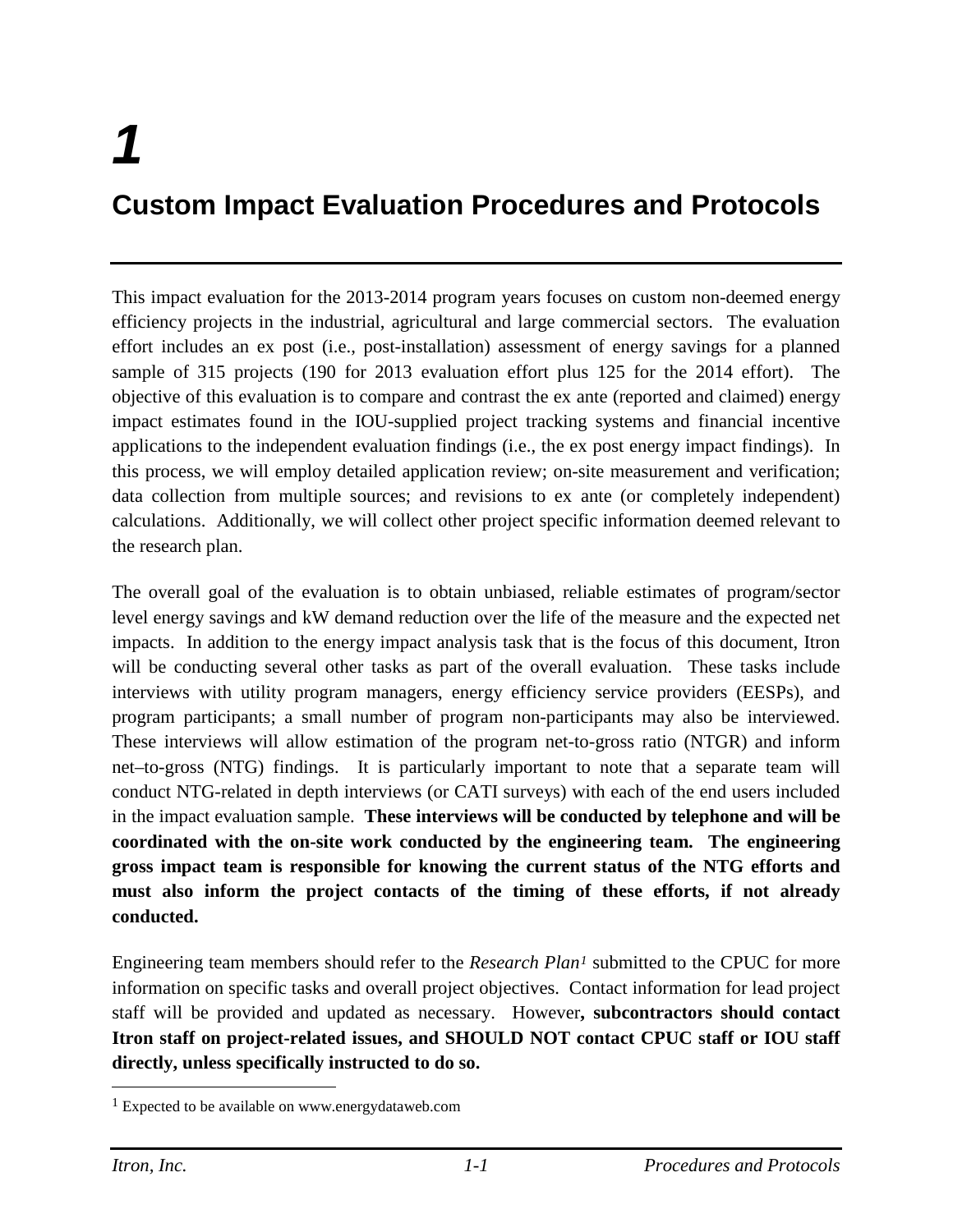Note that Itron may request changes to this procedures manual at the CPUC's directions at any time.

## **1.1 Project Schedule**

Measurement and verification (M&V) planning, data collection and analysis for the site-specific impact evaluations are expected to begin in 2014 and are scheduled to be completed in 2015. The overall evaluation effort will be split between 2013 and 2014 claim years. The 2013 claim year schedule requires 40 to 45 project evaluations to be completed per month. Exact timing will be dependent on the provision of complete application data from the IOUs. Work on the projects in the 2013 claim year began in September 2014 and completed in early January 2015 with analysis and report writing planned for completion in mid-March. Work on the Q1-Q2 2014 projects is expected to begin in March 2015. More detailed schedule information, particularly for the projects in the 2014 claim year, will be provided in the work authorizations for each subcontractor.

### **1.2 Useful Definitions**

**California Public Utilities Commission's Energy Division (***CPUC-ED*). The CPUC is the end client for this evaluation study. CPUC ED staff is responsible for overseeing the delivery of the evaluations.

**Investor Owned Utilities** (**IOUs**). The impact evaluation will be focused on energy efficiency programs administered by the four California Investor Owned Utilities (**IOUs**): Pacific Gas and Electric (PG&E), Southern California Edison (SCE), Southern California Gas Co., and San Diego Gas and Electric (SDG&E).

**Customer.** A customer is a unique company or corporation which purchases energy from one of the California IOUs.

**Application.** An application for financial incentives is received from (or on behalf of) a customer entity which participates in an energy efficiency program (by way of the installation of program qualifying energy efficiency measures) at one or more sites. A customer may have prepared a single incentive application to cover either multiple measures or multiple sites or both; an application may also involve a single measure at a single site.

**Project Sponsor.** A project sponsor is the entity that executes and submits the application to the IOU. Customers can serve as their own sponsor or may elect to have a third party (such as an ESCO, a lighting contractor, or an HVAC contractor, collectively referred to as *energy efficiency service providers* or *EESPs*) execute the agreement on their behalf. The project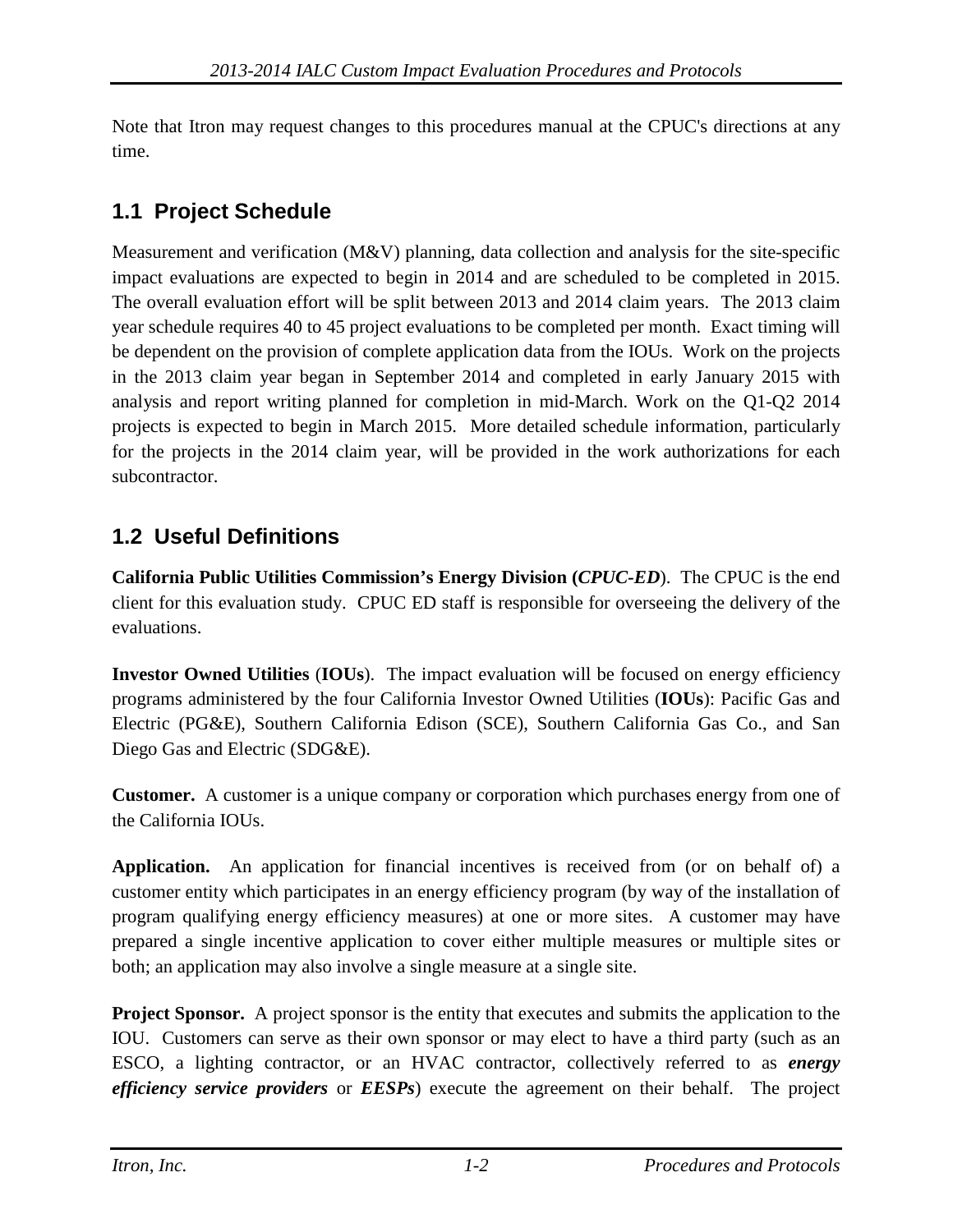sponsor may receive the incentive payment if the customer directs the IOU to pass it onto the sponsor.

**Tracking System.** Each IOU has its own *tracking system*, a database configured to track various pertinent parameters of the application process. The tracking system is periodically updated. Itron will receive this data periodically from the IOUs and maintain its own statewide tracking system to support this evaluation. The relevant project data will be passed on to the assigned evaluation team member or subcontractor.

For a given application, there can be multiple measures (such as high efficiency AC packaged units and the installation of a VFD on a chiller) in one end use. Note that multiple tracking system records may be created when a given IOU tracks either multiple measures or multiple applications for a given customer. Each project evaluation covers only one tracking system project; these may however, include multiple records or tracking system 'line items' (entries).

**Reviewer.** The IOU incentive program includes a review process. The "**reviewer**" may be IOU staff or may be an outside contractor hired by the IOU to review and approve the projects, calculations, and accompanying incentive applications.

**Impact Evaluation.** Itron and its subcontractors are performing a *"gross impact evaluation"* for the 2013- 2014 Industrial, Agricultural and Large Commercial Custom Energy Efficiency programs. This evaluation is designed to yield accurate estimates of energy savings that actually result from these programs.

**Ex ante savings / ex ante calculations.** The "*ex ante*" (i.e., forward-looking) savings estimates and calculations are included in the application documents. The ex ante savings are reported by the IOUs as the estimated savings in the IOU tracking systems and form the savings basis for the projects in this evaluation effort.

**Ex post savings / ex post calculations.** The "*ex post*" (after the fact) savings estimates are the evaluation results after revised figures or calculation methodologies are applied by the evaluation team to adjust the energy savings or demand reduction estimates. In a few cases, where operating reports supplement installation reports, the IOUs may have also conducted some post installation measurements and recalculations (which typically results in an adjustment to the tracking system and revised ex post figures).

**Evaluator.** The "*evaluator*" is the individual responsible for the project-specific impact investigation.

**Evaluation Team.** The *"evaluation team"* is composed of all individuals and firms involved in a specific project review. The evaluation team will review the ex ante calculations and other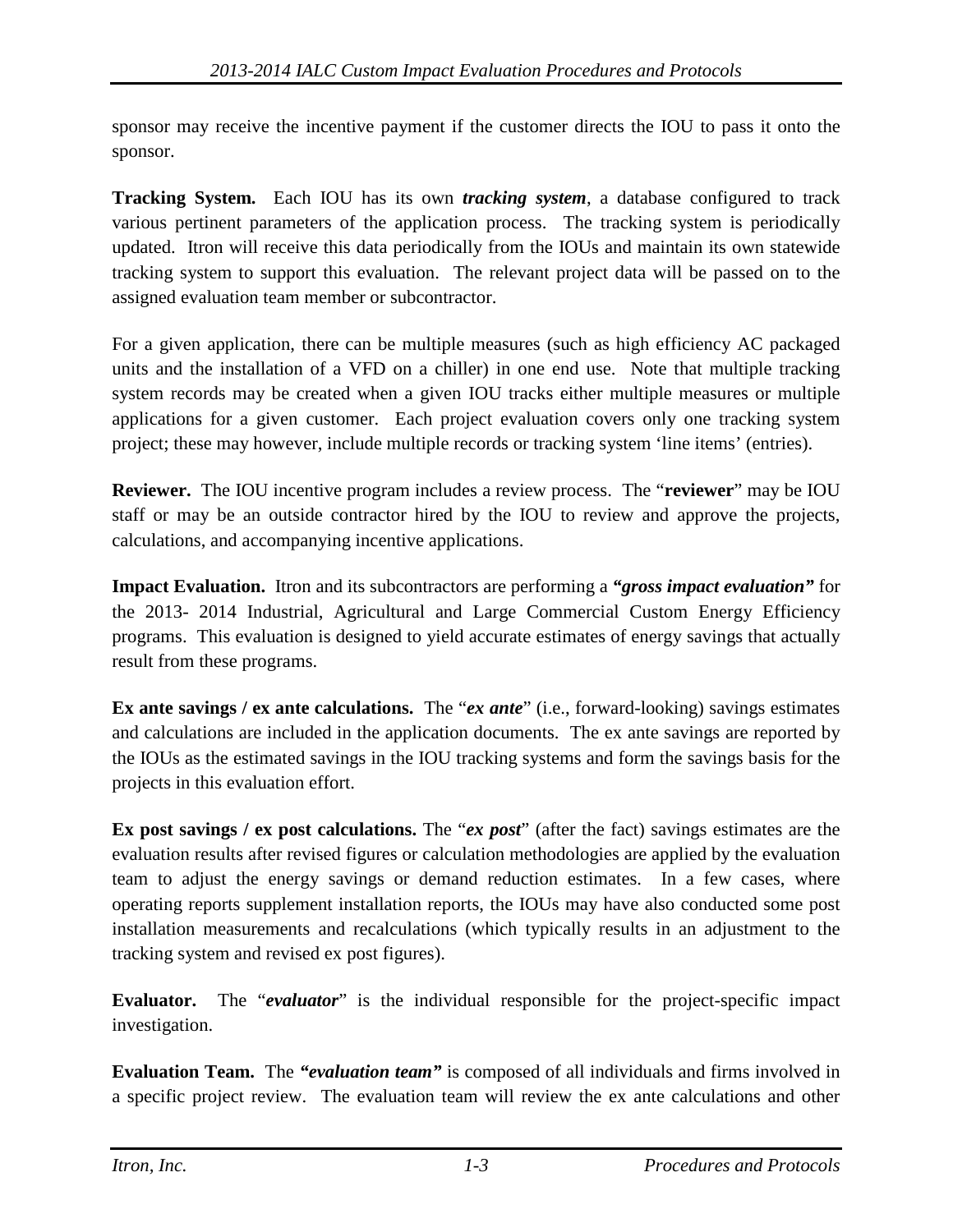information included in the application documents; prepare M&V plans; perform site specific M&V and data collection; calculate ex post energy savings and/or demand reduction estimates; prepare final site reports to submit project results; and conduct program practices assessments (PPAs) after the final site reports for program comparison efforts. The PPA is described later in this document and is similar to the lower rigor assessment (LRA) performed for the PY2010-12 custom impact WO033 effort. Both subcontractors and Itron will maintain and employ, as part of the evaluation team, assigned quality control staff to review each project.

**Gross Realization Rate (GRR).** The ratio of the ex post savings to the ex ante savings is the *"gross realization rate*". If the ex post evaluation effort confirms that energy savings are realized from the measure under investigation, the GRR is positive and greater than, equal to, or less than 1.00 (100%). If the measure increases energy use, the GRR is negative. If zero energy savings are attributed to the measure, the GRR is zero.

**Strata/ Stratum.** Itron identified a statistically valid sample of projects within five individual *"stratum"* for this evaluation; these *strata* refer to the quantity of claimed energy savings. There are five strata for each IOU, with electric and gas savings combined on an MMBtu basis for utilities with both electric and gas savings. This stratification is required to capture the influence of the few projects which represent the majority of savings for the programs. Each stratum is assigned a weight to scale the savings from the sample results to the entire population in order to obtain program/sector/population results. Sample points in the large-project strata have a small sample weight and sample points in the small-project strata have a larger sample weight, thus; the sample points in the large-project strata may represent only the sampled project for a few larger projects whereas the sample points in the small-project strata represent the savings from a large number of other projects.

**Rigor Levels.** Sites are classified in this evaluation according to two **"rigor levels"** depending on the level of complexity of the measures and the likely degree of analysis and on-site work required. The stratum assigned to the project is a factor in determining the rigor level for particular sampled projects. Table 1.1 below provides an overview of the expected project M&V tasks for each rigor level. All activities during this evaluation are expected to fall into either Level 1 (called larger strata 1or 2 projects) or Level 2 (smaller strata 3, 4, or 5 projects). Projects will be assigned to evaluation teams in groups with a maximum allowable evaluation budget that allows costs not spent on less complex projects to be applied to larger, more complex projects. In order to allow this reallocation, each team should work as efficiently as possible to provide the maximum value to the entire evaluation effort. Note that project costs are a "not to exceed" cost and include M&V expenses, travel expenses, and travel time. Evaluation teams are urged to consolidate site visits and minimize costs to maximize product quality. Each project evaluation may include multiple reviews and evaluation teams need to budget for that eventuality.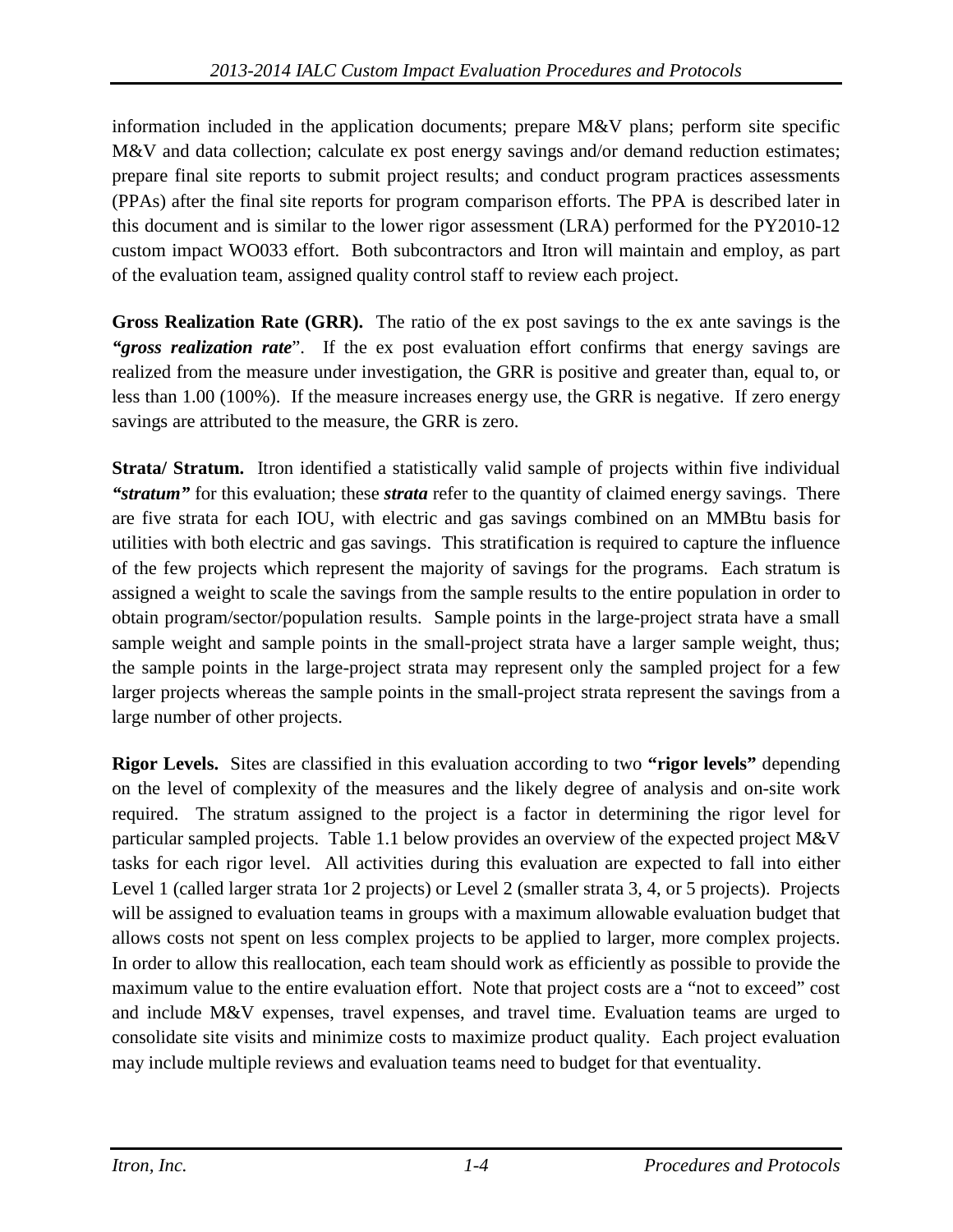**CMPA DEERESOURCES.INFO EM&V Portal**. All project documentation including IOU data and responses to data requests, Itron and its subcontractors' project evaluation files, etc. will be stored on a secure web platform administered by the CPUC. Each point of contact from the evaluation team will receive access to this web portal. The CMPA EM&V portal facilitates review back-and-forth efforts to be carried out using the respective project location.

#### **M&V Description for Proposed Engineering Rigor Levels**

#### **Level 1**

Large or relatively complex projects (strata 1 & 2). Detailed application review, PPA, on-site verification, collection of data on key parameters, billing/interval data analysis, engineering models, spot measurements, short-term post monitoring, and baseline verification. Expected maximum effort: 40 hrs/project; Maximum allowable cost: \$7,000 per project.

#### **Level 2**

Smaller, simpler projects (strata 3, 4 &5). Desk review, PPA, baseline verification, on-site verification, collection of data on key parameters, revised engineering calculations, billing data analysis, and possible spot measurements. Expected maximum effort: 20 to 25 hours per project; Maximum allowable cost: \$4,000 per project.

#### **1.3 Procedures and Protocols**

#### *1.3.1 Application Review*

Each site specific evaluation will begin with the evaluator commencing review of the ex ante documentation and tracking details for each project provided by Itron. The materials to be reviewed are obtained from the IOUs and may include electronic application records, utility bills, tracking system data, customer contact information, etc.

An Itron-generated and pre-populated MS Excel form will be used to create the three primary components of the site evaluation including the Program Practices Assessment (PPA), Site-Specific Measurement and Evaluation Plan (SSMVP), and Final Site Report (FSR) for each site in the assigned M&V sample. Note: This differs from previous years when MS Word documents were used. This will make completing forms more straightforward than the multiple documents used during the previous evaluations. This single Excel form is called the Site Reporting Form.

#### *1.3.2 Co-ordination with Ex Ante Review (EAR) Team*

For each assigned project, the evaluation team will coordinate with their assigned Itron QC reviewer and with the EAR team in guiding baseline selection and savings calculations for similar projects or measures where there is precedence set as part of the EAR process. For the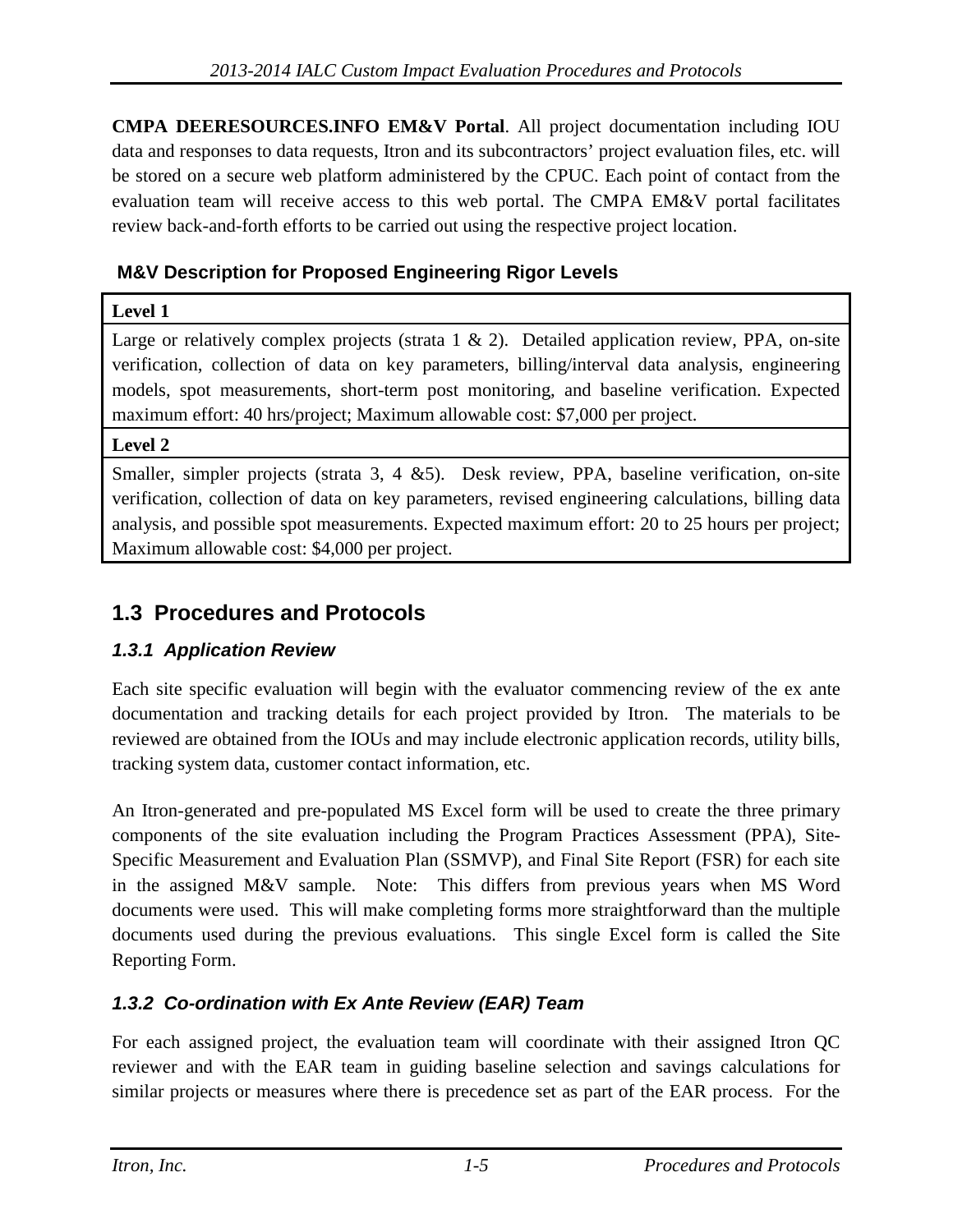sample points which overlap with the EAR points, the evaluation team (including the Itron QC reviewer) will plan for appropriate level of ex post analysis based on the EAR findings.

Tracking data extracts will be posted to CMPA for each of the M&V sample points that include information on any ISP guidance or related EAR projects that may provide guidance, list issues, or describe evaluation methodologies. The Itron QC reviewers will assist thee evaluation team in obtaining or locating these documents on the CMPA EM&V portal.

### **1.4 Site Visit Setup**

This section provides guidance for establishing initial customer contact and securing consent to visit the site for conducting measurement and verification (M&V). Customer approval to visit the site is a pre-requisite for developing the site-specific measurement and verification plan (SSMVP). The SSMVP should not be prepared until the participant has agreed to allow access to perform on-site M&V activities. Contact Itron's project manager or your Itron QC reviewer if the facility fails to return calls or refuses to allow site access so that additional resources can be called upon to facilitate customer cooperation or so that a backup site can be assigned. For difficult-to-recruit large strata sites, or where a back-up may not be available, Itron staff will work with IOU and CPUC staff to assist the evaluation team in the customer recruitment process.

#### *1.4.1 Utility Representative Contact*

Itron will provide the contact information for each customer's utility account executive/ representative or the local program coordinator. **Before contacting the customer** the evaluator should contact the customer's utility account executive/representative or the local program coordinator to inform them of the intent to contact the customer in two business days regarding the evaluation. If possible, the utility account representative should be asked to confirm the site contact information, telephone number, email addresses, cellular numbers, and alternate contact information. The utility account representative should also be asked to alert the customer of the names of the individuals and firms conducting the evaluation for Itron. The most efficient approach is generally by email with the evaluation authorization letter from the CPUC attached, and followed immediately by a telephone call to both office and cellular lines that day and the following business day. Itron will assist, if needed, with templates of account executive and customer notification emails (these notifications follow those used in the preceding 2010 -2012 evaluation).

If any difficulties are encountered contacting the utility account representative within one to two calendar days, the evaluation team will notify their Itron QA reviewer immediately to provide assistance. Tracking data may contain outdated or inaccurate contact information; the IOU evaluation leads can provide updates through Itron.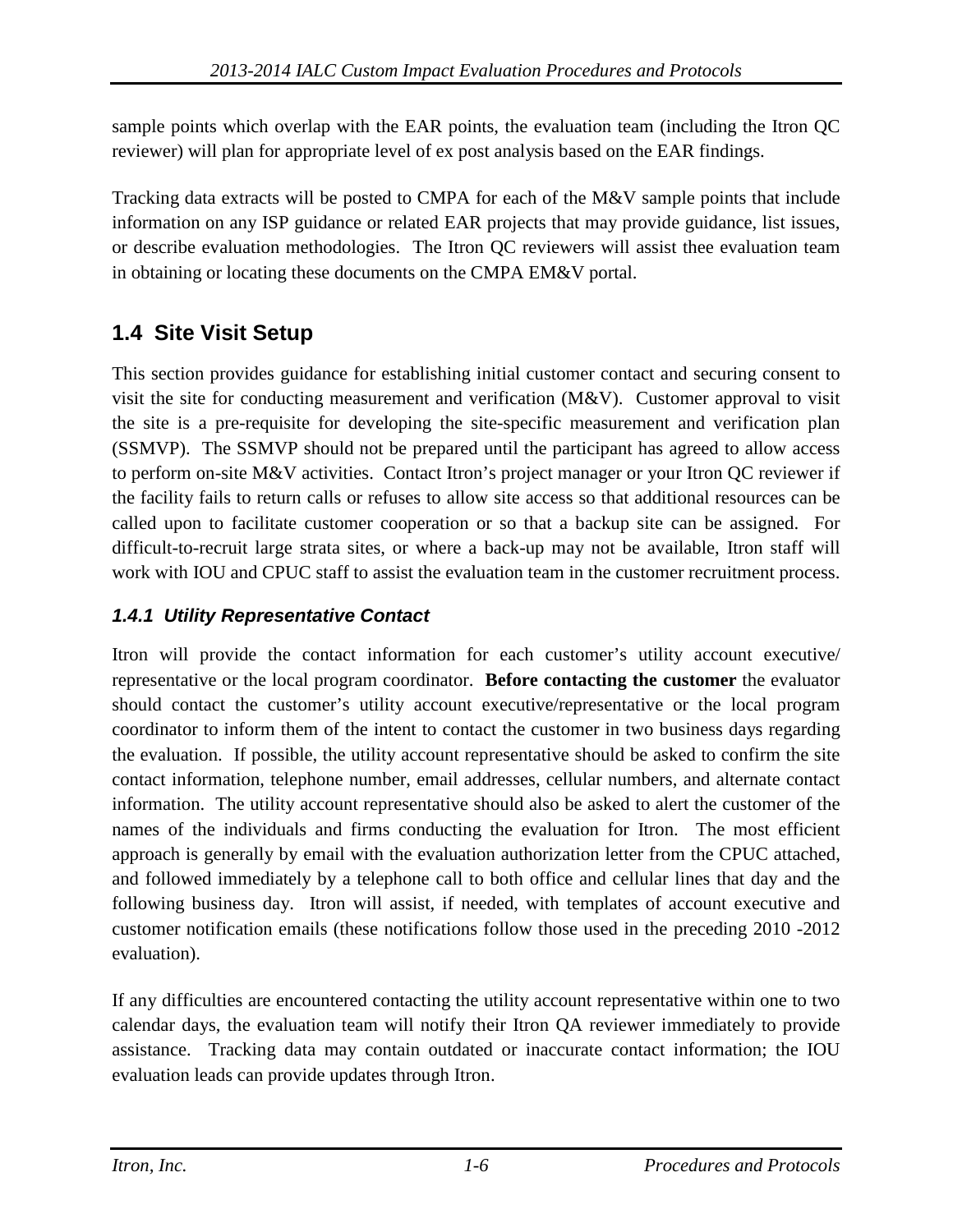#### *1.4.2 Initial Customer Contact*

The evaluation team may contact the customer on the second business day after alerting the IOU representative. The team should briefly review the application documents provided by Itron to assist in an understanding of the project scope, the formulation of the M&V plan, and site visit activities. The evaluator may wish to contact (via Itron) the utility reviewer or reviewing firm at this stage for clarifications on the application paperwork and request any follow-up site data if needed.

#### **Prompt customer contact to allow for maximum scheduling flexibility and is key to ensure timely project completion.**

Itron will provide each evaluation team with site contact information based on program tracking system records and contact information provided by the IOU. **If any difficulties are encountered contacting the customer, inform Itron immediately for assistance.** Tracking data will, in some instances, contain outdated or inaccurate contact information. Itron will contact the IOU to obtain updates, as needed.

Site recruiting and scheduling appointments are the responsibility of the evaluator assigned to a given project.

The evaluation includes a phone interview of the program participants as part of NTG assessment efforts. The survey targets the project decision-maker who may be the same person involved with facilitating the on-site evaluation work. If the NTG interview occurs first, Itron's phone interviewer will inform the customer that they will be contacted by evaluators for a separate on-site evaluation visit. Interviewers on the NTG team will attempt to verify the site contact information before conducting the telephone survey. If customer contact is first made by the gross impact evaluation team, that team member will inform the customer of the pending netto-gross phone interview and should attempt to identify the most appropriate individual for this interview and to obtain their contact information. Your Itron QA reviewer should be informed when each customer has been alerted and when a site visit has been approved, including the date.

Again, efficient contact is usually performed through a combination of alerting emails and phone contact (via voice and cellular lines) to schedule visits.

When contacting the customer, it is important to identify yourself as a consultant acting on behalf of the CPUC (regardless of your employer affiliation), explain the purpose of the project to the customer, offer to connect them with our CPUC project manager to answer any questions, and inform them that you would like to schedule a site visit. The customer should be informed that the evaluation report will not reference their company name or the name of any site representative contacted and that they are participating anonymously. It is useful to stress that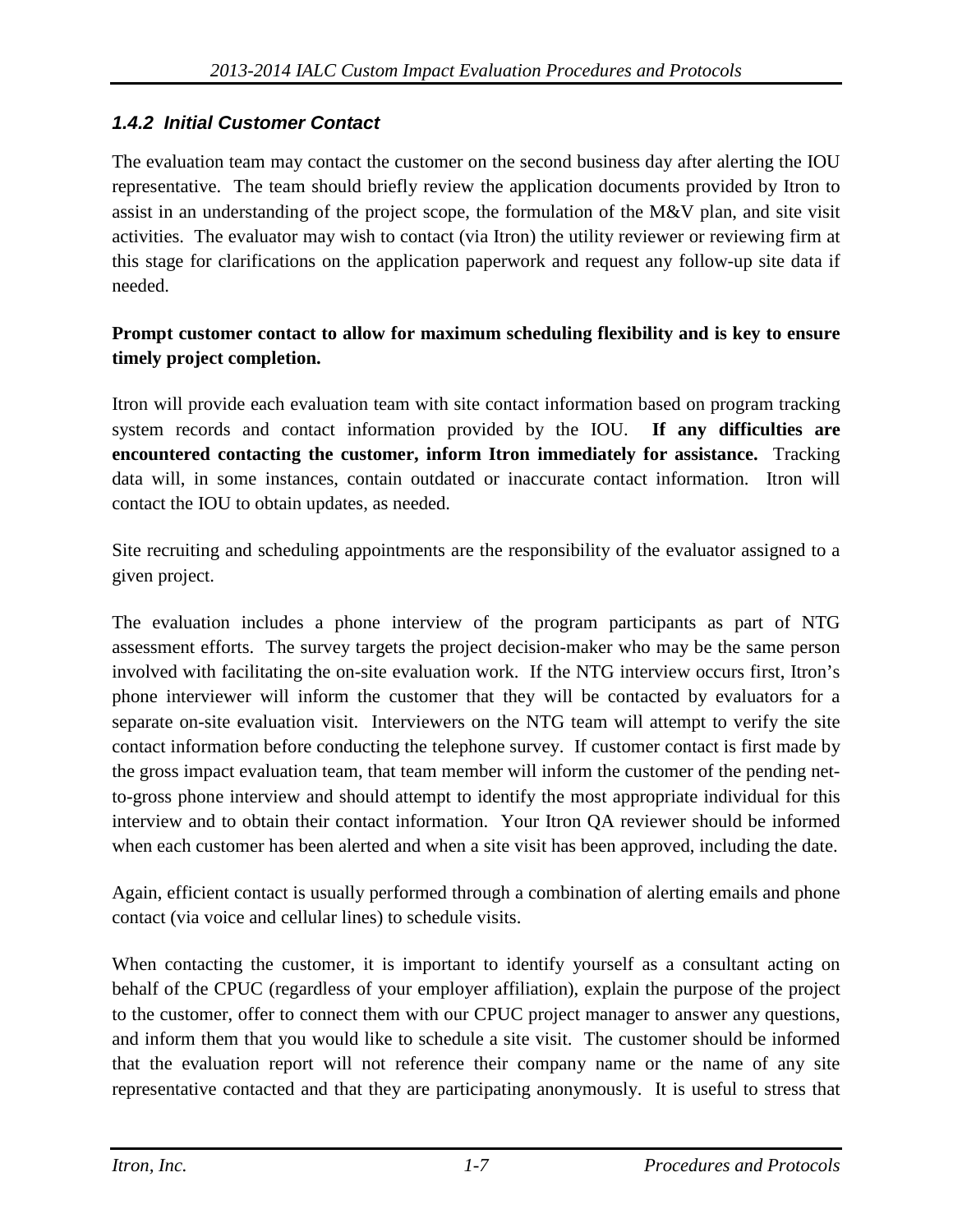there are no changes in the incentive monies and no penalties associated with this review. If the customer contact person expresses reservation or refuses to allow the on-site visit, to the reviewer should press for cooperation with the terms of the project application which stipulates as a condition of receiving the incentive to facilitate post-installation site visits. Permission to visit the site for post-implementation review is a requirement under CPUC guidelines included on the program application agreement that the customer executed to participate in the incentive program.

It is often helpful to offer some specific details about the project you are evaluating to increase your credibility. An example would be a statement such as "your company participated in the 2013 PG&E Heavy Industrial Energy Efficiency Program and received a \$50,300 incentive for the replacement of five plastic injection molding machines with higher efficiency machines."

Success in this project depends upon establishing credibility with the customer from the first telephone contact. The evaluation team should work to maintain credibility during the first onsite meeting and any subsequent site visits, phone calls, data requests, and other correspondence with the customer. During recruitment, in addition to discussing the scope of the evaluation, the evaluator must also discuss the availability of pertinent data from the customer's energy management system (EMS) or supervisory control and data acquisition (SCADA) machines, the potential of installation of metering or monitoring equipment, photographing the measure(s) and site visit needs (personal protective equipment or PPE, clothing requirements, onsite meeting logistics for time and location, etc.).

Itron should be notified immediately following the scheduling of any visit to any customer site. This should be done on both an individual basis and summarized in any project meetings. If time permits the on-site visit should be scheduled 1 to 2 weeks in advance to allow time for the Itron QA reviewer to review the SSMVP, as discussed later.

#### *1.4.3 Letter of Introduction*

Letters from Itron (on CPUC letterhead) and picture identification should be carried by evaluation personnel conducting site visits. The on-site evaluator should offer to connect the customer representative with our CPUC contract manager if there are any questions. The site or company contact may call the applicable CPUC representative identified on the letter or Itron to verify the purpose of our study or to address other concerns. If site access is refused after arriving at the site, after carefully probing the customer's reason for refusal and removing yourself to a safe location, contact your Itron QA reviewer for assistance.

#### *1.4.4 Reminder Calls*

Always contact the site representative during the week of any scheduled travel and the day before the scheduled site visit to ensure the facility is prepared to accommodate your arrival.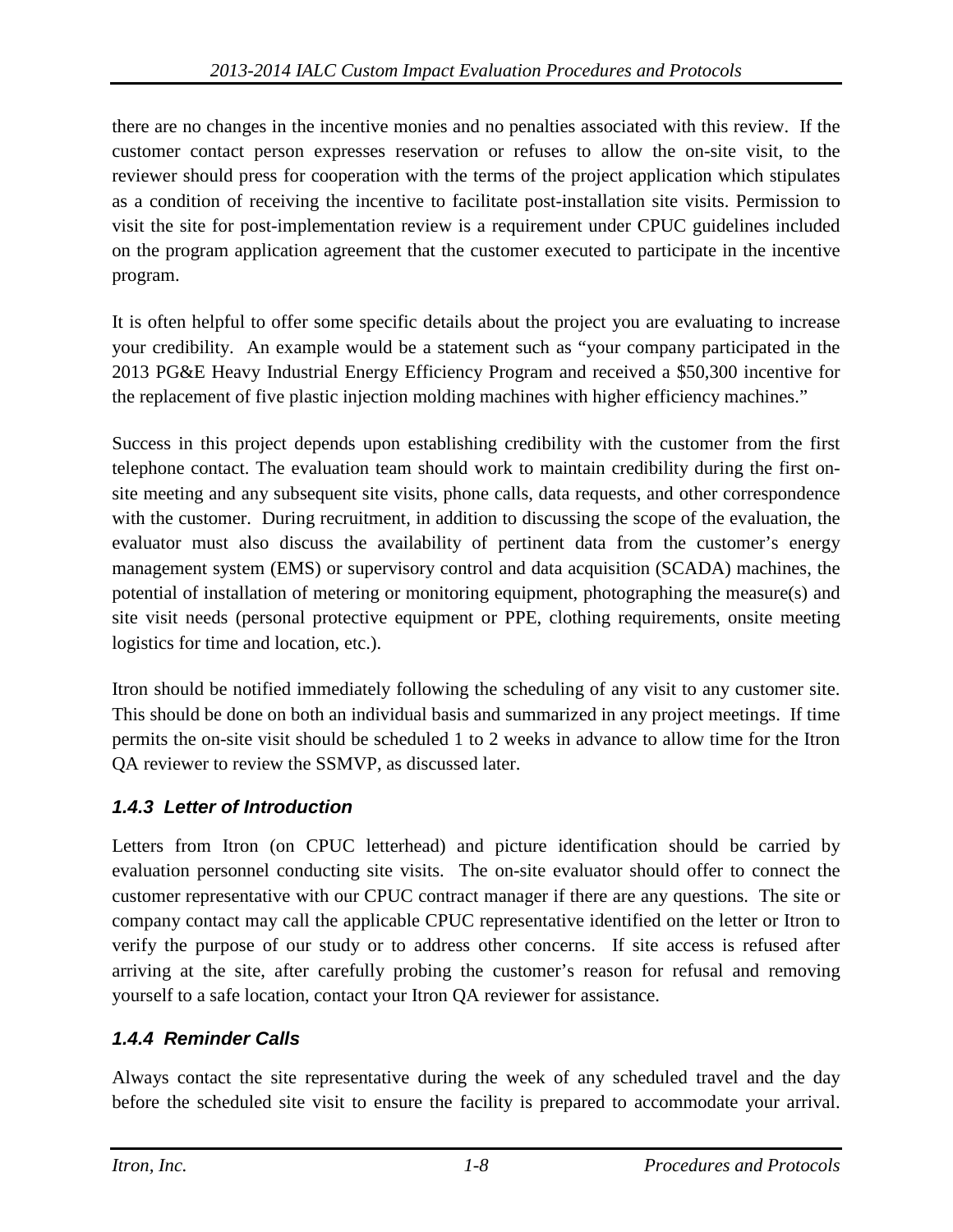Reminder calls the day prior to a given appointment help ensure that no conflicts have arisen that would impact the site visit or data collection activities.

## **1.5 Site Report Form**

Itron will upload a pre-populated form (an MS Excel workbook) for each assigned M&V point on the CMPA EM&V portal under the proper folder each identified with the Itron ID. The form is called a Site Report Form.

This workbook includes templates for the PPA, SSMVP, and the Final Site Report (FSR) sections. Please use the site-specific PPA electronic form for all reports so that there is consistency in the format of the evaluation. The form is pre-populated with data from the IOU tracking database specific to each sample point.

The site report form is designed for use in conducting initial desk reviews to identify issues with the tracking data, eligibility, baseline, costs, and calculation methods. The site report form includes the M&V plan is a requirement for conducting post-installation M&V as part of the custom project ex post impact evaluation and is filled out only after securing facility consent for a site visit (recruitment). The SSMVP section of the form must **be submitted to Itron one week prior to conducting on-site work**. The FSR sections of the form will be completed upon commencing final ex post savings analysis.

Relevant notes on completing the Site Report Form (including the PPAs, SSMVPs and FSRs) are as follows:

#### *1.5.1 Project and Site Visit Info - Worksheet #1*

- Most of the data needed for worksheet #1 (Project  $\&$  Site Visit Info) is found in the IOU tracking database.
- It is important to note that all customers and IOUs are participating anonymously in the evaluation. The reports should not reference any customer name, account numbers, location or other information that could allow identification of the customer. There should not be any way to identify the customer or location in the report. This requirement applies equally to all tables, figures, and spreadsheets that are provided or are pasted into the document. Itron distributed data handling and confidentiality agreements and requirements to the evaluation teams and these will be updated as revisions become available.
- The Itron Project ID is a six-character string that starts with the letter E, F, G or H, followed by a "3" (for 2013) or a "4" (for 2014), and then four numbers identified over the IOU population of ex post projects (0001 up to 9999, as needed). Please preserve any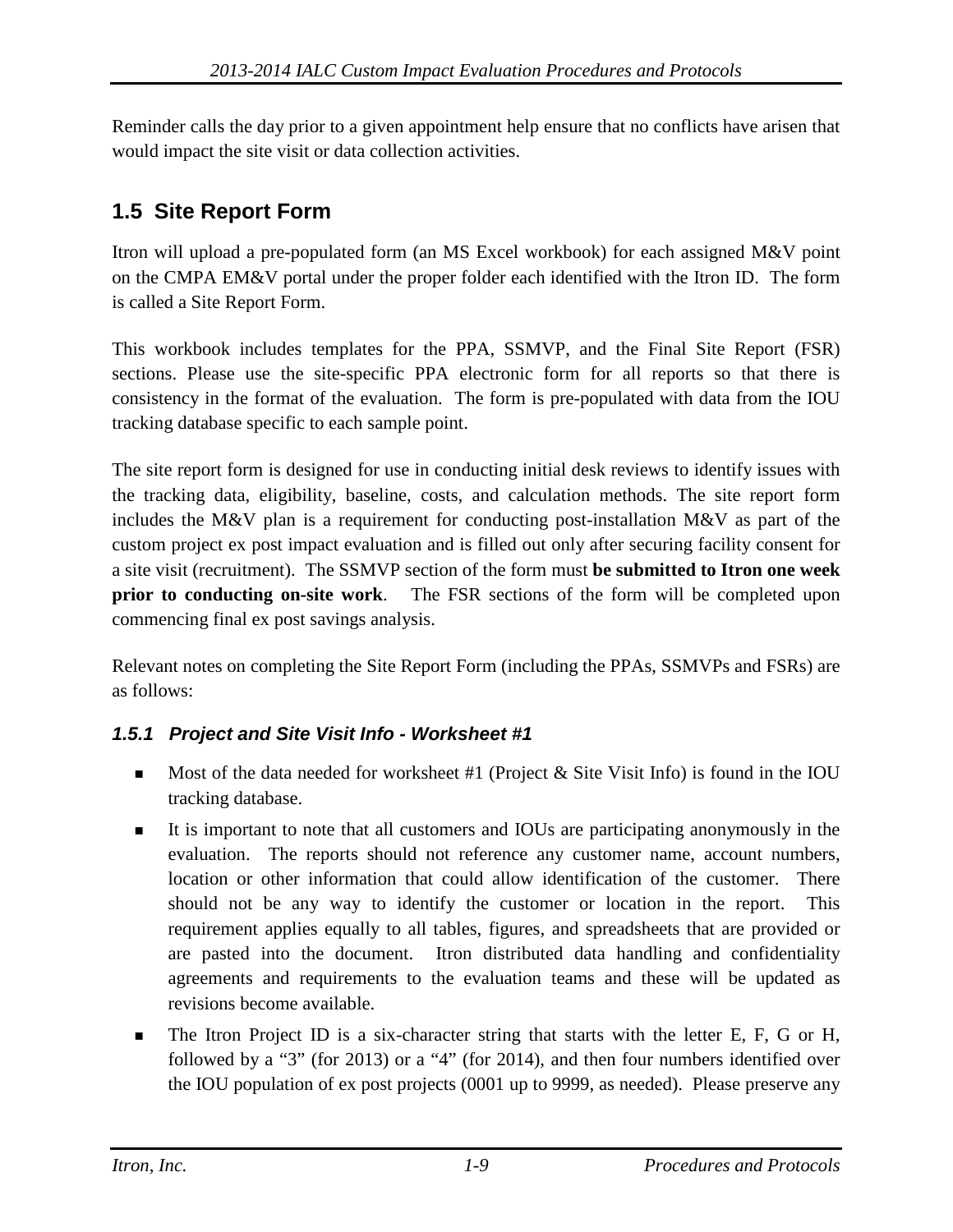leading zeroes in the ItronID and do **not** use any hyphens when the ItronID appears in any emails, site report notes or other correspondence.

#### *1.5.2 Baseline & Costs, Project Eligibility, and Calculation Methods Worksheets 2 through 4*

- The three –worksheet tabs labeled "Baseline & Costs," "Project Eligibility," and "Calculation Methods" are the repository of the key data for the PPA and SSMVP. The SSMVP sections of these worksheets need to be completed prior to 1) developing the M&V plan, and 2) conducting the field work. The FSR sections of these three worksheets need to be completed after the site visit and included with delivery of the final FSR product.
- The "Baseline and Costs" worksheet collects and detail information on replaced equipment related to effective useful life (EUL) and remaining useful life (RUL). Record information about periodic equipment maintenance and repairs in the "Additional Comments" tab. Evaluators should review the embedded EUL/RUL Guidance document in the Reference Documents section of this document because CPUC requirements are changing and will affect the approach to calculating initial and lifetime savings.
- The "Baseline & Costs" worksheet provides fields for recording the cost estimate for the selected energy efficiency measure(s). These data should be collected either on-site or from the application documentation for the measure(s)/project(s) reported in the application. Also provide a statement in the "Baseline & Costs" worksheet supporting your assessment of your perceived accuracy of the cost estimate. Special attention should be given as to whether the tracking system costs and the incentive cap calculations show the full cost of the measure or the incremental cost of the measure. The evaluator should assess the appropriateness of this/these cost basis(es) in light of the program and CPUC baseline requirements, definitions, and other evaluation guidance.

#### *1.5.3 Site Specific M&V Analysis – Worksheet #5*

- For the first phase of the M&V plan complete the "As Planned" column of the "Site Specific M&V Analysis" worksheet (tab 5).
- $\blacksquare$  The evaluator should use "N/A" only for fields that are not applicable to the evaluated project and measure. All other fields should be filled out with relevant information or the reasons for missing data. In some cases specifying "Unknown" is acceptable such as when data is applicable but was not provided by the IOU or is infeasible to be obtained within the scope and budget of the evaluation effort.
- For the FSR phase of the project, complete the last column in tab 5 labeled "Final Ex Post" Analysis (As Implemented or Found)". This column should be filled out with any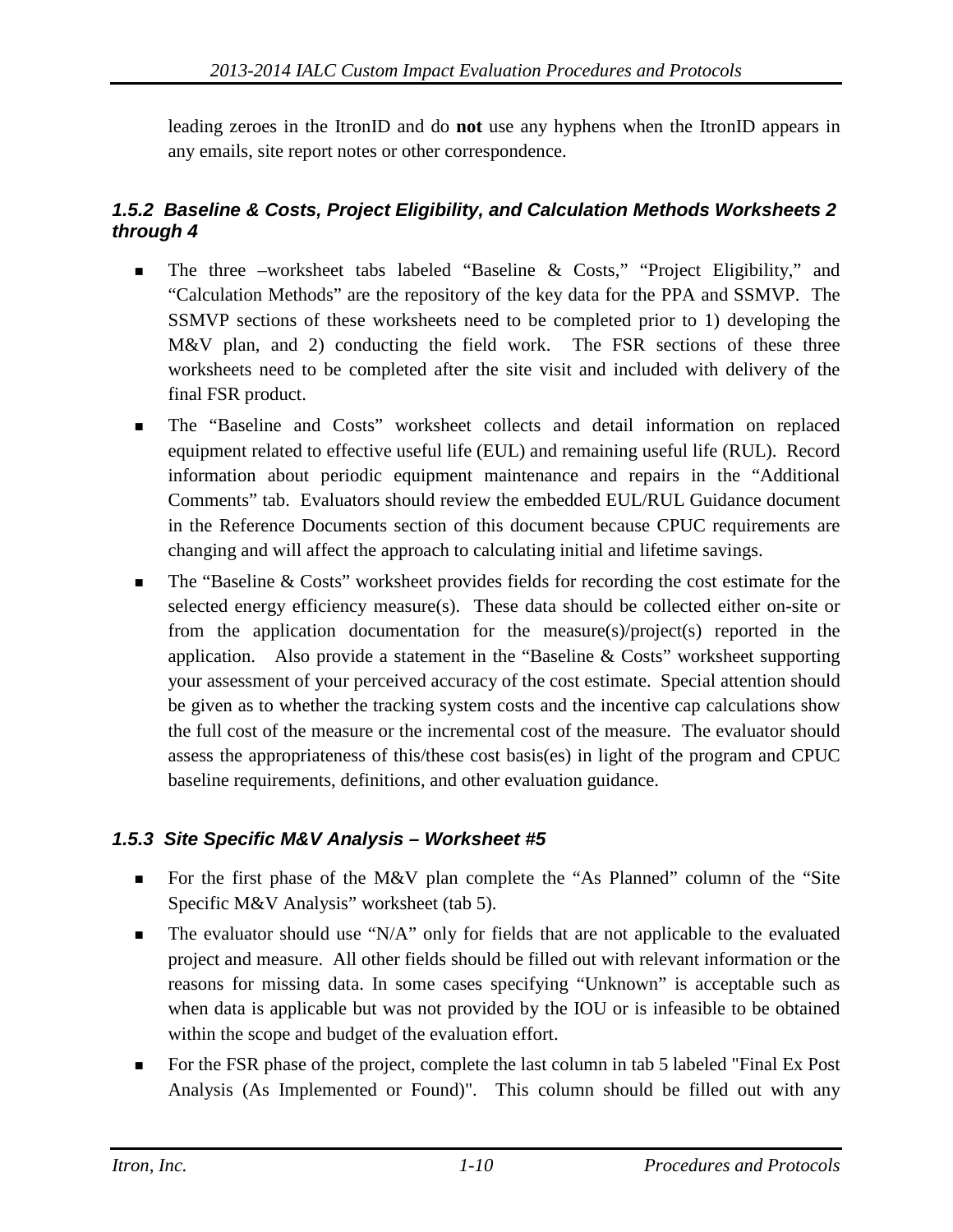updates or corrections. The form updated with ex post evaluation findings shall be submitted as the draft Final Site Report (FSR) **within two weeks after the site visit.** Use "Same" for the "As Implemented or Found" column if the data has not changed.

#### *1.5.4 Savings Calculation Method, Impact Results, and Reasons for Discrepancy – Worksheets #6 through 8*

- The Excel worksheet tabs 6 thru 8 labeled " Ex Post Savings Calculation", "Impact Results", and "Reasons for Discrepancy" are to be filled out while completing the ex post analysis. The information includes the summary of the ex post results, installation verification, and scope of the impact assessment.
- **These data also identify and provide further details on the key reasons for discrepancy** between claimed and evaluated savings. Any change in the measure realization rate is expressed as a percentage of the difference from 100% of ex ante savings estimates and is attributed to the appropriate reason for discrepancy. For example: a project with a gross realization rate of 60% has a total discrepancy of –40% (this is the adjustment in savings as compared to 100% of ex ante savings estimates). For the same example project, the changes in operating conditions may be contributing to a 30% reduction in savings and the remaining 10% could be the resultant of incorrect baseline application. These savings reductions collectively combine to form the 40% reduction (or the –40% discrepancy) for the project. The percentages and reasons for savings discrepancies for multiple measure projects are reported separately for each of the evaluated measure.
- The Site Reporting Form, your analysis (external calculation spreadsheets are acceptable), and all associated data files (logger data, SCADA data, photos, etc.) must be submitted to Itron for review. Note: Eight of the ten tabs (the first eight) should be completed prior to sending for Itron QC review.

#### *1.5.5 Additional Comments – Worksheet #9*

- Worksheet tab 9 (Additional Comments), discusses, from the customer's perspective, the non-energy benefits of the measure(s). Possibilities include, but are not limited to: Replaced aging equipment that was maintenance-intensive, reduced need for regular maintenance / repairs, increased capacity or production, increased comfort, higher quality energy service, reduced emissions, water savings, increased security, etc. In some instances, customers will indicate that there are no perceived non-energy benefits; this should also be noted.
- Also part of the Additional Comments worksheet are fields to discuss if the customer has any planned changes in the operation of the primary measure that will impact the energy savings or demand reduction in the future. For instance, a customer may have retrofitted a compressed air system and is aware that one of the devices that consumes compressed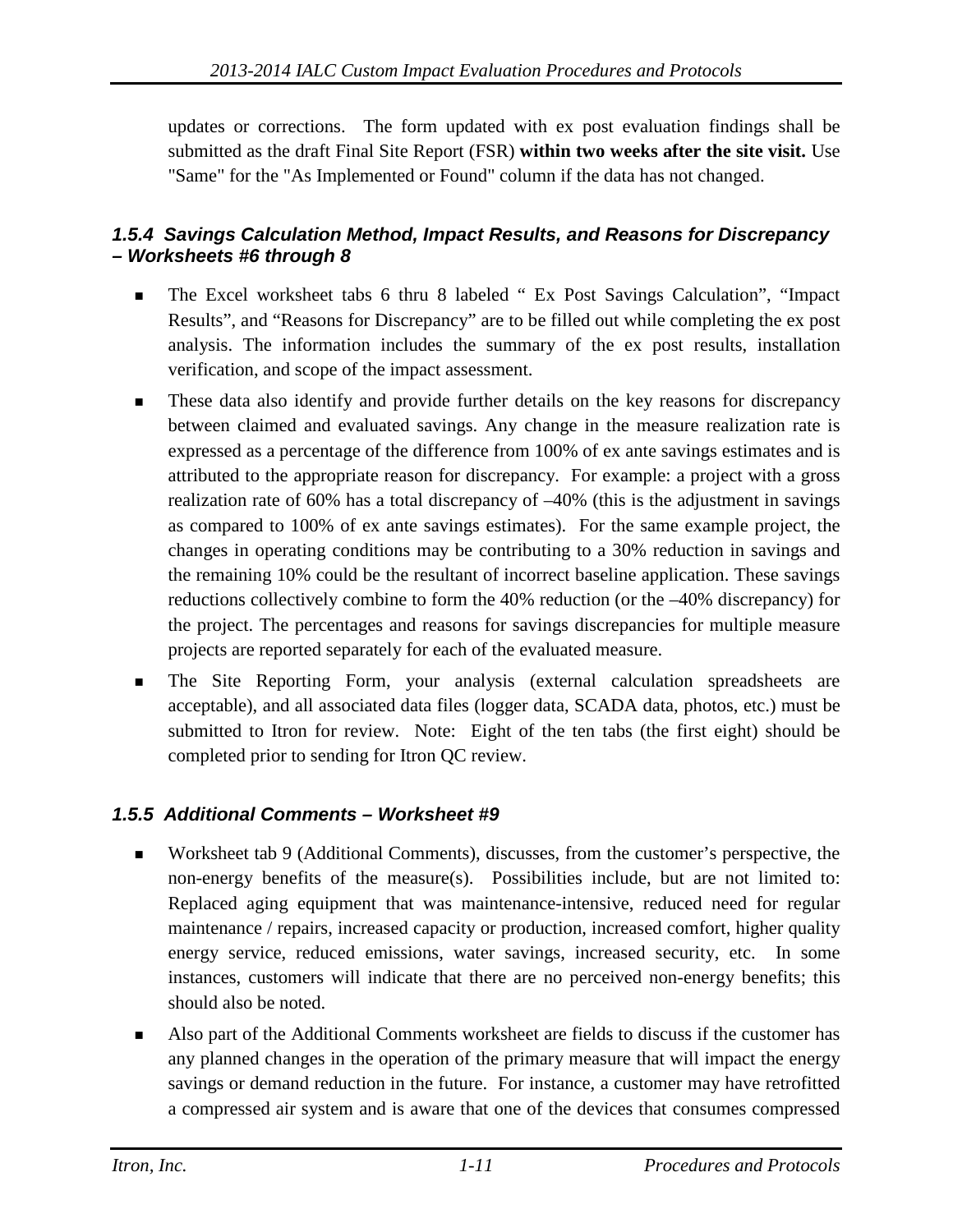air is going to be permanently removed from service. Since this would change the hours of operation compared to historical patterns, this will change the energy savings. The timing of these changes is important if verifiable, as this information can be used to adjust savings figures in the life-cycle (LC) GRR calculation.

 The Additional Comments worksheet can also be used to describe any spillover measures observed during the course of the evaluation. Although spillover is a measure of energy savings, the California evaluation framework does not recognize spillover as valid energy savings for IOU savings claims.

#### *1.5.6 Net-to-Gross Review – Worksheet #10*

- The Net-to-Gross Review worksheet is completed by Itron's Net-to-Gross team after they complete their decision-maker interview. This worksheet also the team to communicate with field engineers regarding the resolution of baseline issues.
- **Please enter any other project pertinent details obtained from the site such as customer** standard practice, problems with verification or access, equipment maintenance issues, standby operation, problems with the measure, other large changes at the plant affecting equipment operation, etc., into worksheet tab 9 (Additional Comments).

## **1.6 Itron Review of the SSMVP**

Assigned Itron QC reviewers will review the Site-Specific Measurement and Evaluation Plan (SSMVP) upon submittal by each evaluation team. The subcontractor's point of contact (POC) will ensure that each draft report has been peer reviewed for accuracy, clarity and adherence to the reporting requirements outlined in this document before the document is forwarded to Itron for review. Professional level writing that clearly and accurately describes the impacts of the project is required.

The SSMVP should be submitted at least three days before the site visit to maintain the project schedule, to enable timely review, to allow required M&V equipment collection, and for efficient site visit scheduling. Itron's project manager or QC reviewer will provide guidance for specific situations, including technical details, potential scheduling difficulties, conflicts of interest, or ineligibility for various programs. Each subcontractor is encouraged to engage in active discussions with Itron, particularly at the beginning of the project. This will help reduce wasted time and effort and provide for a better work product.

The SSMVP will be submitted to the CPUC for review after Itron has reviewed the document and made needed modifications. Once the SSMVP is provided to the CPUC for further review, each evaluator will proceed with the remainder of the tasks (confirm site visit date, conduct site visit, perform data collection and analysis, draft the FSR, etc.). The Itron reviewer is responsible for relaying any comments on the evaluation plan to the field engineer.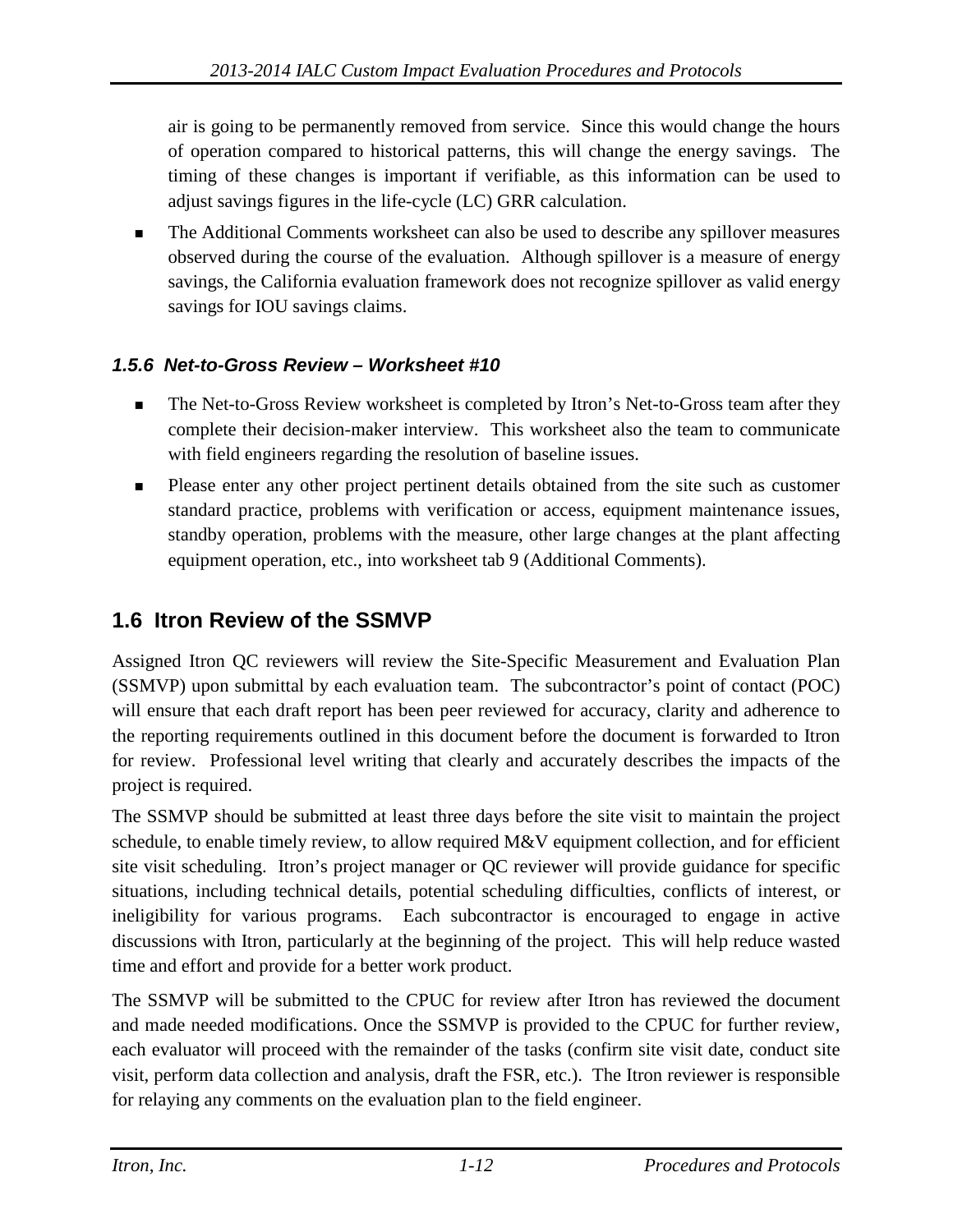### **1.7 Use of CMPA/ EM&V Portal to Transfer Files**

Itron and all subcontractors will be using the CMPA/ EM&V portal to transfer files between members of the evaluation team for this impact evaluation. Each subcontractor will have access to their assigned gross M&V sample points on this site. Electronic files should be uploaded to CMPA/EM&V portal under the appropriate project directory. All files related to a particular project will be saved in the folder for that project as they are completed. Itron will provide training on the use of the CMPA/ EM&V portal on an as-needed basis.

For all issues related to file transfer and the CMPA. EM&V portal, please notify your Itron QC reviewer.

### **1.8 On-Site M&V Visits and Sampling within a Site**

#### *1.8.1 Measure Installation Verification*

The objectives of measure installation verification are to confirm that:

- the measures were actually installed,
- $\blacksquare$  the installation meets reasonable quality standards,
- the measures are operating correctly, and
- the measures have the potential to generate the predicted savings.

Measure, make, model number, and capacity data should be collected and compared to the documentation contained in the application. As-built construction documents may be used to verify measures where access is difficult or impossible.

For multiple measure projects (whether a large or small stratum site) the evaluator will be verifying only the top two measures by ex ante savings claim value. Note that the top two measures may not be the first two numerically listed measures, e.g. Itron ID E30044-001 may have lower savings than E30044-002. The Site Report Form for each of these multiple measure projects will identify and pre-populate information available from the tracking database for the two relevant measures at each site. It must be noted that for a few projects, there may be more than two measures. Itron will provide specific guidance for such projects.

#### *1.8.2 Data Collection, Monitoring, and Sampling*

On-site data collection should be completed in a manner consistent with the SSMVP developed for the site, within reason. Opportunities to enhance the original plan should be pursued as appropriate, given the project conditions, schedule and budgeted level of effort. Contact your Itron QC Reviewer if the site refuses access to the facility or any specific measure, if any measure is found to have been removed, or if the approach described in the M&V Plan is not feasible due to access restrictions, safety, time constraints, or unforeseen circumstances.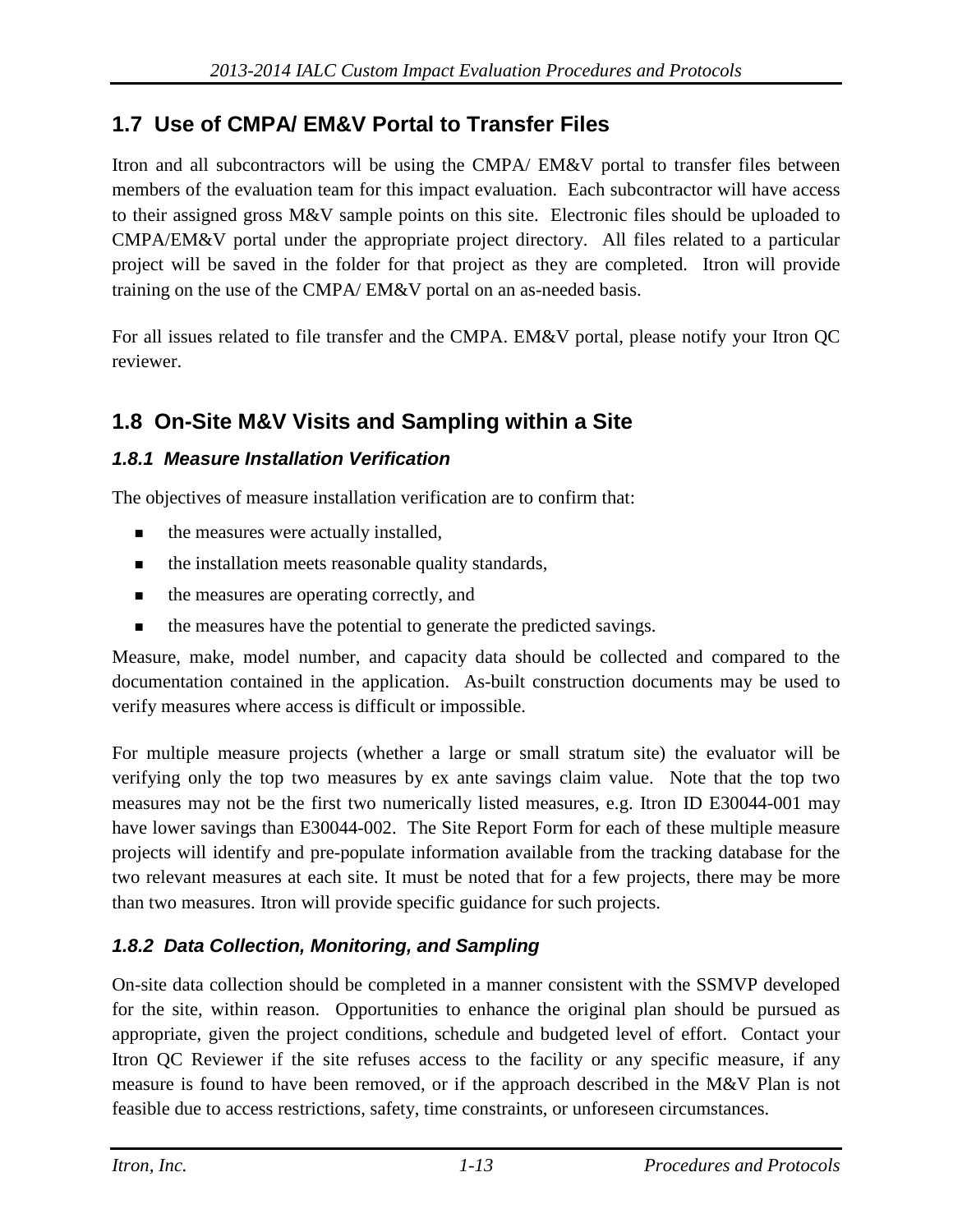The engineer may elect to employ a sample of the installed measures within a site for projects involving quantities of widgets too numerous to evaluate with the available resources. Itron will work with each evaluation team to develop a sampling plan as part of the SSMVP prior to the engineer arriving on-site. However, in some situations, sampling decisions will need to be made on site. The assigned engineer should attempt to contact the Itron QC reviewer to discuss on-site sampling strategies prior to implementing the revised plan.

Monitoring shall be performed in a manner which avoids the potential for bias in the results. For example, it is not acceptable to monitor on equipment that is convenient to monitor while treating differently other equipment that is out-of-reach or somewhat more difficult to monitor. Random sampling and stratified sampling (see Chapter 13 of the California Evaluation Framework Study) shall be employed as appropriate to preserve sampling integrity. Evaluation team members should also review the measure sampling discussion in Chapter 7 – Measurement and Verification, pp. 193 and 194, of the California Evaluation Framework Study.[2](#page-44-0)

#### *1.8.3 Photographs*

With the customer's consent, photographs should be taken at each site visited. Photographs should focus on items relevant to the evaluation. Take notes to identify the subject of each photograph. Photographs should be taken to document all measurement points showing the instrument used and where the measurement is taken. Photographs should not be included in the final site reports, but should be submitted in a separate electronic zipped file (with separate jpeg files) to Itron. Clear photos that include site identification details (Itron ID number), facility equipment coding (SF-3, IMM-13, etc.), equipment nameplate, and pertinent operator interface control "screen shots", which show a date/time stamp, are preferred. Confirm that each photograph taken is in-focus and legible by viewing the image and "zooming in" to inspect the clarity and readability. Digital photos should be saved in the smallest resolution possible without sacrificing clarity. Only relevant photographs should be provided, and each photograph should be clearly labelled with Itron ID and subject. Photographs that support the evaluation findings should be detailed in the Final Site Reports. If a building simulation is proposed, photographs pertinent to the building model, such as exterior exposures, typical spaces, and mechanical equipment can be included.

#### *1.8.4 Obtain Other Documentation*

In many instances, it may prove useful to obtain data from manufacturers' representatives, manufacturer's contact information (telephone number and location), and service provider information. Note that this contact information or serial numbers that may reveal the location of the project should **not** be included in the FSR.

 $\overline{a}$ 

<span id="page-44-0"></span><sup>2</sup> The California Evaluation Framework Study, Tec Market Works.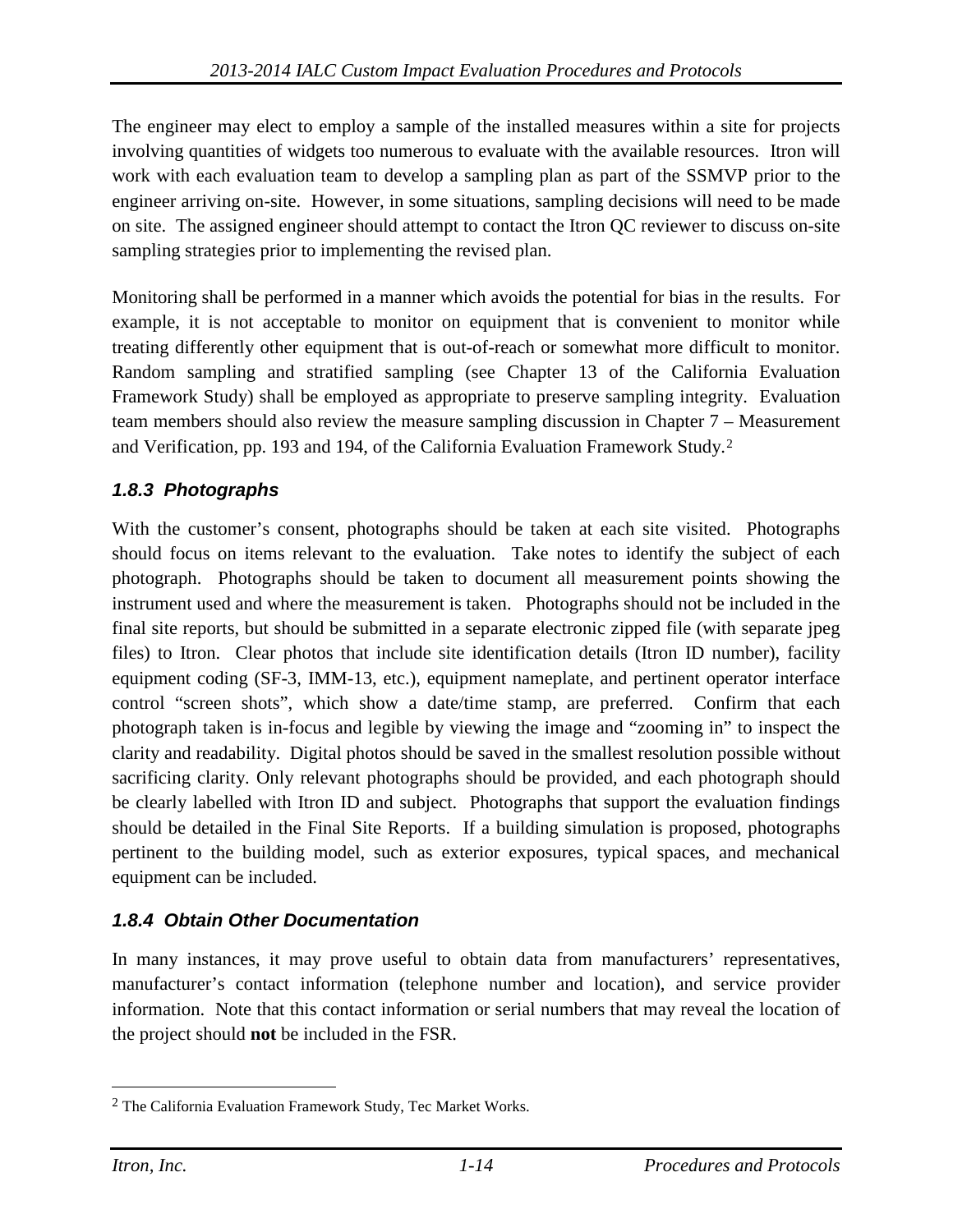#### *1.8.5 Considerations for Safety*

Evaluators are required to review appropriate OSHA/NFPA guidelines and rulings, and all other applicable codes and standards regarding electrical and workplace safety. Evaluators should ensure that all personnel working on this project have received appropriate training on topics including, but not limited to, the proper use of equipment, safety considerations for all conditions under which work will be performed, and the use of proper safety equipment (electrical safety gloves, protective eyewear, earplugs, appropriate footwear and clothing, etc.).

It is envisioned that the site evaluation effort will involve the placement of data loggers, use of spot measuring equipment such as clamp-on ammeters, placement of vibration sensors on rotating equipment, installation of current transformers (CTs) and potential transformers (PTs), opening electrical panels and other control panels, and the placement and removal of other monitoring and metering equipment.

In general, the monitoring function will be accomplished utilizing the equipment supplied by the evaluation team. In some cases, measurements may be obtained utilizing instrumentation in place at the site. Also, in rare instances, the customer may allow use of their own short or long term monitoring equipment. Hand-held measurement devices meeting sufficient accuracy requirements should be used to verify equipment operating conditions with spot readings of voltage, amperage, power factor, or kW.

When possible, instrument installation, placement, and removal tasks should be performed by personnel employed by the customer at the facility being evaluated. The safest and most secure arrangement for installation should be planned prior to the site visit, documented, and then reassessed during the field visit. In the planning and evaluation process, the use of site equipment or personnel, and their cooperation/timely response should not be presumed at any point of the evaluation process. Each evaluator is responsible for the labor and costs associated with the safe and proper placement, installation, and safe removal of monitoring and data acquisition equipment as outlined in the SSMVP, both as submitted and as adjusted for field conditions.

*In addition to electrical safety gear, any persons planning to visit a site shall be prepared to comply with the customer's safety requirements for visitors and should have their individual personal safety glasses, ear plugs, hard hat, electrically insulated rubber-soled boots (steel or reinforced toe as required by the site) and other required PPE available for use at each site visit where required. Field staff should be informed of and be prepared to provide documentation of all required safety training prior to visiting the site.*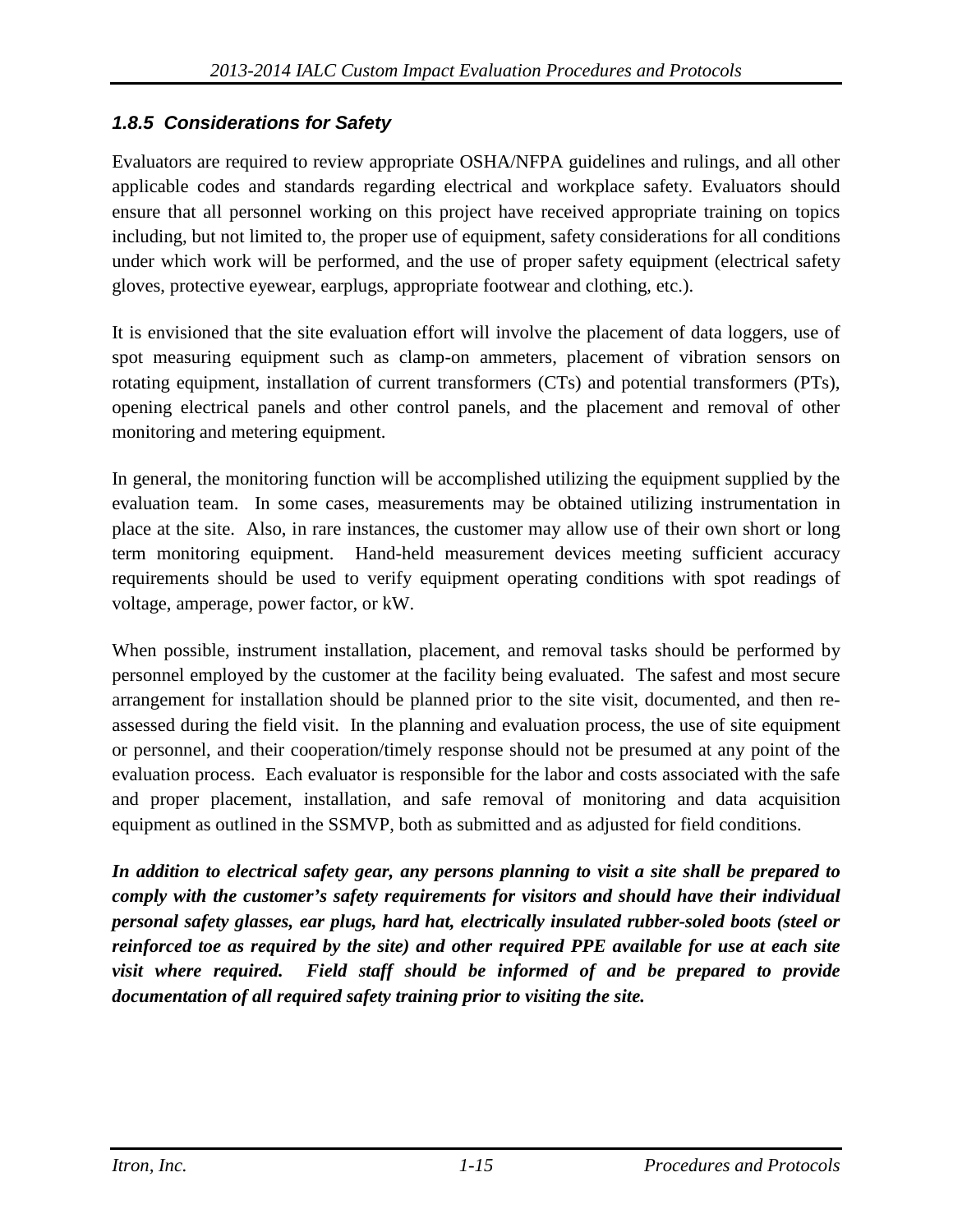#### **1.9 Impact Analysis and Final Site Report**

The FSR will be prepared following the completion of site work and data collection, and will entail the following activities.

#### *1.9.1 Ex Post Analysis*

The Site Report spreadsheet utilizes protection to ensure the integrity of data entry and to prevent accidental changes. Any external ex post calculation and analysis spreadsheets should never be attached to or embedded in the Site Report Forms. All supporting documents should be uploaded separately but simultaneously alongside the Site Report Form.

The ex post evaluation should segregate the analysis and documentation of the targeted measure(s) in the project or application. For applications with multiple measures or end uses, the evaluator must review the application to determine the site(s), measure(s), cost, energy savings and other parameters associated with the assigned measure, which Itron will help identify.

As described in previous sections, the installation of all evaluated measures in a project should be verified during the site visit and the efforts should be documented within the verification section of the report. The evaluators should contact Itron for clarification if there is any question about the scope of the ex post evaluation.

Describe clearly the calculation parameters and methodologies in worksheet #6, Savings Calculation Method.

Within the Site Report From workbook (the Impact Results and Reasons for Discrepancy worksheet #7 and 8) the evaluation team is expected to provide a clear, concise and well-written summary of the ex post evaluation including the project description, methodology and calculations. Text box cells should contain a brief description, with a reference to additional project details. Discussion of the basis of the calculations (such as measured data, assumptions, extrapolations, estimates, formulae, etc.) must be provided. It is vital to define the baseline type and level of efficiency of the baseline and installed measures and to provide sufficient written explanation to ensure that these have been defined according to the program guidelines and industry standard practice or code. Any modifications and deviations from the SSMVP during the site visit and analysis must be discussed. A brief description of the approach used, pertinent information about the facility and its production process, and relevant information obtained from the site representatives are required. Verification results are summarized in tabular format. The installation verification requires an installation realization rate which is the ratio of the as-found equipment quantities divided by the ex ante claimed quantities.

The effective useful life (EUL) will be supported, as necessary, by the Database for Energy Efficiency Resources (DEER) recommendations.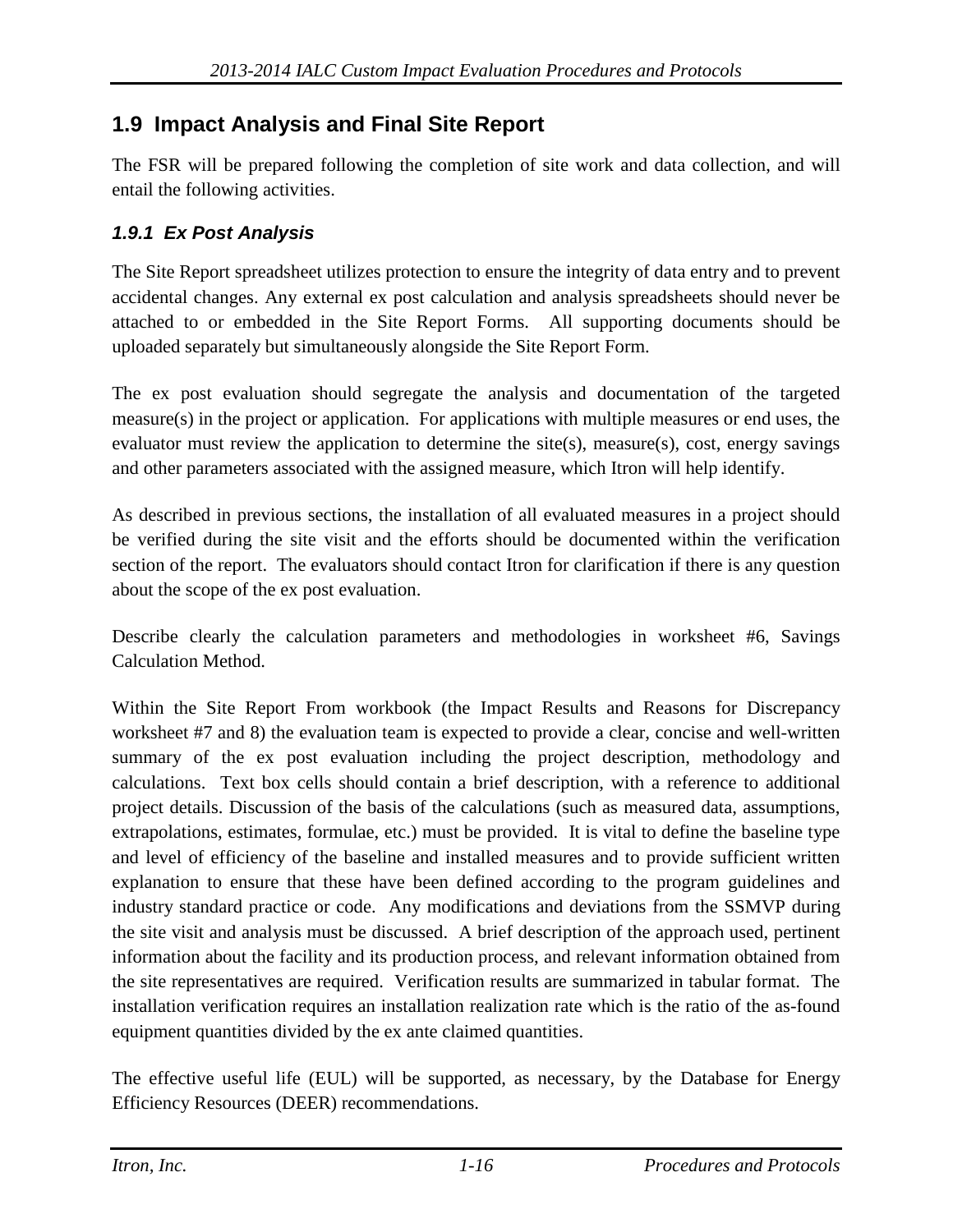All inputs and formulae used to calculate the ex post savings will need to be clearly identified in the analysis spreadsheets to facilitate peer review. The Itron QC lead needs site reporting forms and calculations demonstrate a clear understanding of the approach used with sufficient detail to re-create any customized calculations. All inputs to simulation models that are not otherwise documented should be described in tabular form in a separate document.

The factors relating to the differences between the ex ante results and the ex post results, and any comments on shortcomings identified with the ex ante approach, should be identified in the Reasons for Discrepancy worksheet #8. Additionally, the realization rate and the detailed reasons for discrepancy in ex ante vs. ex post savings estimates should also be discussed and the differences summarized.

#### *1.9.2 Building Simulations*

Where required, building simulations performed for the evaluation will use DOE 2.2 (latest version) or DOE2-R (refrigeration). The interface provided by eQUEST or EnergyPro may be the most effective method to achieve reliable results. Simulations will be calibrated to utility bills and weather, when applicable, using IPMVP Option D for guidance. Simulations should be calibrated to both actual energy and demand. Utility billing data should be normalized using actual weather obtained from NOAA or other reliable sources for the baseline (pre-retrofit) or asbuilt (new construction) conditions. Calibration may be based upon on site data collection. Simulations should then be run using NOAA actual weather data for site specific impacts (to determine the model validity) and CEC climate zone weather data for pre and post-installation periods to estimate typical impacts at the climate zone level for the project. Savings and demand reduction impact results will be reported for the weather data applicable to the CEC climate zone and for the appropriate peak demand period.

#### *1.9.3 Compressed Air Simulations*

Simulations for compressed air systems will use AIRMaster  $+$  (1.2.7, or latest version), which can be downloaded from:

[http://www1.eere.energy.gov/manufacturing/tech\\_assistance/software\\_airmaster.html](http://www1.eere.energy.gov/manufacturing/tech_assistance/software_airmaster.html)

The simulation shall be calibrated to field measured data. Complex flow measurements may be available from site instrumentation or vendor / installer provided instrumentation (such as during a start-up or commissioning exercise). The validity of this information should be confirmed before using this information in savings estimations. In all cases, expected accuracy of the values should be indicated.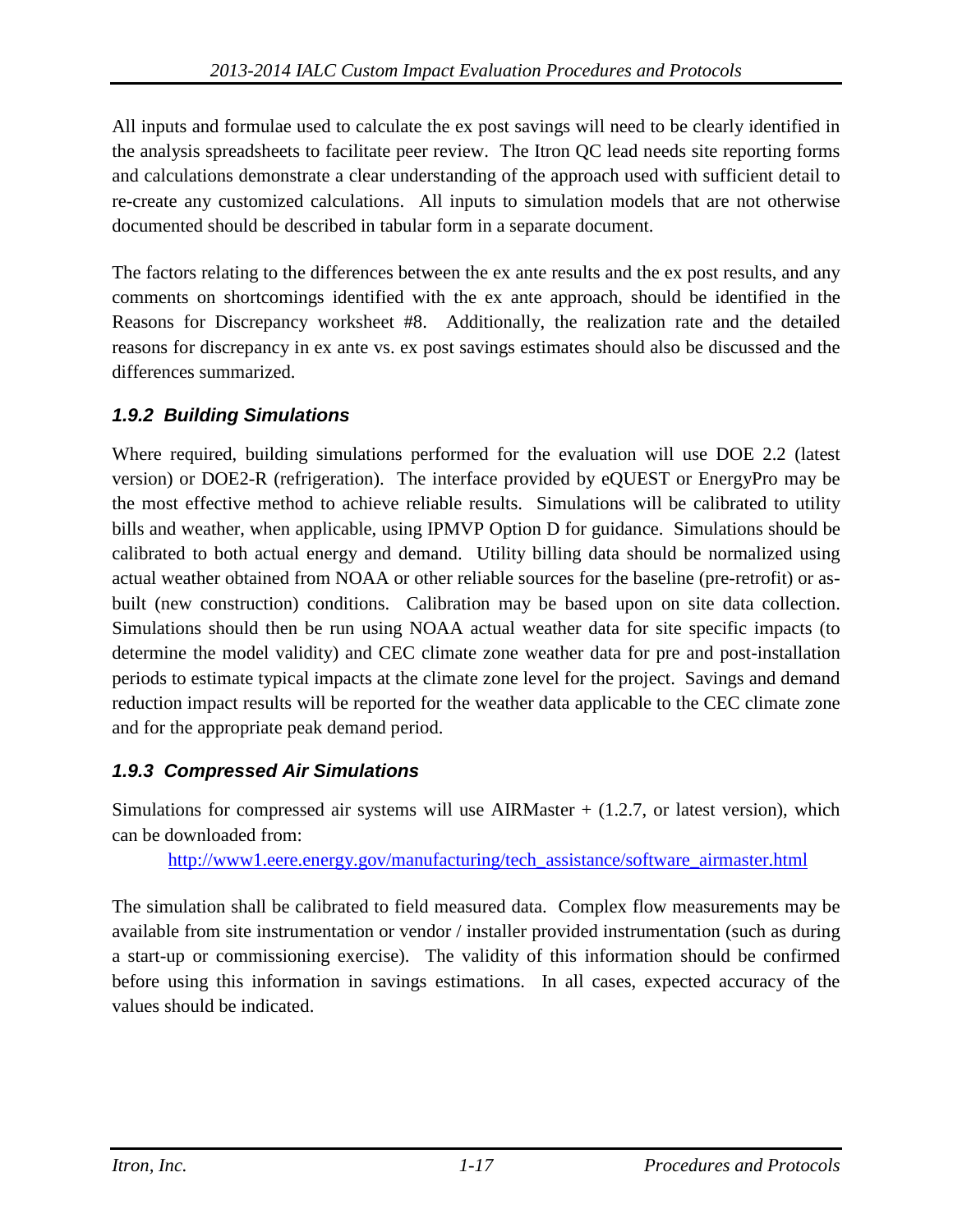#### *1.9.4 Annual Hours of Operation*

All calculations should standardize the number of annual hours to be 365 days/year x 24 hours/day (8,760 annual hours). Calculations should accurately account for weekends, holidays and actual hours of operation (determined from the customer representative interview).

#### *1.9.5 Coincident Peak Demand Reduction / Reported Demand Reduction*

Coincident peak demand impacts are generally the reduction in demand from the incentivized measures estimated in a manner consistent with the guidance for peak demand as defined in DEER. The coincident peak demand period is defined as;

#### *"The average grid level impact for a measure between 2 pm and 5 pm during the three consecutive weekday periods containing the weekday with the hottest temperature of the year".*

DEER identifies these three contiguous peak kW days, for each of the 16 California climate zones, based on the weather data sets developed for the California Title 24 Building Energy Efficiency Standards.

These may be found in Section 6.2 of the DEER2013 Update[3](#page-48-0). While this definition of kW does not explicitly segregate weather sensitive measures and non-weather sensitive measures, the peak load kW impact for a non-weather sensitive measure would be expected to correspond to the average kW reduction on a typical summer weekday (June through September) between 2 pm and 5 pm. For weather-dependent measures, the peak load kW impact for a non-weather sensitive measure would be expected to correspond to the average kW reduction on the hottest summer weekdays (June through September) between 2 pm and 5 pm (with climatic conditions that are typical of the weather data sets for that climate zone).

When building simulations are performed, the reporting of peak kW can be calculated accurately by using the days DEER defined peak kW days. For other measures, monitoring should be conducted during (or modeling should be performed using) climatic conditions similar to those contained in the weather data sets. If the monitored period contains the DEER identified three day period, peak kW impacts should also be reported at these time periods.

Peak demand impacts are only valid for measures and processes known to be in operation during the peak demand period. When it is not possible to measure the energy consumption of the measure during this peak demand period, a suitable alternative time period will be measured. The validity of the measured demand reduction should be discussed in terms of the relationship

 $\overline{a}$ 

<span id="page-48-0"></span><sup>3</sup> http://www.cpuc.ca.gov/NR/rdonlyres/4F93F9C2-434E-4B06-8D80-

B2CB7E0A4198/0/DEER2013UpdateDocumentation\_792013.pdf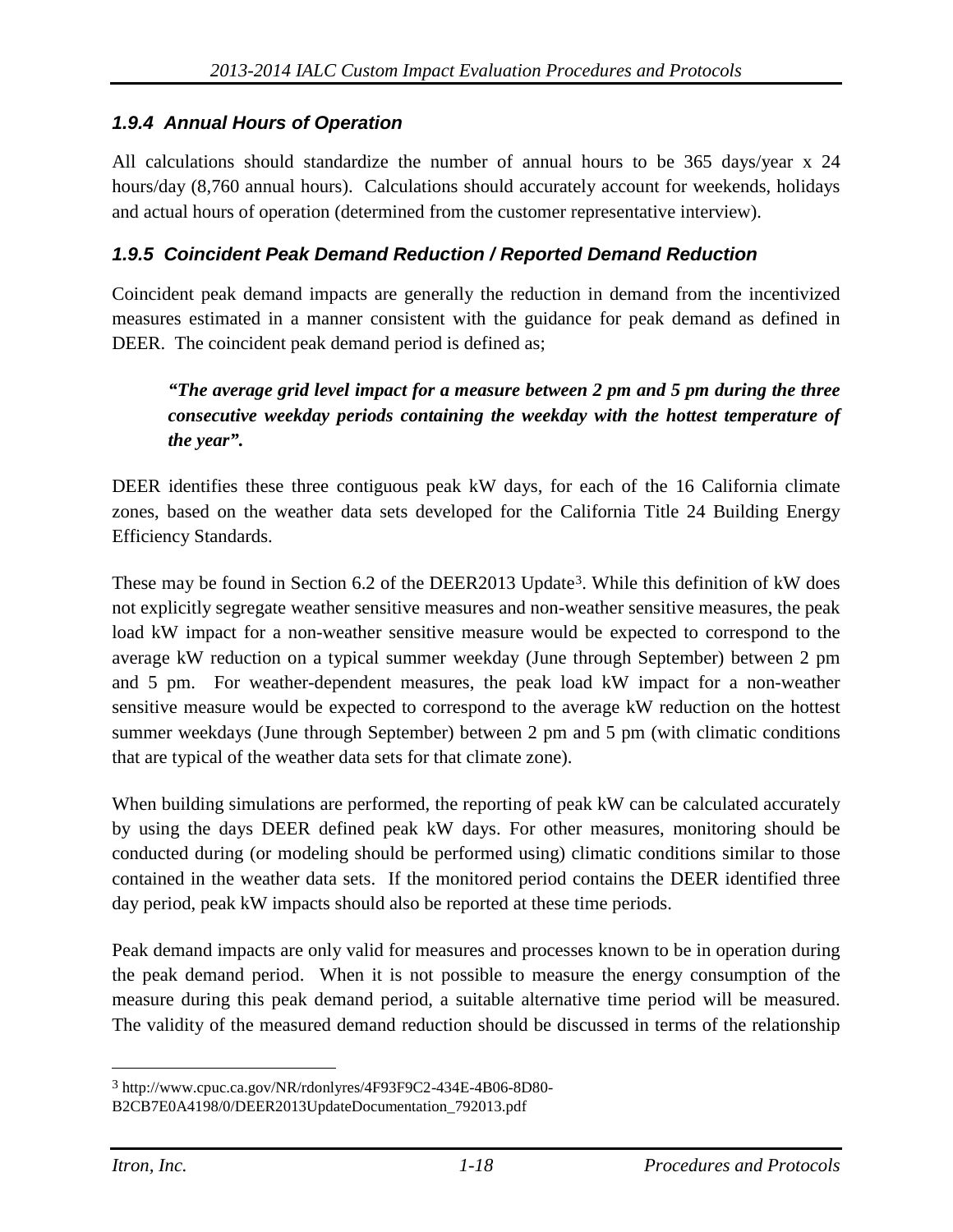between the measured time period and the CA peak coincident demand period and any potential bias introduced into the calculation of savings.

#### *1.9.6 Increases in Production*

For industrial measures, changes in production between the pre-installation and post-installation periods must be considered in a manner consistent across this evaluation. Changes in production have a direct impact on total energy usage and energy savings. In order to adjust the baseline, an industrial process application must clearly elaborate how an increase in production between the base case and the improved case is traceable to market conditions and not to production improvements due to the implementation of the incentivized measures. If the causes for production increases are not adequately described then load impacts shall be calculated using the production prior to the installation of the measures to prevent subsidization of equipment purchased for enhancing production rates alone rather than energy efficiency.

For example, a baseline condition may have resulted in 4,000 hours per year of equipment use for 100 units of production. Efficiency increases may have reduced the necessary use to 3,000 hours for the same 100 units. Shift schedules, however, resulted in 4,000 hours of use in which 120 units were produced. If the efficiency improvement also increases the rate of production as a side-effect of the measure and induced the customer to increase the production, then the baseline and post retrofit energy use should be calculated on the original 100 units of production. However, if market conditions required 120 units of production, and shift hours would have been increased to produce these 120 units with the original equipment, then the baseline should be adjusted for the 120 units. The determination of whether market conditions caused the actual change should be investigated through interviews with the customer during the site visit or with written documentation from the initial application file.

There are also cases in which the production has decreased and the measure did not cause the change in output. In such cases the post retrofit equipment and pre retrofit equipment should be evaluated using the post retrofit production levels. Thus, if production decreased from 100 to 80 units due to market conditions, the baseline should be adjusted for the 80 units. In the unlikely event that the output of 80 units was due to the change in process or equipment, the post retrofit energy use should be adjusted for the pre retrofit production of 100 units. The intent is to incentivize the increase in production efficiency independent of changes in market and customer demand.

Decisions on whether adjustments are made for changes in productivity must be clearly described in the site report form and reviewed and approved by Itron if there is any uncertainty as to the appropriateness of the adjustment.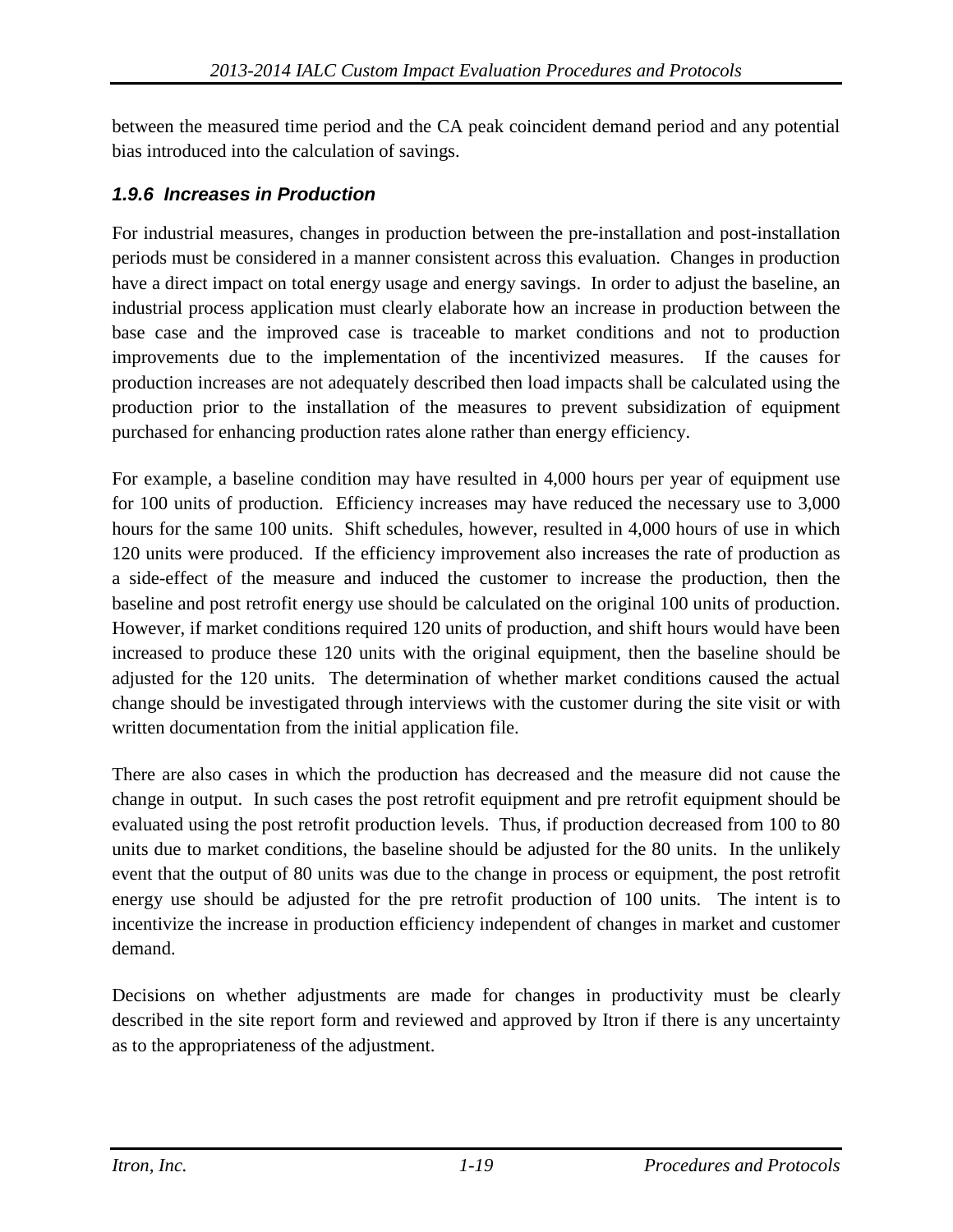#### *1.9.7 HVAC Interactive Effects*

The evaluation protocols require that all measure impacts be estimated net of interactive effects due to non-incentivized measures. When the interactive effects are large relative to overall energy or costs savings (10% or greater), evaluators should make an especially clear note of this in the SSMVP and incorporate procedures and measurements to account for the interactive effects.

Note that DEER prescribes cooling and heating load interaction factors for certain building types and climate zones. When building simulations are performed, the load impacts should be included with the end use designated for that application, e.g., VFD energy savings for a chilled water recirculation loop will usually appear in the cooling energy savings end use category.

#### *1.9.8 Non-HVAC Interactive Effects*

This would include assessing any "direct" interactive effects that would impact gross savings. This category includes, for example, a process equipment retrofit that reduced space temperatures and, as an interactive result, compressor energy use for space cooling.

#### **1.10 Itron Review of the Final Ex Post Analysis and Site Report Forms**

Each evaluation subcontractor team has an assigned Itron QC reviewer who reviews the completed Final Ex Post Analysis, Site Report Form (PPA, SSMVP, and FSR), and all other pertinent site info including logger data files, equipment specification sheets, photos, production record logs, etc. As FSRs are completed, the Site Reporting Form should be labeled as DRAFT versions and the electronic file naming convention for this project (provided by Itron) should be used. The subcontractor is responsible for implementing quality control procedures for each site and application review. At a minimum, each subcontractor's POC will ensure that each draft report has been reviewed internally for accuracy, baseline consistency, clarity, and adherence to the reporting requirements outlined in this document before the document is forwarded to Itron for review. The peer reviewer is usually the point of contact for that evaluation team.

Professional level writing is expected for this project. All tables, exhibits, etc. will be numbered and referenced in the text of the report in the format required. Reports are expected to be concise and written at a level that can be comprehended by an energy efficiency industry professional who may not have an engineering background but who has a conceptual understanding of the technical aspects of the profession. Itron expects to receive documentation that is clear, concise, and error-free.

Each report will be tracked from inception through completion in worksheet #1 of the Site Report Form (Project & Site Visit Info) that identifies the project and the first and last name of the project evaluation engineer. After in-house quality control review, the Site Report Form and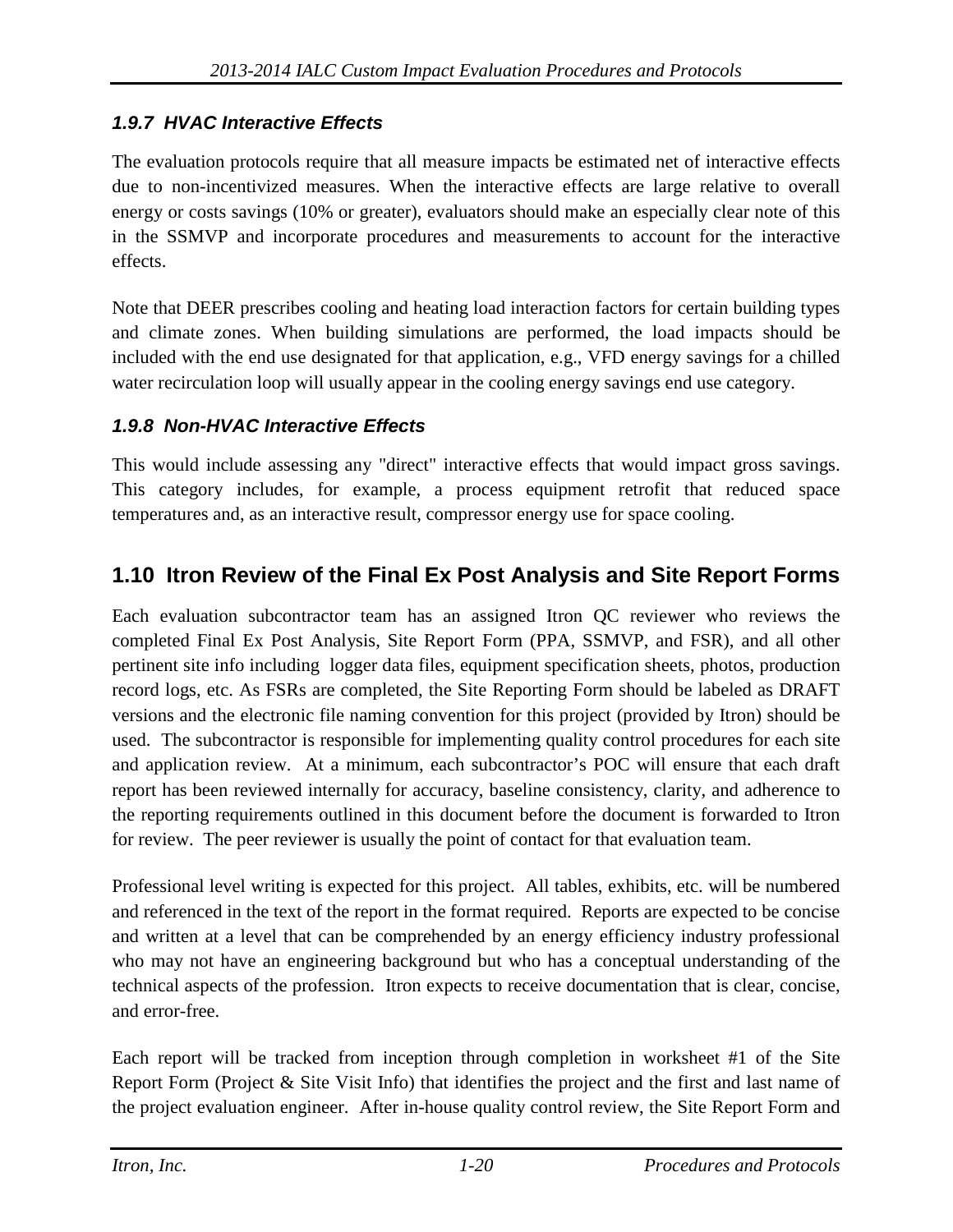associated supporting calculations, photographs and collected data should be promptly submitted to Itron for review and approval. **The first project FSR submissions should occur within two weeks of the final project on-site visit.** A zip file containing photographs pertinent to the site report should be provided. All spreadsheets used for calculations should be delivered with all cells active and linked to facilitate reviewed. Savings analysis results should be summarized per measure on a single worksheet and table with cells referencing any other analysis contained in other worksheets or workbooks.

Timely review is meant to allow appropriate inputs and speedy resolution of omissions or errors. **Itron reviewers will complete review in three working days of FSR submission. Evaluation teams must provide responses to FSR modification requests within three working days.**  This will enable projects to meet high technical standards while remaining on schedule.

#### *1.10.1 Data Products and Project Output*

All final data products – collected site data, SCADA/ EMS files, production records, logger files, equipment spec sheets, interview notes, photos, etc. –should be enumerated in the site report form along with the specified in the evaluation methodology and plan and provided in electronic format to Itron via the CMPA/ EM&V portal. These data products should be referenced to the goals and objectives of the project and include a specification of the data formats and engineering units. For example, a suitable description will be that "a DENT ElitePro logger will provide five minute interval data for kW, amps and volts and power factor. The kWh value is computed in the project analysis spreadsheet".

#### *1.10.2 M&V Protocol*

The M&V protocol chosen for the project should be described in the Site Report workbook on the Site Specific M&V Analysis worksheet #5. In general, option A, B, or D will be used. Option C, entailing aggregate facility energy usage and billing history, could be used when the energy savings are significant relative to the total metered energy use (typically by more than 10%) and when the underlying drivers affecting energy use remain relatively constant with readily quantifiable changes. Otherwise, whole facility energy usage variations may not be able to capture the true effects of the energy retrofit. Interval data on 15-minute intervals for electric demand may be useful in determining peak demand savings for all evaluations and should be considered. Interval data is available for over 90% of customers larger than 200 kW in California. Many of these interval meters have been installed relatively recently. Itron will attempt to obtain billing information for all customers, and will request pre- and post-installation interval data from the IOUs for selected customers. Unlike monthly billing data, interval data can be extremely valuable for estimation of peak demand savings and for model calibration. To obtain these data the site evaluation team submits a request for utility billing usage data to the Itron QC lead who will coordinate delivery of the data through the CMPA M&V portal website.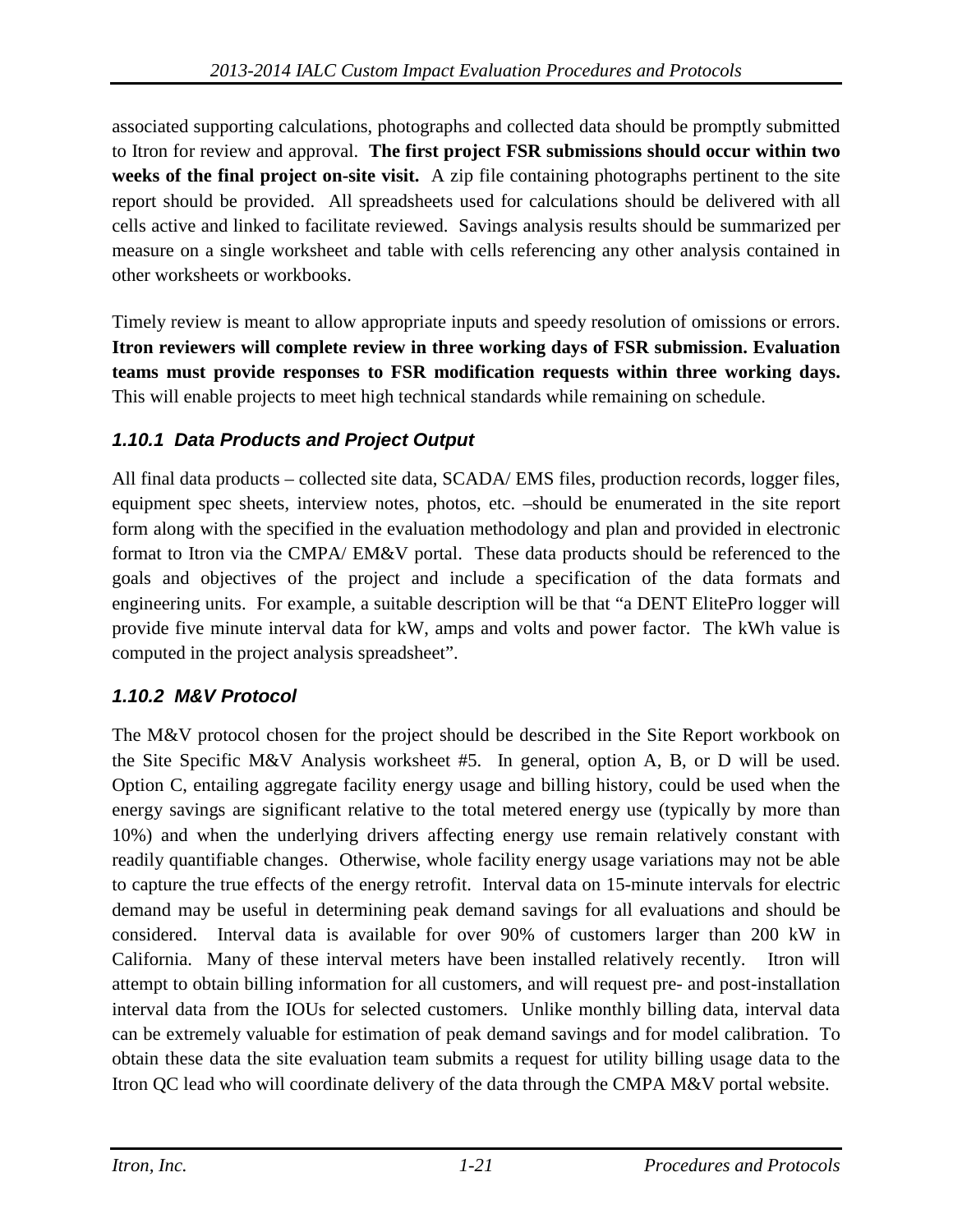Any proposed deviations or modifications from the IPMVP options within the proposed protocol should be noted. The *California Energy Efficiency Evaluation Protocols[4](#page-52-0)* and *The California Evaluation Framework* should be used as resources and may be referenced as appropriate.

### **1.11 Program Practices Assessment (PPA)**

The PPA process will provide additional insight into utility practices applied in deriving custom project impact claims. As with the SSMVPs and FSRs, concise responses to the parameters of interest are required. The Site Report Forms will need to be updated for the PPAs and SSMVPs during or immediately after the site analysis and FSR sections are completed.

#### **1.12 Additional Evaluation Findings**

The Site Report Form includes a worksheet (#9) for any additional notes regarding the evaluation, which can include additional discussion of the uncertainty associated with the ex post results and how to reduce uncertainty for future similar ex post evaluations are examples of additional useful information. The economic parameters for the project could also be included, limited confined to the primary two measure(s) evaluated / assigned for the project.

See Section 1.4.5 (Additional Comments - Tab) for additional findings or comments that could be included in the FSR.

#### **1.13 Reference Documents**

The website hyperlinks for the files below will be made available when they are posted to the CPUC public website.

- Evaluation Guidance for Site Specific Analysis\_2014\_0918\_Update.xlsx[5](#page-52-1)
- $\blacksquare$  IALC 2013 EAR Overlap and ISP Guidance.xlsx<sup>[6](#page-52-2)</sup>
- ProjectBasis\_EULRUL\_Evidencev1July1[7](#page-52-3)2014.pdf7

 $\overline{a}$ 

<span id="page-52-0"></span><sup>4</sup> The referenced evaluation protocols can be found at:

[http://www.calmac.org/events/EvaluatorsProtocols\\_Final\\_AdoptedviaRuling\\_06-19-2006.pdf](http://www.calmac.org/events/EvaluatorsProtocols_Final_AdoptedviaRuling_06-19-2006.pdf)

<span id="page-52-1"></span><sup>5</sup> Industrial, Ag and Large Commercial Evaluation Guidance available at [www.energydataweb.com/cpuc/.](http://www.energydataweb.com/cpuc/) Select the search tab, and from the drop down menus, select Portfolio Cycle 2013-2014 and Work Order (ED\_I\_IAL\_2-Itron) 1314 IALC Impact.

<span id="page-52-2"></span><sup>6</sup> Appendix D of this report

<span id="page-52-3"></span><sup>7</sup> <http://www.cpuc.ca.gov/PUC/energy/Energy+Efficiency/Ex+Ante+Review+Custom+Process+Guidance+Documents.htm>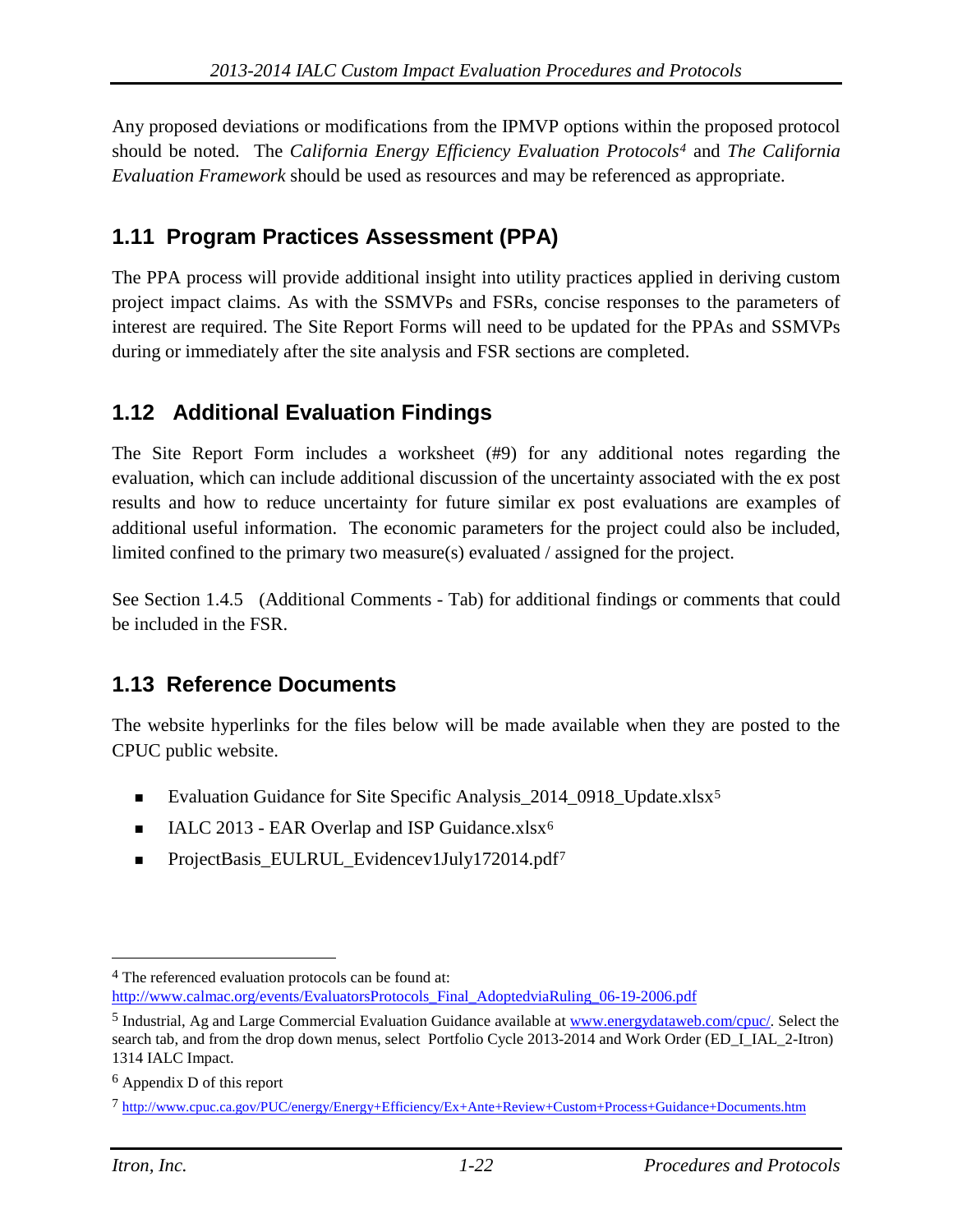# *Appendix D*

## **EAR Overlap and ISP Guidance**

The tables below show a list of all 189 EM&V sample points and identifies whether or not the project contains any applicable or recent industry standard practice (ISP) baseline studies or exante review (EAR) guidance that might apply to the measures or project being evaluated. The purpose of this table is to inform the EM&V field engineer about relevant CPUC guidance previously conducted on similar measures or perhaps identifies an exact EAR project, in which CPUC staff has already reviewed and provided a disposition or directives to the Program Administrators (PAs). In this way, CPUC evaluators can utilize consistent interpretation, analysis and guidance throughout all EM&V sample points.

For the identified ISP baseline studies, field staff reference and locate the studies from the CPUC's CMPA online database. The baseline studies have been conducted by the PAs or CPUC staff since the fall of 2011. Most of these ISP baseline studies are considered low-rigor.

When a project is an exact EAR match, then perhaps less time may be required to conduct field M&V than would normally be. CPUC's ex ante review (EAR) process may have directed significant pre- and post-install M&V by the PAs. For similar measures, the CPUC's evaluation contractors can detect and apply policy guidance appropriately and reliably.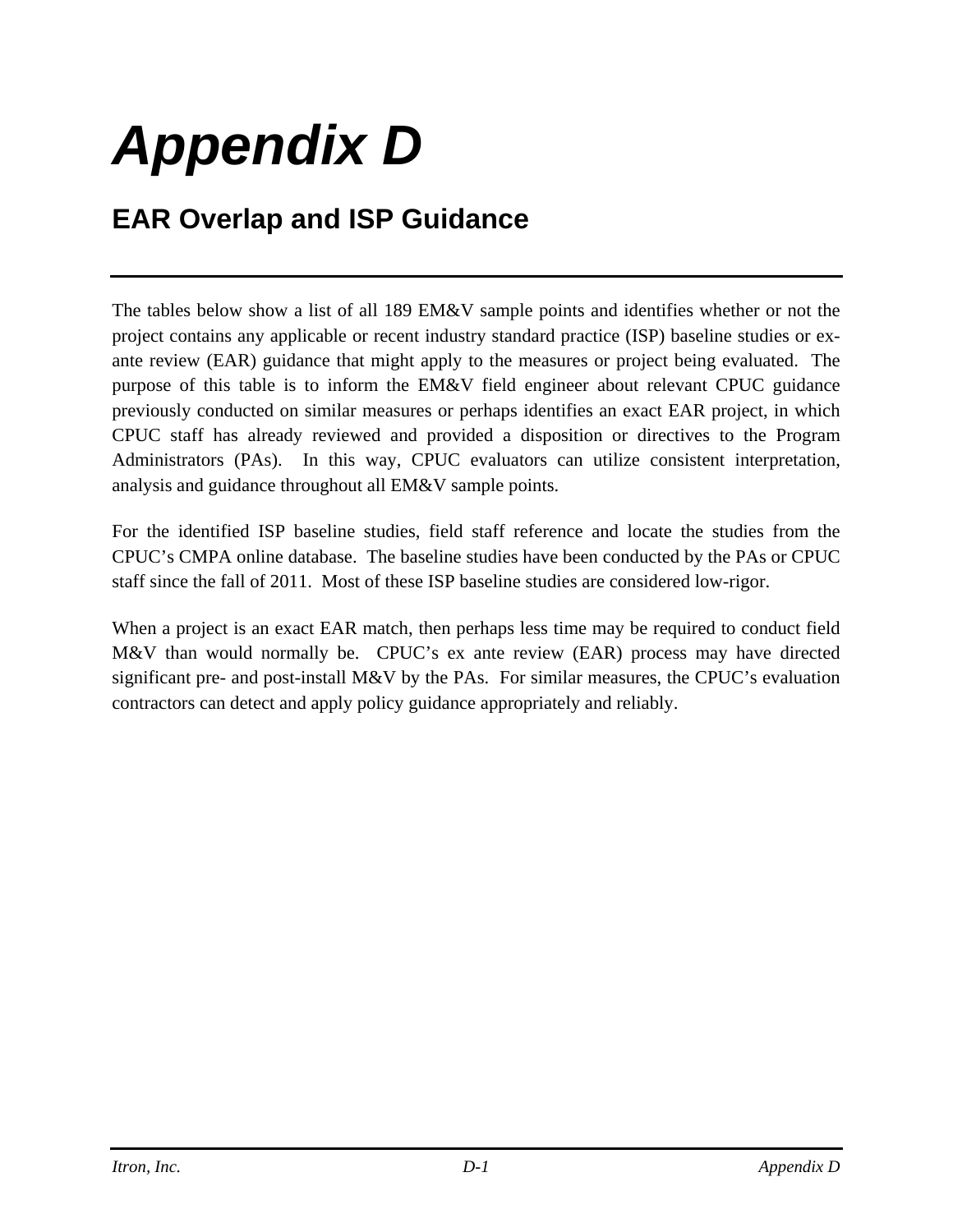# *Appendix E*

## **Additional Project Practices Assessment Findings**

#### *E.1.1 Introduction*

As described in Chapter 5, Project Practices Assessments (PPAs) are structured site-specific reviews of Program Administrator (PA)<sup>1</sup> application files and calculations that systematically examine and record the evaluation team's conclusions surrounding PA treatment of energy efficiency measure installations. PPAs were completed for each M&V point/measure in the gross impact sample selected for evaluation. The PPA process provides impact-oriented findings and feedback to the PAs. The PPA process is conducted on all sampled gross impact points, but analyses and feedback are bifurcated based on applications with a customer agreement date falling in 2013 versus all other applications (pre-2013 and 2013+). This segregation is meant to capture any effects of the policy guidance issued from the 2012 EAR process that might need some lead time to get reflected prospectively in custom project applications (assumed to be approximately one year based on the volume and timing of ex ante reviews).2 Pre-2013 results serve as an initial baseline against which to measure 2013+ improvement.

This Appendix provides additional results and supporting evidence for the bigger picture results and findings conveyed in Chapter 5. These include Project Eligibility Considerations, RUL Assessment, Full Cost Assessment, Incremental Cost Assessment, and the Incentive Assessment.

#### *E.1.2 Project Eligibility Considerations*

The first section of the PPA form concerns relevant project eligibility considerations such as program rules, CPUC decisions/guidance, and EAR guidance. The evaluators reviewed PA project documentation to determine which eligibility considerations were taken into account for a

 $\overline{a}$ <sup>1</sup> California energy efficiency program administrators include PG&E, SCE, SCG, SDG&E, Marin Clean Energy, the Bay Area Regional Energy Network (REN), and the Southern California REN. However, this evaluation only addresses programs under the administration of PG&E, SCE, SCG and SDG&E.

<sup>2</sup> http://docs.cpuc.ca.gov/published/FINAL\_DECISION/139858.htm. Decision 11-07-030 The EAR process involves an M&V-level of review for PA projects that are under development, prior to claims. CPUC staff and their contractors participate in these reviews and seek to actively influence the outcome of associated ex-ante project savings estimates, as well as PA within-program engineering processes and procedures more generally. Importantly, D. 11-07-030 features detailed baseline requirements that were hypothesized to have significant influence on PA project results, including remaining useful life/effective useful life (RUL/EUL) treatment and the need to demonstrate and document all associated early replacement (ER) claims.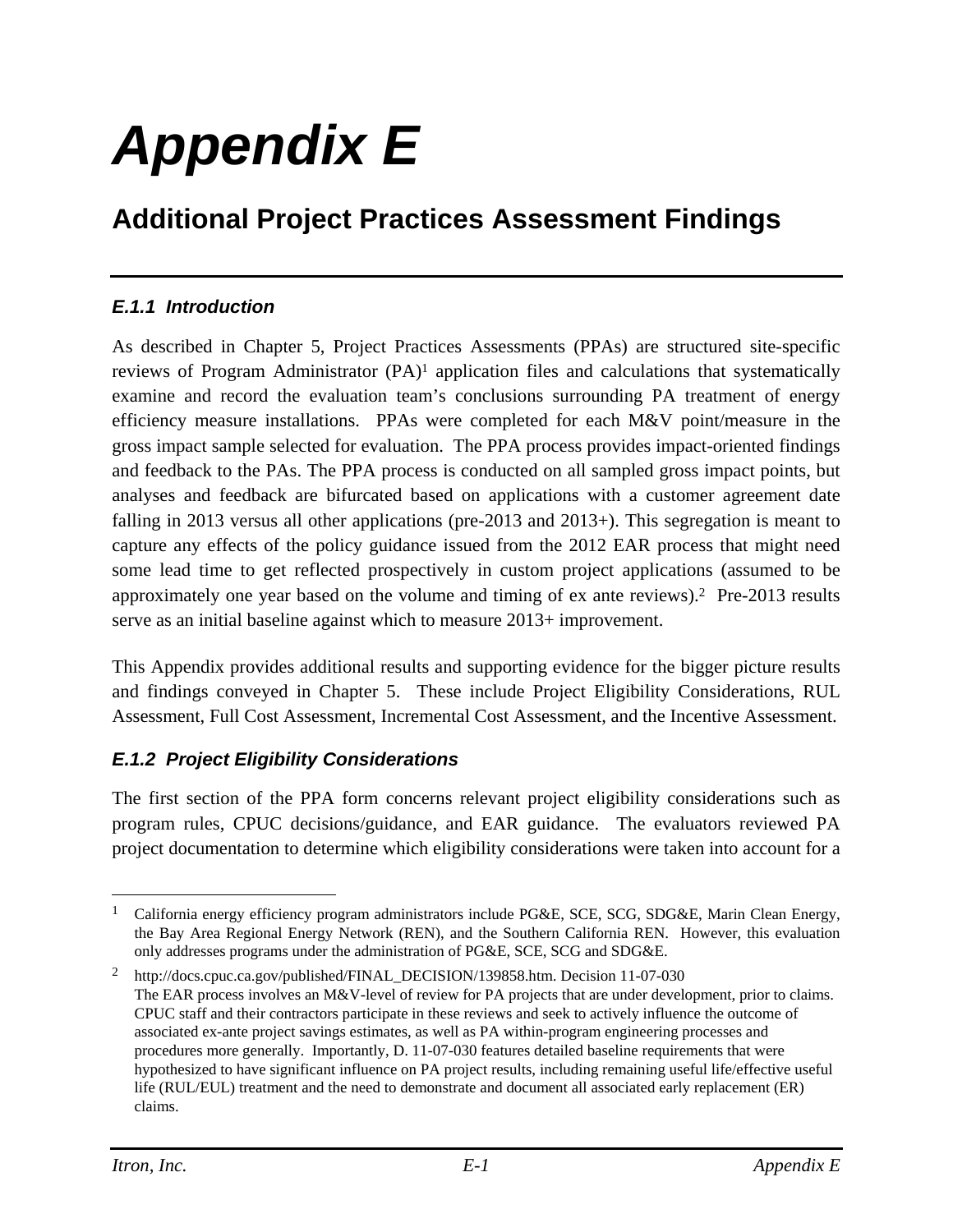given measure based on written comments in the project files. Then, the evaluator indicated which eligibility requirements were examined under the ex-post evaluation for that same measure. Table E-1 shows the results of the eligibility considerations analysis by PA and application period (pre-2013 and  $2013+$ ). Note that for any given measure, multiple eligibility considerations may be relevant (i.e. percentages may sum to greater than 100 percent).

The top rows in each time period provide one key finding: that looking across all PAs the program applications document eligibility considerations for less than 50 percent of all measures, whereas the evaluation saw fit to do so roughly 90 percent of the time. It is notable, however, that PG&E documented eligibility considerations more frequently than did the other PAs.

The analysis found good agreement between the eligibility considerations documented by the PAs and ex-post evaluation assessment with a few exceptions. Three notable exceptions stand out in both the pre-2013 and 2013+ periods: CPUC guidance, requirement that measures exceed code/ISP baseline, and previous EAR guidance. For all three categories the ex-post evaluation consistently found that these considerations were relevant for a higher fraction of projects than was documented by the PAs, which indicates inadequate attention to these eligibility criteria. There was little or no evidence of improvement in the pre-2013 versus 2013+ periods.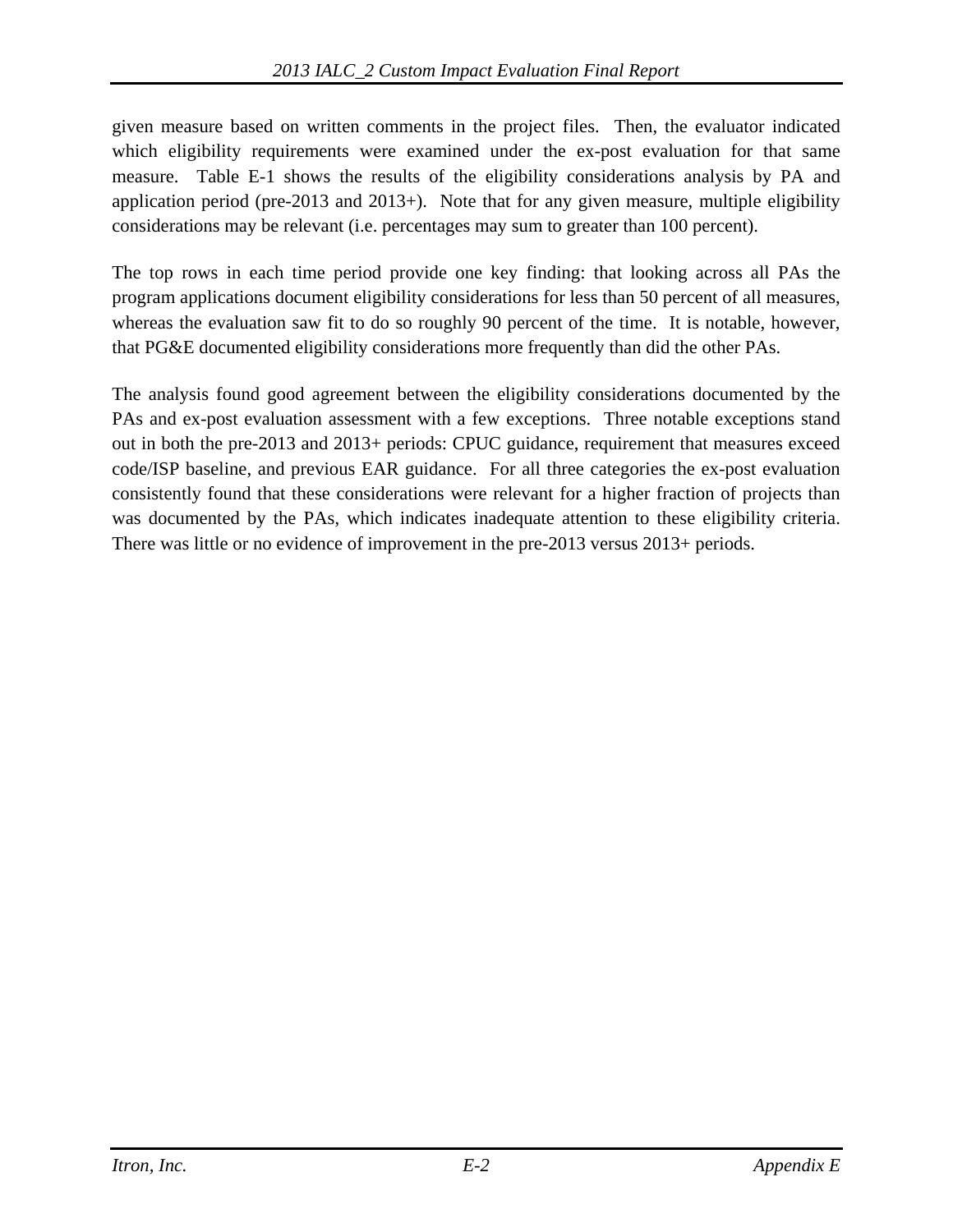#### **Table E-1: Comparison of PA and Ex-Post M&V Eligibility Considerations by Customer Agreement Date**

| <b>Parameter Examined</b>                                           | PG&E | <b>Ex-Post</b>                          | <b>SCE</b>      | <b>Ex-Post</b> | <b>SCG</b> | Ex-Post | SDG&E          | <b>Ex-Post</b> | <b>Overall</b> | Ex-Post |
|---------------------------------------------------------------------|------|-----------------------------------------|-----------------|----------------|------------|---------|----------------|----------------|----------------|---------|
|                                                                     |      | <b>Pre-2013 Customer Agreement Date</b> |                 |                |            |         |                |                |                |         |
| Number of measures evaluated (N)                                    |      | 42                                      |                 | 50             |            | 22      | 56             |                |                | 170     |
| Number of measures with eligibility considerations documented (N)   | 31   | 40                                      | 19              | 46             | $\tau$     | 16      | 26             | 49             | 83             | 151     |
| Frequency of eligibility considerations documented (%)              |      |                                         |                 |                |            |         |                |                |                |         |
| Program rules                                                       | 55%  | 63%                                     | 53%             | 65%            | 29%        | 44%     | 42%            | 41%            | 48%            | 54%     |
| Normal maintenance                                                  | 10%  | 18%                                     | 5%              | 9%             | 14%        | 19%     | 0%             | 4%             | 6%             | 11%     |
| Operating practice change                                           | 19%  | 30%                                     | 11%             | 7%             | 29%        | 19%     | 12%            | 24%            | 16%            | 20%     |
| CPUC decisions                                                      | 0%   | 3%                                      | 0%              | 2%             | 0%         | 6%      | 4%             | 2%             | 1%             | 3%      |
| CPUC guidance                                                       | 19%  | 33%                                     | 5%              | 13%            | 0%         | 38%     | 4%             | 22%            | 10%            | 24%     |
| Requirement that measures exceed code / ISP baseline                | 45%  | 65%                                     | 16%             | 48%            | 43%        | 69%     | 31%            | 59%            | 34%            | 58%     |
| Previous EAR guidance                                               | 10%  | 23%                                     | 5%              | 30%            | 0%         | 38%     | 0%             | 10%            | 5%             | 23%     |
| Previous evaluation findings                                        | 0%   | 5%                                      | 0%              | 17%            | 0%         | 6%      | 4%             | 4%             | 1%             | 9%      |
| Project boundary condition                                          | 6%   | 13%                                     | 0%              | 2%             | $0\%$      | 6%      | $0\%$          | 0%             | 2%             | 5%      |
| <b>EE Policy Manual</b>                                             | 0%   | 8%                                      | 5%              | 0%             | 14%        | 0%      | 4%             | 0%             | 4%             | 2%      |
| Multiple PA fuels (includes cogeneration and fuel switching)        | 10%  | 13%                                     | 5%              | 0%             | 14%        | 6%      | 0%             | 0%             | 6%             | 4%      |
| Three prong test                                                    | 10%  | 8%                                      | 0%              | 0%             | $0\%$      | 0%      | 0%             | 0%             | 4%             | 2%      |
| Non-PA fuels and ancillary impacts (cogen, refinery gas, WHR, etc.) | 23%  | 25%                                     | 0%              | 0%             | 29%        | 25%     | 4%             | 0%             | 12%            | 9%      |
| Other                                                               | 0%   | 3%                                      | 16%             | 4%             | 0%         | 13%     | 19%            | 10%            | 10%            | 7%      |
|                                                                     |      | 2013+ Customer Agreement Date           |                 |                |            |         |                |                |                |         |
| Number of measures evaluated (N)                                    |      | 27                                      |                 | 14             |            | 20      | $\mathbf{Q}$   |                |                | 70      |
| Number of measures with eligibility considerations documented (N)   | 20   | 26                                      | $7\phantom{.0}$ | 10             | 5          | 19      | $\overline{1}$ | $\mathbf Q$    | 33             | 64      |
| Frequency of eligibility considerations documented (N)              |      |                                         |                 |                |            |         |                |                |                |         |
| Program rules                                                       | 45%  | 38%                                     | 57%             | 50%            | 40%        | 32%     | 100%           | 100%           | 48%            | 47%     |
| Normal maintenance                                                  | 10%  | 8%                                      | 0%              | 0%             | $0\%$      | 5%      | 0%             | 0%             | 6%             | 5%      |
| Operating practice change                                           | 15%  | 23%                                     | 29%             | 20%            | 0%         | 16%     | 0%             | 0%             | 15%            | 17%     |
| CPUC decisions                                                      | 10%  | 8%                                      | 0%              | 0%             | 0%         | 0%      | 0%             | 0%             | 6%             | 3%      |
| CPUC guidance                                                       | 10%  | 12%                                     | 0%              | 10%            | 0%         | 16%     | 0%             | 0%             | 6%             | 11%     |
| Requirement that measures exceed code / ISP baseline                | 20%  | 65%                                     | 14%             | 60%            | 0%         | 47%     | 0%             | 22%            | 15%            | 53%     |
| Previous EAR guidance                                               | 5%   | 27%                                     | 0%              | 20%            | 0%         | 32%     | 0%             | 0%             | 3%             | 23%     |
| Previous evaluation findings                                        | 0%   | 4%                                      | 0%              | 10%            | 0%         | 0%      | $0\%$          | 11%            | 0%             | 5%      |
| Project boundary condition                                          | 15%  | 15%                                     | 0%              | 0%             | 0%         | 0%      | 0%             | 0%             | 9%             | 6%      |
| EE Policy Manual                                                    | 10%  | 8%                                      | 0%              | 0%             | 0%         | 0%      | 0%             | 0%             | 6%             | 3%      |
| Multiple PA fuels (includes cogeneration and fuel switching)        | 0%   | 4%                                      | 0%              | 0%             | 0%         | 5%      | $0\%$          | 0%             | 0%             | 3%      |
| Three prong test                                                    | 0%   | 0%                                      | 0%              | 0%             | 0%         | 0%      | 0%             | 0%             | 0%             | 0%      |
| Non-PA fuels and ancillary impacts (cogen, refinery gas, WHR, etc.) | 10%  | $8\%$                                   | 0%              | $0\%$          | 20%        | 5%      | $0\%$          | 0%             | 9%             | 5%      |
| Other                                                               | 15%  | 4%                                      | 0%              | 10%            | 60%        | 5%      | 0%             | 0%             | 18%            | 5%      |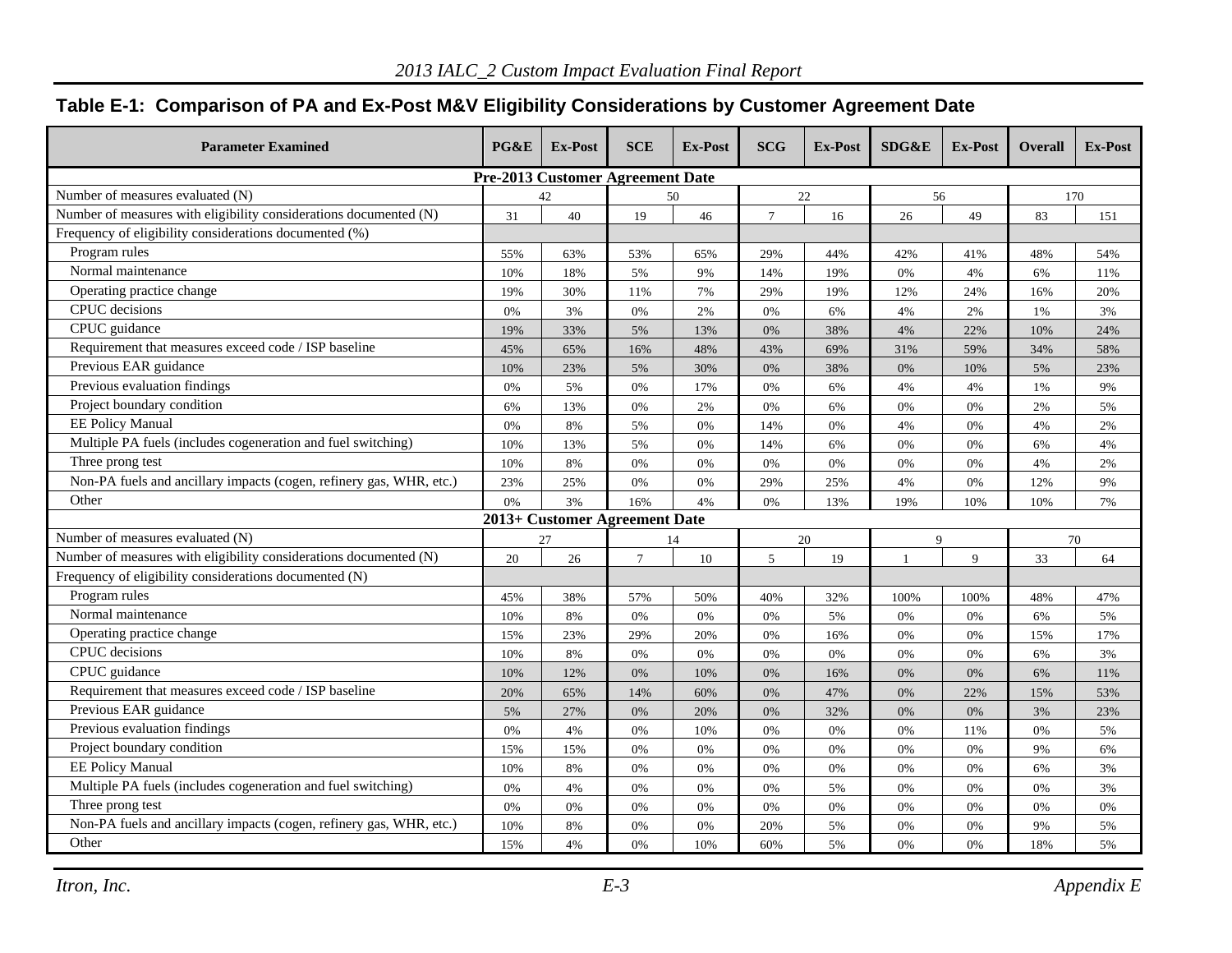#### *E.1.3 RUL Assessment*

Table E-2 summarizes each PA's tracking system-based and application documentation-based RUL findings by customer agreement date, first for the sites with early retirement as the PA project baseline, then for sites with all other project baseline types. The values in the Number of Measures Assessed field represent the number of projects that were specified as early retirement by the PAs (and, therefore, are expected to have an RUL value). As shown in the table, none of the PAs reported RUL values for all of their early replacement sites in either the tracking data or the project documentation, with project application files being especially deficient (only two of 32 applicable measures had RUL documented in the project files). The PA RUL designations are not compared to ex-post RUL estimates in Table E-2 because so few measures were found to have an early replacement baseline by both the PAs and the evaluation team that it was difficult to draw meaningful conclusions.

SDG&E was the only PA that provided RUL values in the tracking data for measures that had a baseline type other than early replacement, which included for 30 measures in the pre-2013 period and 3 measures in the 2013+ period. This practice might be misleading given that RUL is only expected in the tracking system for early replacement projects. Furthermore, the values that are stored in the tracking system are generally a calculation set equal to one-third of the EUL, an RUL default value, but not best practice.

It should be noted that the CPUC encourages the PAs to examine the RUL of the existing equipment for all relevant projects, and this should be recorded in the application documentation. Best practice in baseline selection often relies on an assessment of the condition and remaining useful life of existing equipment along with other evidence for causing program-induced early retirement.3

 $\overline{a}$ 

<sup>3</sup> For additional guidance see: http://www.cpuc.ca.gov/NR/rdonlyres/8AB0DEB5-41B0-4881-BC63- F7EBBEC81318/0/ProjectBasis\_EULRUL\_Evidencev1July172014.pdf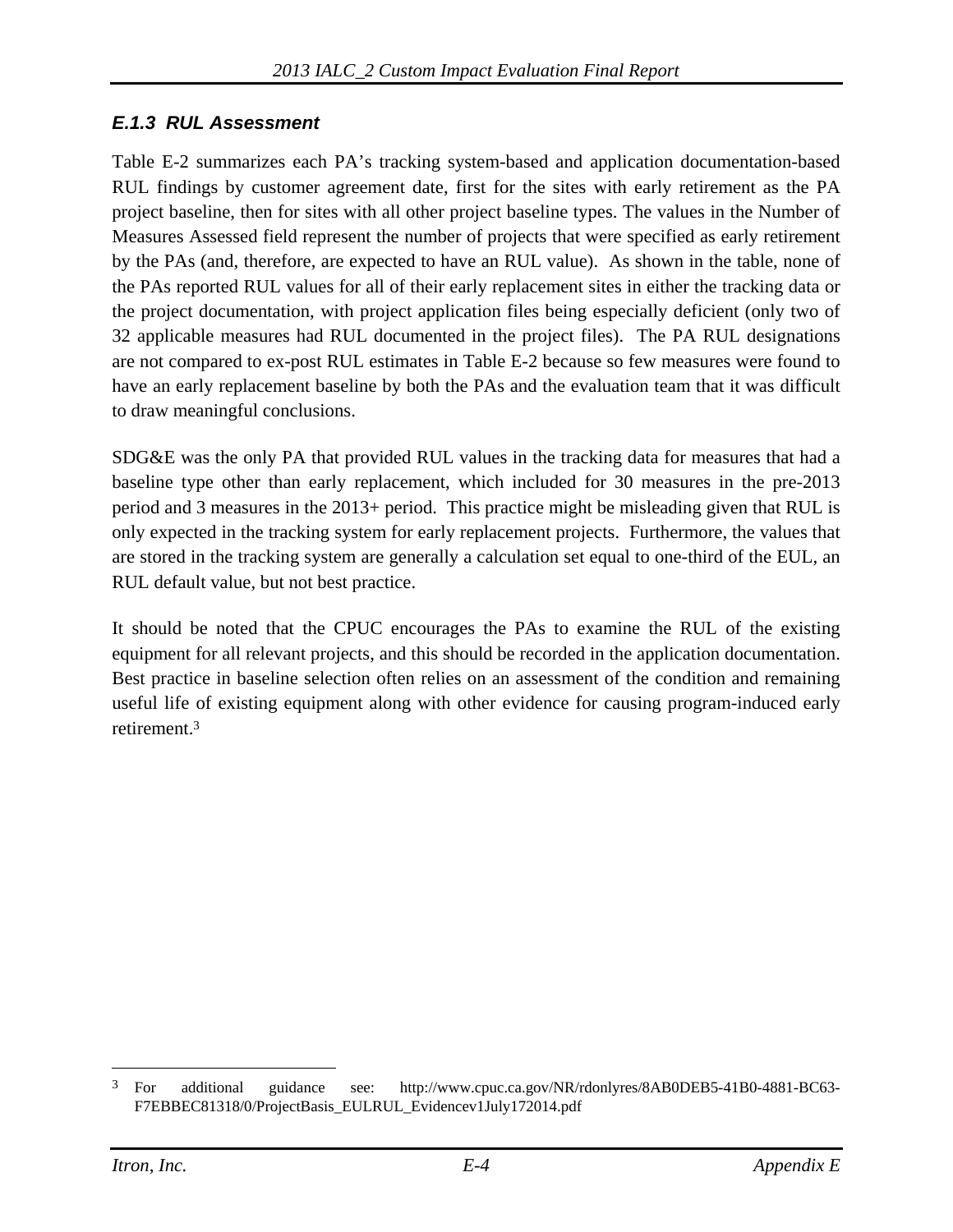|                                                                            |       |            |            | Pre-2013 Customer Agreement Date |                |                |                | 2013+ Customer Agreement Date |
|----------------------------------------------------------------------------|-------|------------|------------|----------------------------------|----------------|----------------|----------------|-------------------------------|
| <b>Parameter Examined</b>                                                  | PG&E  | <b>SCE</b> | <b>SCG</b> | SDG&E                            | PG&E           | <b>SCE</b>     | <b>SCG</b>     | SDG&E                         |
| Number of ER Measures According to PA Documentation                        |       | 6          |            | 10                               | $\overline{c}$ | $\mathfrak{D}$ | $\overline{c}$ | 5                             |
| Summary of PA RUL Treatment for EARLY REPLACEMENT Projects                 |       |            |            |                                  |                |                |                |                               |
| Number of Measures with PA Tracking System RUL Greater Than Zero (N)       | $- -$ |            | $- -$      | 7                                |                |                | $-$            |                               |
| Mean PA Tracking System RUL (where greater than zero)                      | $- -$ | 10.00      | $\sim$     | 6.68                             | 5.00           | 5.00           | --             | --                            |
| Median PA Tracking System RUL (where greater than zero)                    | $- -$ | 10.00      | $- -$      | 6.68                             | 5.00           | 5.00           | $-$            | --                            |
| Number of Measures with PA RUL Documented in the Project Application Files | $-1$  |            | $- -$      | $- -$                            | $-$            |                | $- -$          | --                            |
| Mean PA Application File-Based RUL (where greater than zero)               | $- -$ | 8.00       | $- -$      | $- -$                            | $- -$          | 5.00           | $-$            | $ -$                          |
| Median PA Application File-Based RUL (where greater than zero)             | $- -$ | 8.00       | $- -$      | $- -$                            | $ -$           | 5.00           | $-$            | $-$                           |
| <b>Summary of PA RUL Treatment for OTHER Projects</b>                      |       |            |            |                                  |                |                |                |                               |
| Number of Measures with PA Tracking System RUL Greater Than Zero (N)       | $- -$ | $- -$      | $- -$      | 30                               | $ -$           | $-$            | $-$            | 3                             |
| Mean PA Tracking System RUL (where greater than zero)                      | --    | --         | --         | 6.68                             | $-$            | --             | $-$            | 6.68                          |
| Median PA Tracking System RUL (where greater than zero)                    | $- -$ | $- -$      | $- -$      | 6.67                             | $- -$          | $-$            | $-$            | 6.67                          |
| Number of Measures with PA RUL Documented in the Project Application Files | $- -$ | $-$        | $- -$      |                                  | $- -$          | --             | $-$            | $ -$                          |
| Mean PA Application File-Based RUL (where greater than zero)               | $- -$ | --         | $- -$      | 8.00                             | $- -$          | --             | $- -$          | $-$                           |
| Median PA Application File-Based RUL (where greater than zero)             | $- -$ | --         |            | 8.00                             | $\overline{a}$ |                | --             |                               |

#### **Table E-2: RUL Assessment by PA and Customer Agreement Date**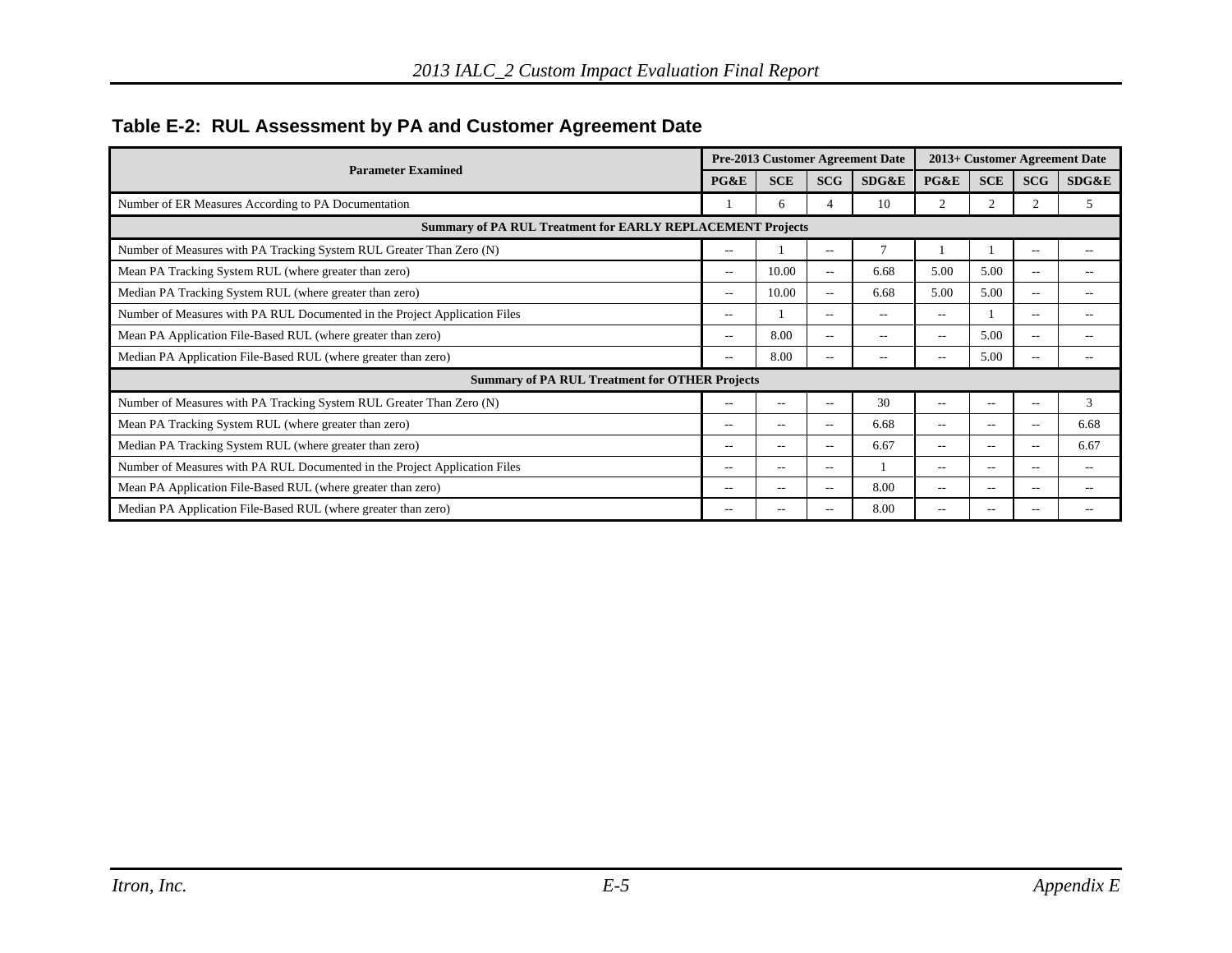#### *E.1.4 Full Cost Ratings Assessment*

A full cost ratings assessment was performed only for those measures where full cost is applicable (measures defined by the PA as being ER, Add-on, and System Optimization). For each applicable measure, the appropriateness, the quality, and the documentation were rated. In order for a given measure to obtain an appropriateness score of 3 (meets expectations) the full cost must be provided, broken down by equipment and labor, and must be relevant for the chosen baseline (including the second baseline for ER measures). The full cost quality rating is a measurement of the reliability of the cost data sources. Reliable sources would include invoices, price quotes from manufacturers, and etc. Finally, the documentation score reflects the level of detail included in the cost data sources. A documentation quality score of 3 would indicate that material and labor costs were provided separately (itemization within each category not required) and include some level of detail on the measure specifications.

Mean full cost appropriateness ratings did not meet expectations (score of 3) for any PA, with scores ranging from 2.52 to 2.78 in the pre-2013 period and from 2.45 to 2.89 in the 2013+ period. The primary source of full cost data for all of the PAs was actual project invoices, which often contained the appropriate level of detail for materials and labor costs, though measurespecific costs were not always discernable. For SDG&E, 16 of their 45 applicable measures in the pre-2013 period received appropriateness scores of 1 or 2, which contributed to their relatively lower score of 2.52. The majority of the low ratings for these 16 measures were due to customer certified documents that provided a minimal amount of detail. Other reasons for low PA appropriateness scores included wrong or missing invoices or aggregated cost data / invoice summaries.

PA full cost quality ratings and documentation ratings are also somewhat below expectations as a whole, with all scores in both the pre and post-2013 periods ranging from 2.52 to 2.92. Wrong or missing invoices, high-level invoice summaries, and sometimes unclear "other project documentation" (IR form, RCx report, ESB spreadsheet, etc.) all contributed to low quality and documentation scores for some measures.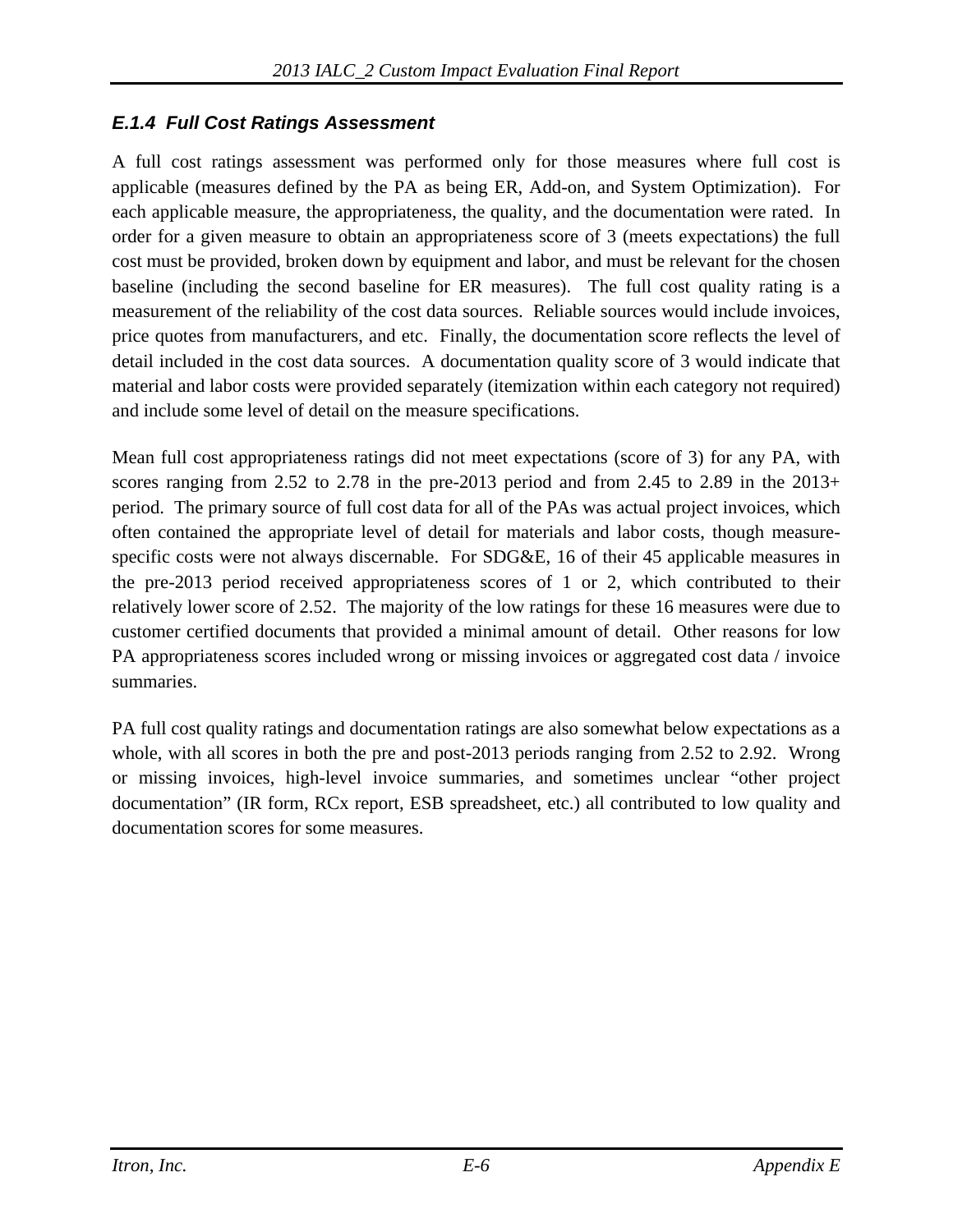|                                                                                 |                                  | <b>PA Full Cost Ratings</b><br>$(1 = Does not meet basic expectations, 5 = Consistently exceeds expectations)$ |                |                          |                               |                          |                          |                          |  |  |
|---------------------------------------------------------------------------------|----------------------------------|----------------------------------------------------------------------------------------------------------------|----------------|--------------------------|-------------------------------|--------------------------|--------------------------|--------------------------|--|--|
| <b>Parameter Examined</b>                                                       | Pre-2013 Customer Agreement Date |                                                                                                                |                |                          | 2013+ Customer Agreement Date |                          |                          |                          |  |  |
|                                                                                 |                                  | <b>SCE</b>                                                                                                     | <b>SCG</b>     | SDG&E                    | PG&E                          | <b>SCE</b>               | <b>SCG</b>               | SDG&E                    |  |  |
| Number of Measures Assessed* (N)                                                | 27                               | 32                                                                                                             | 15             | 45                       | 17                            | 11                       | 12                       | 9                        |  |  |
| <b>Assessment of PA Full Cost Appropriateness Rating</b>                        |                                  |                                                                                                                |                |                          |                               |                          |                          |                          |  |  |
| Number of Measures with Full Cost Populated (N)                                 | 27                               | 32                                                                                                             | 15             | 45                       | 17                            | 11                       | 12                       | 9                        |  |  |
| Number of Measures with Full Cost Appropriateness Ratings (N)                   | 27                               | 32                                                                                                             | 14             | 44                       | 17                            | 11                       | 12                       | 9                        |  |  |
| Mean Full Cost Appropriateness Rating                                           | 2.78                             | 2.75                                                                                                           | 2.71           | 2.52                     | 2.76                          | 2.45                     | 2.83                     | 2.89                     |  |  |
| Median Full Cost Appropriateness Rating                                         | 3.0                              | 3.0                                                                                                            | 3.0            | 3.0                      | 3.0                           | 3.0                      | 3.0                      | 4.0                      |  |  |
| Number of Measures with Full Cost Appropriateness Ratings of 1 or 2 (N)         | 6                                | 5                                                                                                              | 3              | 16                       | 3                             | 3                        | $\mathbf{1}$             | 3                        |  |  |
| Source of PA Full Cost Data                                                     |                                  |                                                                                                                |                |                          |                               |                          |                          |                          |  |  |
| Customer-certified documentation                                                | -1                               |                                                                                                                |                | 9                        | $\overline{1}$                | $\overline{\phantom{a}}$ | 1                        | $\overline{\phantom{a}}$ |  |  |
| Invoices                                                                        | 16                               | 28                                                                                                             | 14             | 27                       | 15                            | 10                       | 11                       | 6                        |  |  |
| Price quotes                                                                    | $\overline{2}$                   | $\overline{3}$                                                                                                 |                |                          |                               |                          | $\overline{a}$           |                          |  |  |
| <b>OTHER:</b> Invoice summary                                                   | $\overline{2}$                   | $\overline{c}$                                                                                                 |                |                          |                               | $\overline{\phantom{a}}$ | $\overline{\phantom{a}}$ | $\overline{a}$           |  |  |
| OTHER: Aggregated project cost data (not measure level)                         |                                  |                                                                                                                |                | $\overline{2}$           |                               |                          |                          |                          |  |  |
| OTHER: Other project documentation (IR form, RCx report, ESB spreadsheet, etc.) | 6                                |                                                                                                                |                | 3                        |                               |                          | $\overline{\phantom{a}}$ | 2                        |  |  |
| OTHER: Wrong or missing invoice                                                 | $\overline{a}$                   |                                                                                                                |                | $\overline{\phantom{a}}$ | $\overline{\phantom{a}}$      | $\overline{1}$           | $\overline{\phantom{a}}$ | $\mathbf{1}$             |  |  |
| <b>OTHER: Miscellaneous</b>                                                     |                                  |                                                                                                                |                | $\overline{2}$           | L.                            |                          | ÷.                       | ÷                        |  |  |
| <b>Assessment of PA Full Cost Quality Rating</b>                                |                                  |                                                                                                                |                |                          |                               |                          |                          |                          |  |  |
| Number of Measures with Full Cost Quality Ratings (N)                           | 27                               | 32                                                                                                             | 15             | 44                       | 17                            | 11                       | 12                       | 9                        |  |  |
| Mean Full Cost Quality Rating                                                   | 2.52                             | 2.88                                                                                                           | 2.87           | 2.84                     | 2.76                          | 2.73                     | 2.92                     | 2.89                     |  |  |
| Median Full Cost Quality Rating                                                 | 3.0                              | 3.0                                                                                                            | 3.0            | 3.0                      | 3.0                           | 3.0                      | 3.0                      | 4.0                      |  |  |
| Number of Measures with Full Cost Quality Ratings of 1 or 2 (N)                 | 11                               | $\overline{4}$                                                                                                 | $\overline{2}$ | 10                       | 5                             | $\overline{2}$           | $\mathbf{1}$             | 3                        |  |  |
| <b>Assessment of PA Full Cost Documentation Rating</b>                          |                                  |                                                                                                                |                |                          |                               |                          |                          |                          |  |  |
| Number of Measures with Full Cost Documentation Ratings (N)                     | 27                               | 32                                                                                                             | 15             | 45                       | 17                            | 11                       | 12                       | 9                        |  |  |
| Mean Full Cost Documentation Rating                                             | 2.56                             | 2.84                                                                                                           | 2.86           | 2.84                     | 2.65                          | 2.64                     | 2.92                     | 2.89                     |  |  |
| Median Full Cost Documentation Rating                                           | 3.0                              | 3.0                                                                                                            | 3.0            | 3.0                      | 3.0                           | 3.0                      | 3.0                      | 4.0                      |  |  |
| Number of Measures with Full Cost Documentation Ratings of 1 or 2 (N)           | 10                               | $\overline{4}$                                                                                                 | 2              | 10                       | 5                             | $\overline{2}$           |                          | 3                        |  |  |

\* Measures examined for PA full cost treatment includes only cases where full cost is applicable.

Determination of full cost applicability is based on the PA conclusion of project type being early replacement, add-on or system optimization.

Full project cost is not relevant for other project types, including replace on burnout, natural replacement, new construction and capacity expansion.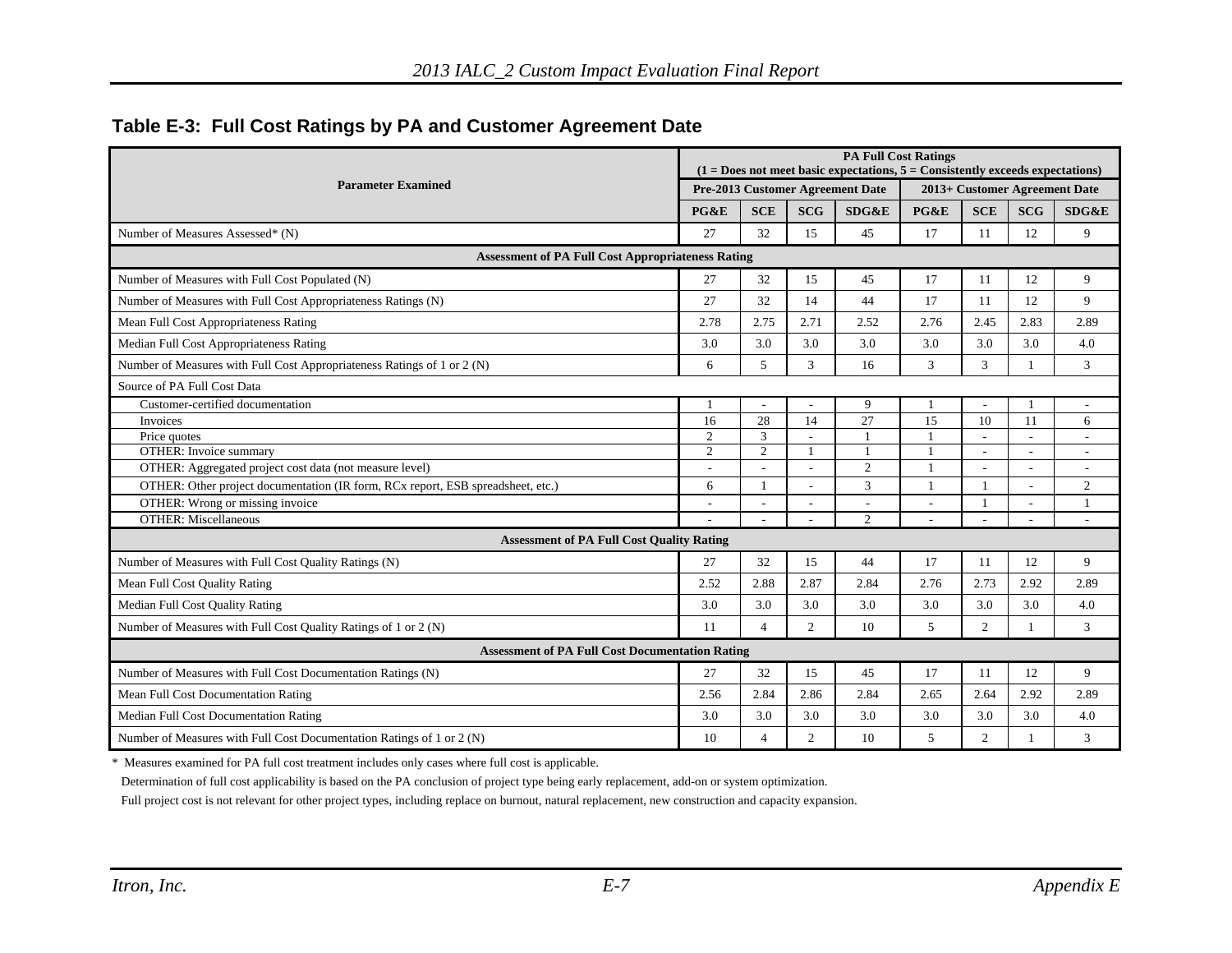#### *E.1.5 Incremental Cost Ratings Assessment*

As with the full cost ratings, incremental cost ratings were only assessed where applicable project types were assigned by the PA (ER, ROB, NR, NC, and capacity expansion). The appropriateness, quality, and documentation scores for incremental measure costs (IMCs) were assigned based on the same guidelines described above for full measure costs.

As compared to full cost treatment, PA attention to incremental costs in the project application files was minimal. The most important finding is that a large fraction of measures for which incremental cost figures are applicable *did not have incremental costs documented and retained*  in the project application files. The bullets below show the fraction of applicable measures with no incremental costs. PG&E and SCE show moderate improvement in the documentation of IMCs in the 2013+ period while SCG shows the opposite trend. SDG&E showed drastic improvement between the two periods, with the frequency of undocumented IMCs dropping from 81 percent in the pre-2013 period to zero percent in the 2013+ period.

- PGE pre-2013: 44 percent; 2013+: 33 percent
- $SCE$  pre-2013: 67 percent; 2013+: 40 percent
- SCG pre-2013: 55 percent;  $2013 \div 70$  percent
- $\blacksquare$  SDG&E pre-2013: 81 percent ; 2013+: 0 percent

In the pre-2013 period, every PA had a large fraction of applicable measures with incremental cost appropriateness ratings of 1 or 2 (ranging from 44 percent of measures for PG&E to 95 percent of measures for SDG&E). Similarly, in the 2013+ period 67 percent of PG&E measures, 70 percent of SCG measures and 70 percent of SCE measures received appropriateness scores of 1 or 2. Notably, all five of SDG&E's 2013+ measures received appropriateness scores of 4 based on clear invoice documentation. Incremental cost quality and documentation ratings showed similar figures as the appropriateness ratings.

Aside from the high-level finding that incremental measure costs are not often populated, the evaluation found that even when incremental costs were established by the PA, they were often documented poorly. Comments regarding insufficient documentation included: cost populated but no source specified, other unclear project documentation, and unjustified assumptions that IMC is a specified fraction of full-cost.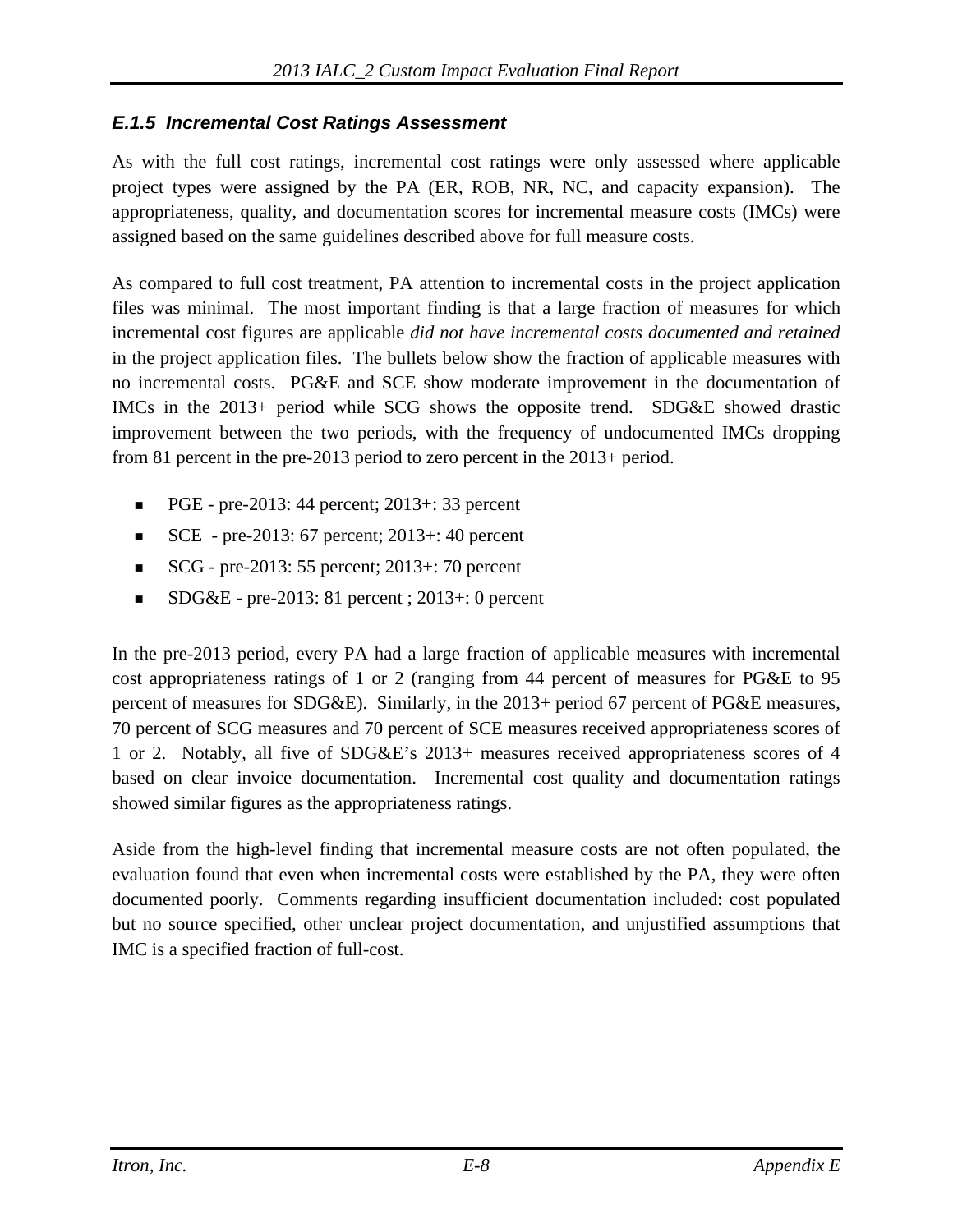|                                                                                | <b>PA Incremental Cost Ratings</b><br>$(1 = Does not meet basic expectations, 5 = Consistently exceeds expectations)$ |            |                               |                          |                |            |                |                |  |
|--------------------------------------------------------------------------------|-----------------------------------------------------------------------------------------------------------------------|------------|-------------------------------|--------------------------|----------------|------------|----------------|----------------|--|
| <b>Parameter Examined</b>                                                      | Pre-2013 Customer Agreement Date                                                                                      |            | 2013+ Customer Agreement Date |                          |                |            |                |                |  |
|                                                                                | PG&E                                                                                                                  | <b>SCE</b> | <b>SCG</b>                    | SDG&E                    | PG&E           | <b>SCE</b> | <b>SCG</b>     | SDG&E          |  |
| Number of Measures Assessed* (N)                                               | 16                                                                                                                    | 24         | 11                            | 21                       | 12             | 5          | 10             | 5              |  |
| <b>Assessment of PA Incremental Cost Appropriateness Rating</b>                |                                                                                                                       |            |                               |                          |                |            |                |                |  |
| Number of Measures with Incremental Cost Populated (N)                         | 9                                                                                                                     | 8          | 5                             | $\overline{4}$           | 8              | 3          | 3              | 5              |  |
| Number of Measures with Incremental Cost Appropriateness Ratings (N)           | 15                                                                                                                    | 24         | 11                            | 21                       | 12             | 5          | 10             | $\overline{5}$ |  |
| Mean Incremental Cost Appropriateness Rating                                   | 2.07                                                                                                                  | 1.50       | 1.73                          | 1.14                     | 1.83           | 1.20       | 1.60           | 4.00           |  |
| Median Incremental Cost Appropriateness Rating                                 | 3.0                                                                                                                   | 1.0        | 1.0                           | 1.0                      | 1.5            | 1.0        | 1.0            | 4.0            |  |
| Number of Measures with Incremental Cost Appropriateness Ratings of 1 or 2 (N) | $\tau$                                                                                                                | 20         | $\tau$                        | 20                       | 8              | 5          | $\tau$         | $\overline{a}$ |  |
| Source of PA Incremental Cost Data                                             |                                                                                                                       |            |                               |                          |                |            |                |                |  |
| Price quotes                                                                   | 3                                                                                                                     |            | $\overline{4}$                | $\overline{\phantom{a}}$ | 2              |            | ÷,             |                |  |
| Letter certifying proportion of full cost                                      | 2                                                                                                                     | 2          |                               | $\overline{\phantom{a}}$ |                |            |                |                |  |
| Manufacturer or contractor quotes                                              |                                                                                                                       |            | $\overline{2}$                | $\sim$                   | 3              |            |                | $\overline{a}$ |  |
| Certified engineering estimates                                                |                                                                                                                       |            |                               |                          |                |            |                |                |  |
| Industry cost guide                                                            |                                                                                                                       |            |                               |                          |                |            | ÷              | $\overline{a}$ |  |
| OTHER: No source specified                                                     | 2                                                                                                                     |            |                               | 3                        |                |            | 3              | ÷              |  |
| OTHER: Other project documentation                                             | 3                                                                                                                     | 3          |                               | 2                        | $\overline{2}$ |            | $\overline{c}$ | ÷              |  |
| OTHER: Assumed percent of full cost                                            |                                                                                                                       | 3          |                               |                          |                | 2          | $\overline{a}$ | $\overline{a}$ |  |
| OTHER: Customer provided                                                       |                                                                                                                       | 1          | $\mathbf{1}$                  | $\overline{\phantom{a}}$ |                |            | ÷,             | $\overline{a}$ |  |
| <b>OTHER: DEER</b>                                                             |                                                                                                                       |            |                               |                          |                |            | L,             | $\overline{a}$ |  |
| <b>OTHER: EAR</b>                                                              |                                                                                                                       |            |                               |                          |                |            |                | $\sim$         |  |
| <b>OTHER: Project Invoices</b>                                                 |                                                                                                                       | ÷          |                               |                          |                |            |                | $\overline{5}$ |  |
| <b>Assessment of PA Incremental Cost Quality Rating</b>                        |                                                                                                                       |            |                               |                          |                |            |                |                |  |
| Number of Measures with Incremental Cost Quality Ratings (N)                   | 15                                                                                                                    | 24         | 11                            | 21                       | 12             | 5          | 10             | 5              |  |
| Mean Incremental Cost Quality Rating                                           | 2.07                                                                                                                  | 1.42       | 1.64                          | 1.14                     | 1.75           | 1.20       | 1.60           | $\overline{4}$ |  |
| Median Incremental Cost Quality Rating                                         | 3.0                                                                                                                   | 1.0        | 1.0                           | 1.0                      | 1.5            | 1.0        | 1.0            | 4.0            |  |
| Number of Measures with Incremental Cost Quality Ratings of 1 or 2 (N)         | $\tau$                                                                                                                | 2.1        | 8                             | 20                       | $\mathbf Q$    | 5          | $\overline{7}$ |                |  |
| <b>Assessment of PA Incremental Cost Documentation Rating</b>                  |                                                                                                                       |            |                               |                          |                |            |                |                |  |
| Number of Measures with Incremental Cost Documentation Ratings (N)             | 15                                                                                                                    | 24         | 11                            | 21                       | 12             | 5          | 10             | 5              |  |
| Mean Incremental Cost Documentation Rating                                     | 1.80                                                                                                                  | 1.50       | 1.82                          | 1.14                     | 1.75           | 1.20       | 1.60           | $\overline{4}$ |  |
| Median Incremental Cost Documentation Rating                                   | 1.0                                                                                                                   | 1.0        | 1.0                           | 1.0                      | 1.0            | 1.0        | 1.0            | 4.0            |  |
| Number of Measures with Incremental Cost Documentation Ratings of 1 or 2 (N)   | 9                                                                                                                     | 19         | $7\phantom{.0}$               | 20                       | 8              | 5          | $\overline{7}$ | ÷              |  |

#### **Table E-4: Incremental Cost Ratings by PA and Customer Agreement Date**

\* Measures examined for PA incremental cost treatment includes only cases where incremental cost is applicable. Determination of incremental cost applicability is based on the PA conclusion of project type being early replacement, replace on burnout, natural replacement, new construction or capacity expansion. Incremental project cost is not relevant for other project types, including add-on and system optimization.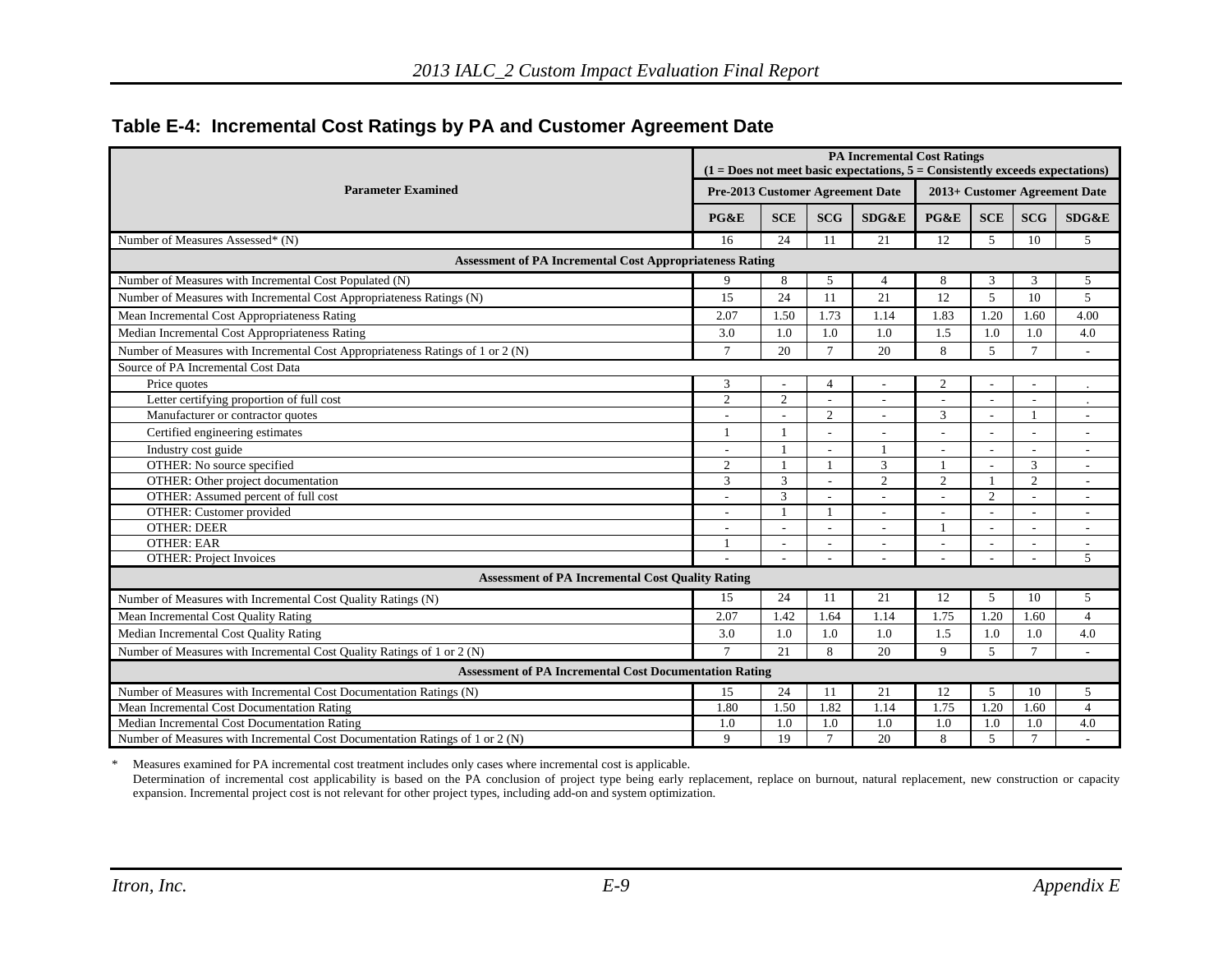#### *E.1.6 Incentives Assessment*

Table E-5 provides several key pieces of information regarding measure-level incentive assessments. First, it provides the percentage of measures for which the PA tracking system and the PA project application files documented measure-level incentive amounts. It also provides the frequency in which the tracking system and application files had the same incentive value populated. Nearly all PAs fully populated incentive amounts in both the tracking system and the project applications. In the pre-2013 period, however, PG&E and SCE had unpopulated incentive values for two to five percent of measures. There was also relatively good agreement observed between the project application files and the tracking data, ranging from 76 percent to 92 percent in the pre-2013 period and from 56 percent to 100 percent in the 2013+ period (note the 56 percent match for SDG&E is only based on 9 sampled points).

Table E-5 also includes an incentive calculation appropriateness rating. A full description of this appropriateness score is included below because, unlike other scores, ratings of 4 or 5 are necessary to ensure that all of the necessary information is captured accurately in the tracking data.

- $\blacksquare$  1 Incentives incorrectly calculated or incorrect cap applied or tracking data incentives do not match project documentation
- $\blacksquare$  2 Incentives correctly calculated but incorrect incentive cap applied or tracking data incentives do not match project documentation
- $\blacksquare$  3 Incentive and cap correctly calculated but tracking data incentives do not match project documentation
- $\blacksquare$  4 Incentives correctly calculated, appropriate cap used and the tracking data incentives match the project calculations
- $\blacksquare$  5 Incentives correctly calculated, appropriate cap used and the tracking data incentives match the project calculations for both full and incremental measure costs for an ER measure.

Scores range from 2.46 to 2.82 in the pre-2013 period and from 2.29 to 3.11 in the 2013+ period. These mean scores indicate that incentives are generally being calculated correctly but incentive caps are sometimes applied inappropriately and, as discussed previously, project application incentives do not always match the tracking system.

Finally, Table E-5 provides a breakdown for measures where incentive caps were applied and how frequently those caps were applied appropriately.